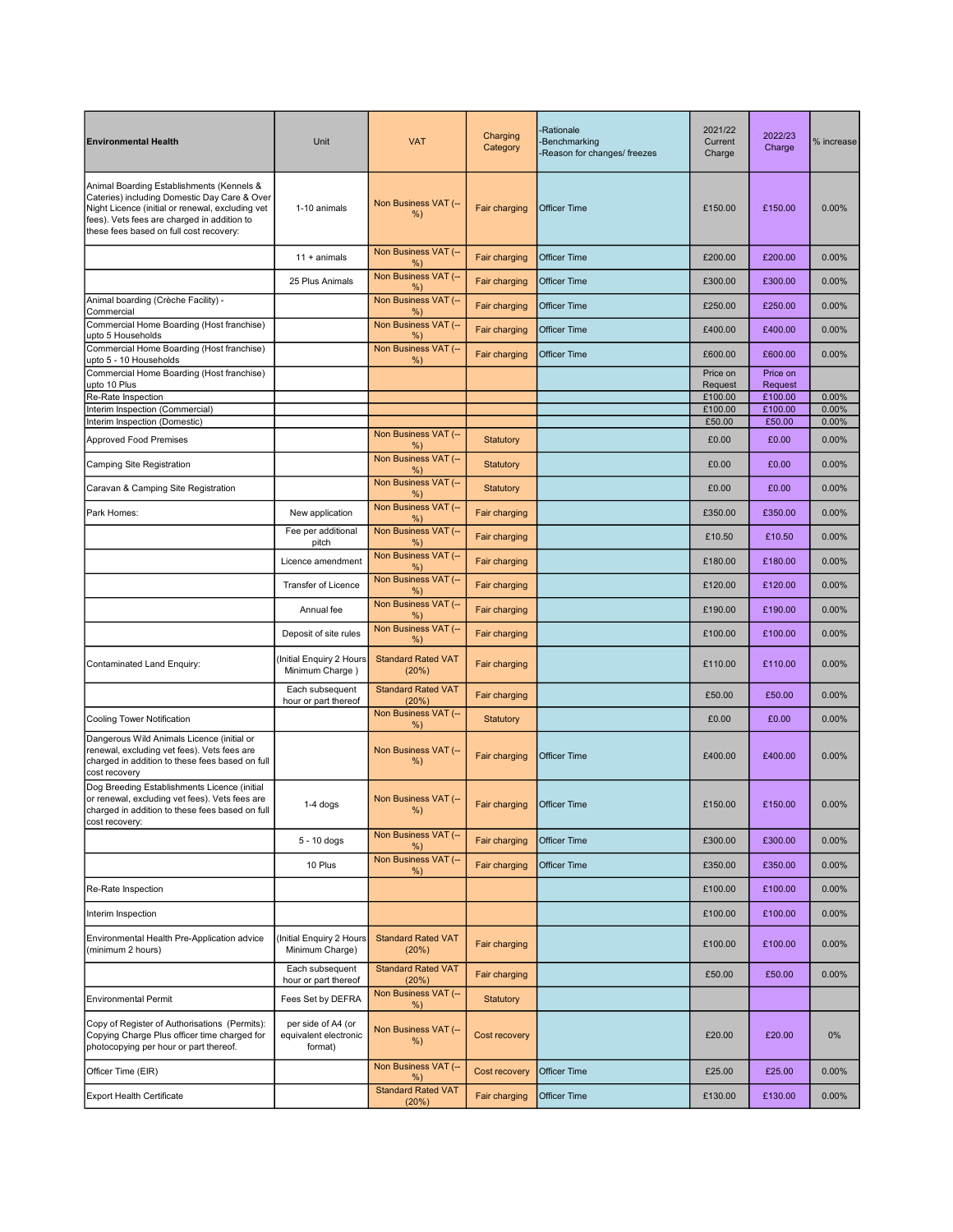| <b>Environmental Health</b>                                                                                                                                                                                 | Unit                                                     | <b>VAT</b>                         | Charging<br>Category | -Rationale<br>-Benchmarking<br>-Reason for changes/ freezes | 2021/22<br>Current<br>Charge | 2022/23<br>Charge   | % increase        |
|-------------------------------------------------------------------------------------------------------------------------------------------------------------------------------------------------------------|----------------------------------------------------------|------------------------------------|----------------------|-------------------------------------------------------------|------------------------------|---------------------|-------------------|
| Export Health Certificate Unlimited Yearly (Max<br>25 Certificates)                                                                                                                                         |                                                          | <b>Standard Rated VAT</b><br>(20%) | Fair charging        | <b>Officer Time</b>                                         | £1,600.00                    | £1,600.00           | 0.00%             |
| Export Health Certificate Unlimited Yearly (Max<br>50 Certificates)                                                                                                                                         |                                                          |                                    |                      |                                                             | £3,000.00                    | £3,000.00           | 0.00%             |
| Export Health Certificate Unlimited Yearly (50<br>Plus)                                                                                                                                                     |                                                          |                                    |                      |                                                             | Price on<br>Request          | Price on<br>Request |                   |
| Export Health Certificate for Brewery/Artisan<br>Products                                                                                                                                                   |                                                          | <b>Standard Rated VAT</b><br>(20%) | Fair charging        | Officer Time                                                | £65.00                       | £65.00              | 0.00%             |
| Export Health Certificate Unlimited Yearly<br>Brewery/Artisan Products (Max 25 Certificates)                                                                                                                |                                                          | <b>Standard Rated VAT</b><br>(20%) | Fair charging        | Officer Time                                                | £600.00                      | £600.00             | 0.00%             |
| Export Health Certificate (Samples/ Low Value<br>goods up to £500 per consignment)                                                                                                                          |                                                          | <b>Standard Rated VAT</b><br>(20%) | Fair charging        | <b>Officer Time</b>                                         | £65.00                       | £65.00              | 0.00%             |
| Amendment to Health Certificate                                                                                                                                                                             |                                                          | <b>Standard Rated VAT</b><br>(20%) | Fair charging        |                                                             | £25.00                       | £25.00              | 0.00%             |
| Amendment to Health Certificate<br>(Artisan/Brewery Products)                                                                                                                                               |                                                          | <b>Standard Rated VAT</b><br>(20%) | Fair charging        |                                                             | £15.00                       | £15.00              | 0.00%             |
| Food Hygiene Rating Scheme - Re-Rate within<br>3 Months of Inspection                                                                                                                                       | Price On Application<br>Officer Time hourly              | <b>Standard Rated VAT</b><br>(20%) | Fair charging        | Officer Time                                                | £150.00                      | £150.00             | 0.00%             |
| Enhanced Food Registration & Advice Visit<br>with Safer Food Better Business Pack (upto 2<br>hours)                                                                                                         |                                                          | Non Business VAT (--<br>$%$ )      | Fair charging        | <b>Officer Time</b>                                         | £125.00                      | £125.00             | 0.00%             |
| Enhanced Food Registration & Advice Visit<br>with Safer Food Better Business Pack (upto 3<br>hours)                                                                                                         |                                                          | Non Business VAT (--<br>$%$ )      | Fair charging        |                                                             | £175.00                      | £175.00             | 0.00%             |
| Safer Food Better Business Pack Incl 2 Year<br>Diary                                                                                                                                                        |                                                          |                                    |                      |                                                             | £20.00                       | £20.00              | 0.00%             |
| Copy of Food Register (Full Copy of database)                                                                                                                                                               | <b>Full Register</b>                                     | Non Business VAT (--<br>%          | Fair charging        |                                                             | £175.00                      | £175.00             | 0.00%             |
| One Copy of Any Entry in the Register                                                                                                                                                                       |                                                          | Non Business VAT (--<br>%)         | Fair charging        |                                                             | £15.00                       | £15.00              | 0.00%             |
| List of Food Premises In a Particular Category                                                                                                                                                              |                                                          | Non Business VAT (--<br>%)         | Fair charging        |                                                             | £75.00                       | £75.00              | 0.00%             |
| Food Premises Registration                                                                                                                                                                                  |                                                          | Non Business VAT (--<br>%)         | <b>Statutory</b>     |                                                             | £0.00                        | £0.00               | 0.00%             |
| House in Multiple Occupation Licence:                                                                                                                                                                       | First application                                        | Non Business VAT (--<br>$%$ )      | Fair charging        |                                                             | £385.00                      | £385.00             | 0.00%             |
|                                                                                                                                                                                                             | Subsequent<br>application/renewal by<br>same landlord    | Non Business VAT (--<br>%          | <b>Fair charging</b> |                                                             | £310.00                      | £310.00             | 0.00%             |
|                                                                                                                                                                                                             | Change of ownership<br>application                       | Non Business VAT (--<br>$%$ )      | Fair charging        |                                                             | £310.00                      | £310.00             | 0.00%             |
| Improvement Notice Fee                                                                                                                                                                                      |                                                          | <b>Standard Rated VAT</b><br>(20%) | <b>Statutory</b>     |                                                             | £200.00                      | £200.00             | 0.00%             |
| Immigration Housing Certificate                                                                                                                                                                             | per application                                          | <b>Standard Rated VAT</b><br>(20%) | Fair charging        |                                                             | £100.00                      | £100.00             | 0.00%             |
| <b>Hypnotism Registration</b>                                                                                                                                                                               |                                                          | Non Business VAT (--<br>$%$ )      | Statutory            |                                                             | £0.00                        | £0.00               | 0.00%             |
| Land Drainage/Culvert Maintenance for<br>Private Individuals or Companies                                                                                                                                   | Full Price On<br>Application inc. Officer<br>Time hourly | <b>Standard Rated VAT</b><br>(20%) | Fair charging        | Officer Time                                                | £55.00                       | £55.00              | 0.00%             |
| Pet Shop Licence (initial or renewal) (excluding<br>vet fees. Vets fees are charged in addition to<br>these fees based on full cost recovery):                                                              |                                                          | Non Business VAT (--<br>%          | Fair charging        |                                                             | £180.00                      | £180.00             | 0.00%             |
| Interim Inspection<br>Re-Rate Inspection                                                                                                                                                                    |                                                          |                                    |                      |                                                             | £100.00<br>£100.00           | £100.00<br>£100.00  | $0.00\%$<br>0.00% |
| Pleasure Boats & Pleasure Vessels to be let<br>for hire or used for carrying passengers for<br>hire (Exemption for such boats on any inland<br>waterway owned or managed by the British<br>Waterways Board) |                                                          | <b>Standard Rated VAT</b><br>(20%) | Fair charging        |                                                             | £120.00                      | £120.00             | $0.00\%$          |
| Riding Establishments Licence (initial or<br>renewal, excluding vet fees). Vets fees are<br>charged in addition to these fees based on full<br>cost recovery: (Annual Vet Inspection<br>required)           | 1-10 animals                                             | Non Business VAT (--<br>%)         | Fair charging        |                                                             | £150.00                      | £150.00             | 0.00%             |
|                                                                                                                                                                                                             | 11-20 animals                                            | Non Business VAT (--<br>%)         | Fair charging        |                                                             | £175.00                      | £175.00             | 0.00%             |
|                                                                                                                                                                                                             | 21+ animals                                              | Non Business VAT (--<br>$%$ )      | Fair charging        |                                                             | £200.00                      | £200.00             | 0.00%             |
| Re-Rate Inspection                                                                                                                                                                                          |                                                          |                                    |                      |                                                             | £100.00                      | £100.00             | 0.00%             |
| Interim Inspection                                                                                                                                                                                          |                                                          |                                    |                      |                                                             | £100.00                      | £100.00             | $0.00\%$          |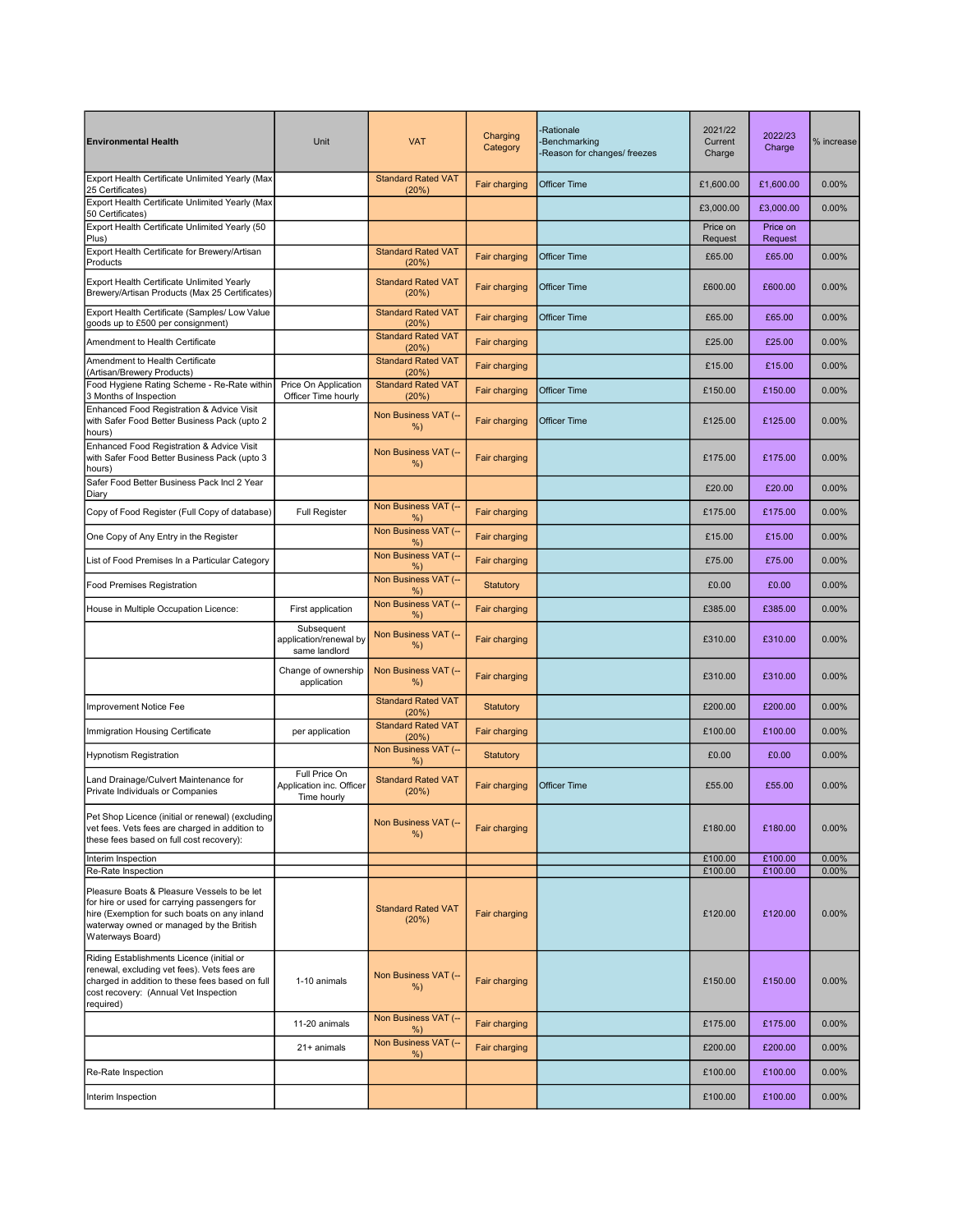| <b>Environmental Health</b>                                                                                                                            | Unit                                                                                                | <b>VAT</b>                         | Charging<br>Category   | <b>Rationale</b><br><b>Benchmarking</b><br>Reason for changes/ freezes | 2021/22<br>Current<br>Charge      | 2022/23<br>Charge                 | % increase |
|--------------------------------------------------------------------------------------------------------------------------------------------------------|-----------------------------------------------------------------------------------------------------|------------------------------------|------------------------|------------------------------------------------------------------------|-----------------------------------|-----------------------------------|------------|
| Sex Shop & Cinema Licence (including Sexual<br>Entertainment Venues of any type):                                                                      | New Application                                                                                     | Non Business VAT (--<br>%)         | Fair charging          |                                                                        | £3,100.00                         | £3,100.00                         | 0.00%      |
|                                                                                                                                                        | Renewal                                                                                             | Non Business VAT (--<br>%)         | Fair charging          |                                                                        | £1,700.00                         | £1,700.00                         | 0.00%      |
|                                                                                                                                                        | Transfer                                                                                            | Non Business VAT (--<br>%)         | Fair charging          |                                                                        | £700.00                           | £700.00                           | 0.00%      |
| Special Treatments Registration (Premises)<br>including: Massage; Manicure; Other Special<br>Treatments e.g. Vapour, Sauna or Other Bath<br>Treatments |                                                                                                     | Non Business VAT (--<br>%)         | Statutory              |                                                                        | £0.00                             | £0.00                             | 0.00%      |
| Statement of Officers Opinion:                                                                                                                         | Initial Enquiry 2 Hours                                                                             | <b>Standard Rated VAT</b><br>(20%) | <b>Full commercial</b> |                                                                        | £105.00                           | £105.00                           | 0.00%      |
|                                                                                                                                                        | subsequent hour or<br>part thereof                                                                  | <b>Standard Rated VAT</b><br>(20%) | <b>Full commercial</b> |                                                                        | £50.00                            | £50.00                            | 0.00%      |
| Home/Mobile Tattooing, Piercing, Acupuncture<br>Including 1 person                                                                                     | Premises/ Person                                                                                    | Non Business VAT (--<br>%          | Fair charging          |                                                                        | £200.00                           | £200.00                           | 0.00%      |
| Tattooing, Piercing, Acupuncture, Electrolysis<br>Licence (initial or renewal):                                                                        | Premises                                                                                            | Non Business VAT (--<br>%)         | Fair charging          |                                                                        | £150.00                           | £150.00                           | 0.00%      |
|                                                                                                                                                        | Person                                                                                              | Non Business VAT (--<br>%)         | Fair charging          |                                                                        | £90.00                            | £90.00                            | 0.00%      |
|                                                                                                                                                        | <b>Guest Tattooist</b>                                                                              | Non Business VAT (--<br>%)         | Fair charging          |                                                                        | £50.00                            | £50.00                            | 0.00%      |
| Ear Piercing Only:                                                                                                                                     | Premises                                                                                            | Non Business VAT (--<br>%)         | Fair charging          |                                                                        | £50.00                            | £50.00                            | 0.00%      |
|                                                                                                                                                        | Person                                                                                              | Non Business VAT (--<br>$%$ )      | Fair charging          |                                                                        | £25.00                            | £25.00                            | 0.00%      |
|                                                                                                                                                        | Amendment (e.g.<br>Change of address)                                                               | Non Business VAT (--<br>%)         | Fair charging          |                                                                        | £25.00                            | £25.00                            | 0.00%      |
| Zoo Licence (excluding vet fees). Vets fees<br>are charged in addition to these fees based on<br>full cost recovery:                                   | First (4 year licence)                                                                              | Non Business VAT (--<br>%)         | <b>Statutory</b>       |                                                                        | £1,250.00                         | £1,250.00                         | 0.00%      |
|                                                                                                                                                        | Second & subsequent<br>(6 year licence)                                                             | Non Business VAT (--<br>%)         | <b>Statutory</b>       |                                                                        | £1,250.00                         | £1,250.00                         | 0.00%      |
| Zoo Licence:                                                                                                                                           | Interim periodical                                                                                  | Non Business VAT (--<br>%)         | <b>Statutory</b>       |                                                                        | Vet fees as<br>applicable<br>only | Vet fees as<br>applicable<br>only |            |
|                                                                                                                                                        | Renewal periodical                                                                                  | Non Business VAT (--<br>%)         | <b>Statutory</b>       |                                                                        | Vet fees as<br>applicable<br>only | Vet fees as<br>applicable<br>only |            |
|                                                                                                                                                        | Informal inspections                                                                                | Non Business VAT (--<br>%)         | Statutory              |                                                                        | Vet fees as<br>applicable<br>only | Vet fees as<br>applicable<br>only |            |
|                                                                                                                                                        |                                                                                                     |                                    |                        |                                                                        |                                   |                                   |            |
| <b>Pest Control</b>                                                                                                                                    |                                                                                                     |                                    |                        | Officer Time/ Pesticides/ Transport                                    |                                   |                                   |            |
| Contract Work (Commercial)                                                                                                                             | Per hour Per officer                                                                                | <b>Standard Rated VAT</b><br>(20%) | <b>Full commercial</b> |                                                                        | £110.00                           | £110.00                           | 0.00%      |
| treatments in addition to contract agreement:                                                                                                          | Single treatment                                                                                    | <b>Standard Rated VAT</b><br>(20%) | <b>Full commercial</b> |                                                                        | £110.00                           | £110.00                           | 0.00%      |
|                                                                                                                                                        | up to 3 treatments                                                                                  | <b>Standard Rated VAT</b><br>(20%) | Full commercial        |                                                                        | £215.00                           | £215.00                           | 0.00%      |
|                                                                                                                                                        | up to 5 treatments                                                                                  | <b>Standard Rated VAT</b><br>(20%) | <b>Full commercial</b> |                                                                        | £315.00                           | £315.00                           | 0.00%      |
| Non Contract Work (Commercial)                                                                                                                         | Per hour Per officer                                                                                | <b>Standard Rated VAT</b><br>(20%) | <b>Full commercial</b> |                                                                        | £150.00                           | £150.00                           | 0.00%      |
| Rodents (Rats) (Domestic) - up to three visits<br>to treat:                                                                                            |                                                                                                     | <b>Standard Rated VAT</b><br>(20%) | Free                   |                                                                        | £0.00                             | £0.00                             | 0.00%      |
| Wasps Nest (Domestic Treatment):                                                                                                                       |                                                                                                     | <b>Standard Rated VAT</b><br>(20%) | <b>Full commercial</b> |                                                                        | £65.00                            | £65.00                            | 0.00%      |
|                                                                                                                                                        | Recipients of Means<br><b>Tested Benefits</b><br>(Housing Benefit/<br>LCTRS) & Vulnerable<br>Adults | <b>Standard Rated VAT</b><br>(20%) | Subsidised             | 50% reduction                                                          | £32.50                            | £32.50                            | 0.00%      |
| Rodents (Mice) (Domestic) - up to three visits<br>to treat:                                                                                            |                                                                                                     | <b>Standard Rated VAT</b><br>(20%) | <b>Full commercial</b> |                                                                        | £65.00                            | £65.00                            | 0.00%      |
|                                                                                                                                                        | Recipients of Means<br><b>Tested Benefits</b><br>(Housing Benefit/<br>LCTRS) & Vulnerable<br>Adults | <b>Standard Rated VAT</b><br>(20%) | Subsidised             | 50% reduction                                                          | £32.50                            | £32.50                            | 0.00%      |
| Bed Bugs:<br>2 bed house                                                                                                                               |                                                                                                     | <b>Standard Rated VAT</b><br>(20%) | <b>Full commercial</b> |                                                                        | £150.00                           | £150.00                           | 0.00%      |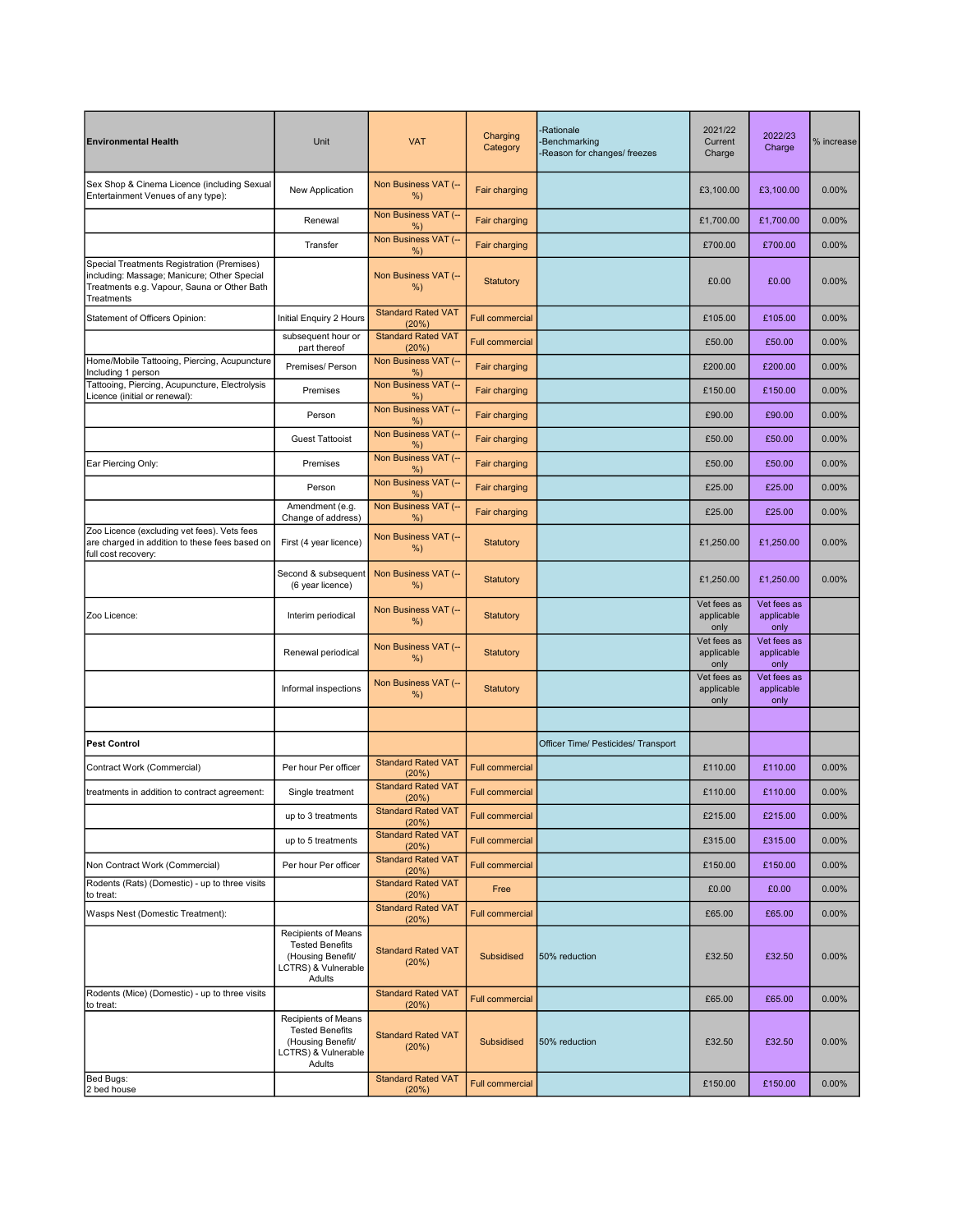| <b>Environmental Health</b>         | Unit                                                                                                           | <b>VAT</b>                         | Charging<br>Category   | <b>Rationale</b><br>-Benchmarking<br>-Reason for changes/ freezes                | 2021/22<br>Current<br>Charge | 2022/23<br>Charge       | % increase        |
|-------------------------------------|----------------------------------------------------------------------------------------------------------------|------------------------------------|------------------------|----------------------------------------------------------------------------------|------------------------------|-------------------------|-------------------|
|                                     | Recipients of Means<br><b>Tested Benefits</b><br>(Housing Benefit/<br>LCTRS) & Vulnerable<br>Adults            | <b>Standard Rated VAT</b><br>(20%) | Subsidised             | 50% reduction                                                                    | £62.50                       | £62.50                  | 0.00%             |
| 3 bed house                         |                                                                                                                | <b>Standard Rated VAT</b><br>(20%) | <b>Full commercial</b> |                                                                                  | £200.00                      | £200.00                 | 0.00%             |
|                                     | Recipients of Means<br><b>Tested Benefits</b><br>(Housing Benefit/<br>LCTRS) & Vulnerable<br>Adults            | <b>Standard Rated VAT</b><br>(20%) | Subsidised             | 50% reduction                                                                    | £100.00                      | £100.00                 | 0.00%             |
| 4 bed house                         |                                                                                                                | <b>Standard Rated VAT</b><br>(20%) | <b>Full commercial</b> |                                                                                  | £250.00                      | £250.00                 | 0.00%             |
|                                     | Recipients of Means<br><b>Tested Benefits</b><br>(Housing Benefit/<br>LCTRS) & Vulnerable<br>Adults            | <b>Standard Rated VAT</b><br>(20%) | Subsidised             | 50% reduction                                                                    | £125.00                      | £125.00                 | 0.00%             |
| >4 bed house                        |                                                                                                                | <b>Standard Rated VAT</b><br>(20%) | <b>Full commercial</b> |                                                                                  | £400.00                      | £400.00                 | 0.00%             |
|                                     | Recipients of Means<br><b>Tested Benefits</b><br>(Housing Benefit/<br>LCTRS) & Vulnerable<br>Adults            | <b>Standard Rated VAT</b><br>(20%) | <b>Subsidised</b>      | 50% reduction                                                                    | £200.00                      | £200.00                 | 0.00%             |
| Fleas:<br>2 bed house               |                                                                                                                | <b>Standard Rated VAT</b><br>(20%) | <b>Full commercial</b> |                                                                                  | £100.00                      | £100.00                 | 0.00%             |
|                                     | Recipients of Means<br><b>Tested Benefits</b><br>(Housing Benefit/<br>LCTRS) & Vulnerable<br>Adults            | <b>Standard Rated VAT</b><br>(20%) | Subsidised             | 50% reduction                                                                    | £50.00                       | £50.00                  | 0.00%             |
| 3 bed house                         |                                                                                                                | <b>Standard Rated VAT</b><br>(20%) | <b>Full commercial</b> |                                                                                  | £125.00                      | £125.00                 | 0.00%             |
|                                     | Recipients of Means<br><b>Tested Benefits</b><br>(Housing Benefit/<br><b>LCTRS) &amp; Vulnerable</b><br>Adults | <b>Standard Rated VAT</b><br>(20%) | <b>Subsidised</b>      | 50% reduction                                                                    | £62.50                       | £62.50                  | 0.00%             |
| 4 bed house                         |                                                                                                                | <b>Standard Rated VAT</b><br>(20%) | <b>Full commercial</b> |                                                                                  | £150.00                      | £150.00                 | 0.00%             |
|                                     | Recipients of Means<br><b>Tested Benefits</b><br>(Housing Benefit/<br><b>LCTRS) &amp; Vulnerable</b><br>Adults | <b>Standard Rated VAT</b><br>(20%) | <b>Subsidised</b>      | 50% reduction                                                                    | £75.00                       | £75.00                  | 0.00%             |
| >4 bed house                        |                                                                                                                | <b>Standard Rated VAT</b><br>(20%) | <b>Full commercial</b> |                                                                                  | £250.00                      | £250.00                 | 0.00%             |
| Ants                                |                                                                                                                | <b>Standard Rated VAT</b><br>(20%) | <b>Full commercial</b> |                                                                                  | £70.00                       | £70.00                  | 0.00%             |
|                                     | Recipients of Means<br><b>Tested Benefits</b><br>(Housing Benefit/<br><b>LCTRS) &amp; Vulnerable</b><br>Adults | <b>Standard Rated VAT</b><br>(20%) | Subsidised             | 50% reduction                                                                    | £35.00                       | £35.00                  | 0.00%             |
| Other insect pests (domestic):      |                                                                                                                | <b>Standard Rated VAT</b><br>(20%) | <b>Full commercial</b> | Benchmark with other Derbyshire<br>Districts where info. Available on<br>website | £70.00                       | £70.00                  | 0.00%             |
|                                     | Recipients of Means<br><b>Tested Benefits</b><br>(Housing Benefit/<br>LCTRS) & Vulnerable<br>Adults            | <b>Standard Rated VAT</b><br>(20%) | Subsidised             | 50% reduction                                                                    | £35.00                       | £35.00                  | 0.00%             |
| Moles (Commercial Only)             |                                                                                                                | <b>Standard Rated VAT</b><br>(20%) | <b>Full commercial</b> |                                                                                  | Price on<br>Application      | Price on<br>Application |                   |
| Appointment Missed/Cancelled (Site) |                                                                                                                |                                    |                        |                                                                                  | £25.00                       | £25.00                  | 0.00%             |
| <b>Private Water Supply Charges</b> |                                                                                                                |                                    |                        |                                                                                  |                              |                         |                   |
| Risk Assessment:                    | Upto 2 properties                                                                                              | Non Business VAT (--<br>%)         | Fair charging          |                                                                                  | £300.00                      | £300.00                 | 0.00%             |
| Including Officer Time on Site      | 3-5 Properties                                                                                                 |                                    |                        |                                                                                  | £400.00                      | £400.00                 | 0.00%             |
|                                     | 5 Plus Properties<br>Large Commercial                                                                          |                                    |                        |                                                                                  | £500.00<br>£500.00           | £500.00<br>£500.00      | 0.00%<br>$0.00\%$ |
| Sampling                            | Officer Time per<br>Sample                                                                                     | Non Business VAT (--<br>%          | Fair charging          |                                                                                  | £60.00                       | £60.00                  | 0.00%             |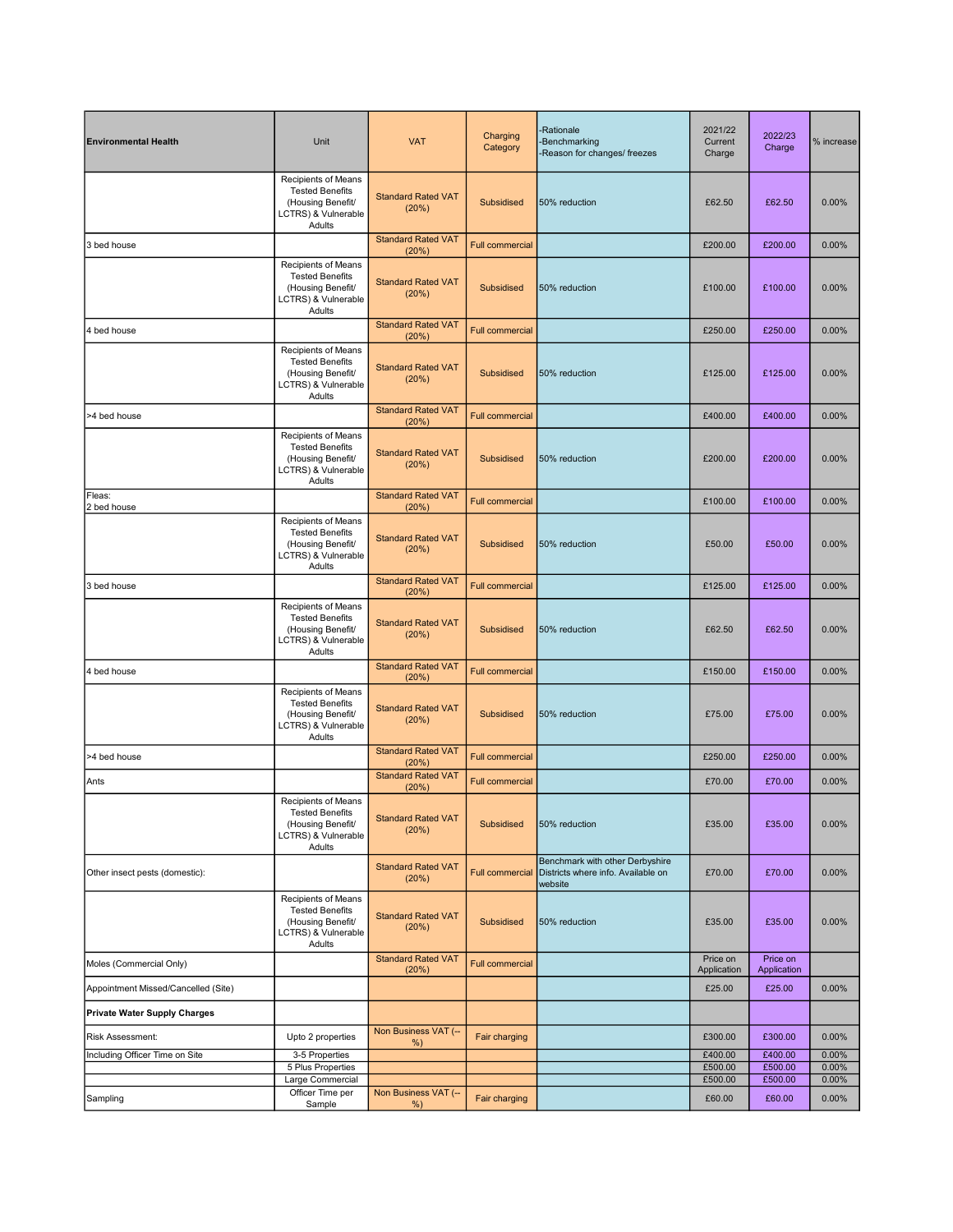| <b>Environmental Health</b>                                                                         | Unit                                  | <b>VAT</b>                | Charging<br>Category | -Rationale<br>-Benchmarking<br>-Reason for changes/ freezes | 2021/22<br>Current<br>Charge | 2022/23<br>Charge          | % increase |
|-----------------------------------------------------------------------------------------------------|---------------------------------------|---------------------------|----------------------|-------------------------------------------------------------|------------------------------|----------------------------|------------|
| Investigation                                                                                       | Per investigation                     | Non Business VAT (--<br>% | Fair charging        |                                                             | £120.00                      | £120.00                    | $0.00\%$   |
| Analysing a sample under regulation 10                                                              | Re-Charge                             | Non Business VAT (--<br>% | Fair charging        |                                                             | Laboratory<br>Charge         | Laboratory<br>Charge       |            |
| Analysing a check monitoring sample<br>Regulation 9                                                 | Re-Charge                             | Non Business VAT (--<br>% | Fair charging        |                                                             | Laboratory<br>Charge         | Laboratory<br>Charge       |            |
| Analysing an audit monitoring sample                                                                | Re-Charge                             | Non Business VAT (--<br>% | Fair charging        |                                                             | Laboratory<br>Charge         | Laboratory<br>Charge       |            |
| Request from Search Company for Data<br>relating to Private Water Supplies in a<br>particular area. | Hourly Rate                           | Non Business VAT (--<br>% | Fair charging        |                                                             | £60.00                       | £60.00                     | $0.00\%$   |
|                                                                                                     |                                       |                           |                      |                                                             |                              |                            |            |
| <b>Stray Dogs</b>                                                                                   | Statutory fee                         | Non Business VAT (--<br>% | <b>Statutory</b>     |                                                             | £25.00                       | £25.00                     | $0.00\%$   |
|                                                                                                     | Admin fee                             | Non Business VAT (--<br>% | Statutory            |                                                             | £25.00                       | £25.00                     | $0.00\%$   |
|                                                                                                     | Kennel fee per day or<br>part thereof |                           |                      |                                                             | Fee set by<br>kennel owner   | Fee set by<br>kennel owner |            |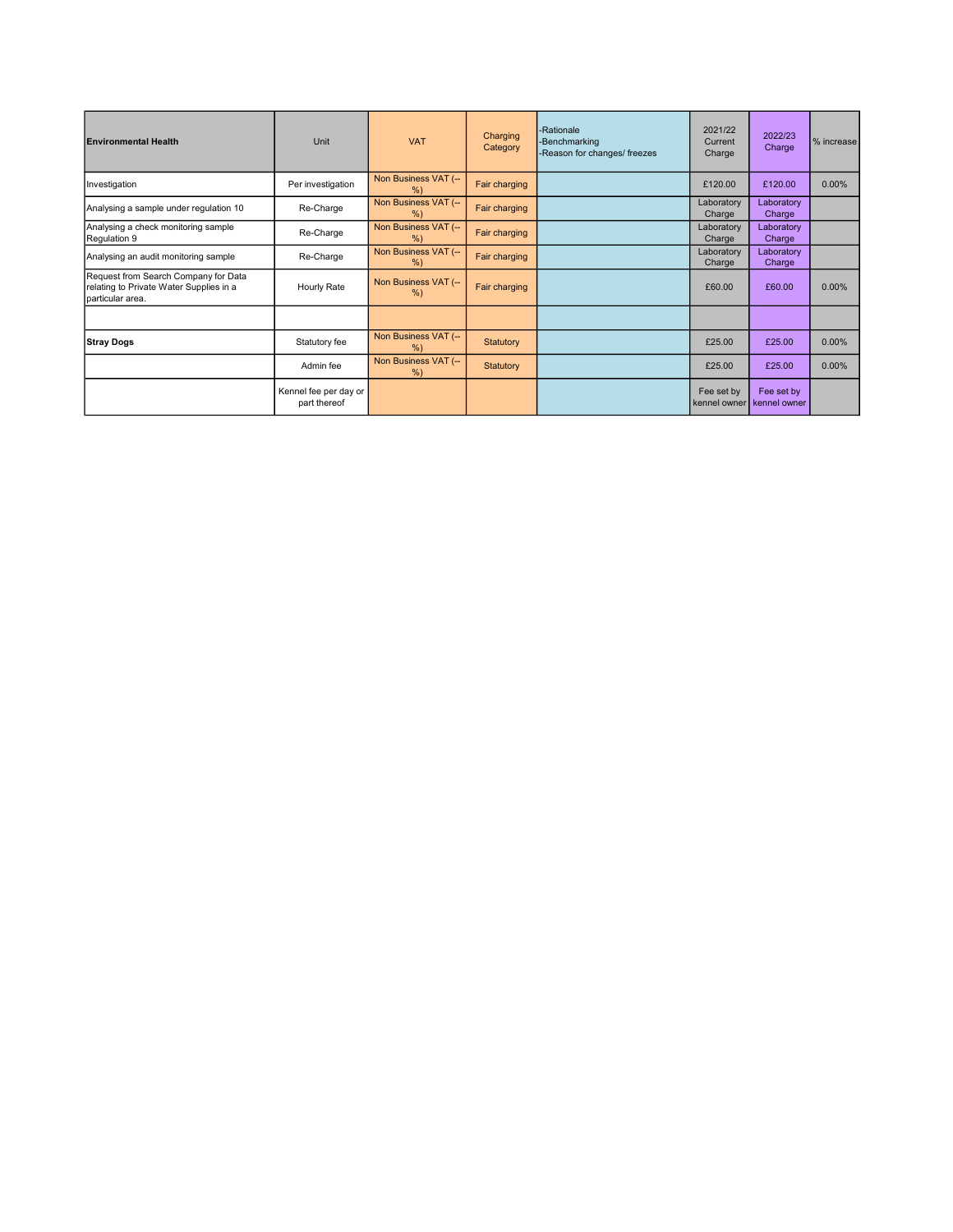| Licensing                                                 | Unit | <b>VAT</b>                    | Charging<br>Category | -Rationale<br><b>Benchmarking</b><br>Reason for changes/ freezes | 2021/22<br>Current<br>Charge | 2022/23<br>Charge | %<br>increase |
|-----------------------------------------------------------|------|-------------------------------|----------------------|------------------------------------------------------------------|------------------------------|-------------------|---------------|
| <b>Gambling Act</b>                                       |      |                               |                      |                                                                  |                              |                   |               |
| Bingo - New Application                                   |      | Non Business VAT (--<br>%     | Statutory            |                                                                  | £2,500.00                    | £2,500.00         | 0.00%         |
| <b>Annual Fee</b>                                         |      | Non Business VAT (--<br>%     | <b>Statutory</b>     |                                                                  | £1,000.00                    | £1,000.00         | 0.00%         |
| Application to Vary                                       |      | Non Business VAT (--<br>%     | <b>Statutory</b>     |                                                                  | £1,500.00                    | £1,500.00         | 0.00%         |
| Application to Transfer                                   |      | Non Business VAT (--<br>%     | <b>Statutory</b>     |                                                                  | £1,200.00                    | £1,200.00         | 0.00%         |
| Application for Reinstatement                             |      | Non Business VAT (--<br>%     | Statutory            |                                                                  | £1,200.00                    | £1,200.00         | 0.00%         |
| Application for Provisional Statement                     |      | Non Business VAT (--<br>%     | Statutory            |                                                                  | £2,000.00                    | £2,000.00         | 0.00%         |
| Application in respect of Provisional Statement<br>Holder |      | Non Business VAT (--<br>%)    | Statutory            |                                                                  | £1,200.00                    | £1,200.00         | 0.00%         |
| Notification of Change                                    |      | Non Business VAT (--<br>%     | Statutory            |                                                                  | £50.00                       | £50.00            | 0.00%         |
| Copy of Licence                                           |      | Non Business VAT (--<br>%)    | Statutory            |                                                                  | £25.00                       | £25.00            | 0.00%         |
|                                                           |      |                               |                      |                                                                  |                              |                   |               |
| Adult Gaming Centre - New Application                     |      | Non Business VAT (--<br>%)    | Statutory            |                                                                  | £2,000.00                    | £2,000.00         | 0.00%         |
| Annual Fee                                                |      | Non Business VAT (--<br>%     | Statutory            |                                                                  | £1,000.00                    | £1,000.00         | 0.00%         |
| Application to Vary                                       |      | Non Business VAT (--<br>$%$ ) | Statutory            |                                                                  | £1,000.00                    | £1,000.00         | 0.00%         |
| Application to Transfer                                   |      | Non Business VAT (--<br>%     | Statutory            |                                                                  | £1,200.00                    | £1,200.00         | 0.00%         |
| Application for Reinstatement                             |      | Non Business VAT (--<br>%)    | <b>Statutory</b>     |                                                                  | £1,200.00                    | £1,200.00         | 0.00%         |
| Application for Provisional Statement                     |      | Non Business VAT (--<br>%     | Statutory            |                                                                  | £2,000.00                    | £2,000.00         | 0.00%         |
| Application in respect of Provisional Statement<br>Holder |      | Non Business VAT (--<br>$%$ ) | Statutory            |                                                                  | £1,200.00                    | £1,200.00         | 0.00%         |
| Notification of Change                                    |      | Non Business VAT (--<br>%     | Statutory            |                                                                  | £50.00                       | £50.00            | 0.00%         |
| Copy of Licence                                           |      | Non Business VAT (--<br>%)    | <b>Statutory</b>     |                                                                  | £25.00                       | £25.00            | 0.00%         |
|                                                           |      |                               |                      |                                                                  |                              |                   |               |
| Family Entertainment Centre - New Application             |      | Non Business VAT (--<br>%     | Statutory            |                                                                  | £1,500.00                    | £1,500.00         | 0.00%         |
| <b>Annual Fee</b>                                         |      | Non Business VAT (--<br>%     | Statutory            |                                                                  | £750.00                      | £750.00           | 0.00%         |
| Application to Vary                                       |      | Non Business VAT (--<br>%     | <b>Statutory</b>     |                                                                  | £1,000.00                    | £1,000.00         | 0.00%         |
| Application to Transfer                                   |      | Non Business VAT (--<br>%)    | <b>Statutory</b>     |                                                                  | £950.00                      | £950.00           | $0.00\%$      |
| Application for Reinstatement                             |      | Non Business VAT (--<br>%)    | Statutory            |                                                                  | £950.00                      | £950.00           | 0.00%         |
| Application for Provisional Statement                     |      | Non Business VAT (--<br>$%$ ) | Statutory            |                                                                  | £1,600.00                    | £1,600.00         | $0.00\%$      |
| Application in respect of Provisional Statement<br>Holder |      | Non Business VAT (--<br>%     | Statutory            |                                                                  | £950.00                      | £950.00           | 0.00%         |
| Notification of Change                                    |      | Non Business VAT (--<br>%     | <b>Statutory</b>     |                                                                  | £50.00                       | £50.00            | 0.00%         |
| Copy of Licence                                           |      | Non Business VAT (--<br>%     | <b>Statutory</b>     |                                                                  | £25.00                       | £25.00            | 0.00%         |
|                                                           |      |                               |                      |                                                                  |                              |                   |               |
| Betting Premises (excluding Tracks) - New<br>Application  |      | Non Business VAT (--<br>%     | Statutory            |                                                                  | £2,000.00                    | £2,000.00         | 0.00%         |
| Annual Fee                                                |      | Non Business VAT (--<br>%     | Statutory            |                                                                  | £600.00                      | £600.00           | 0.00%         |
| Application to Vary                                       |      | Non Business VAT (--<br>%     | Statutory            |                                                                  | £1,300.00                    | £1,300.00         | 0.00%         |
| Application to Transfer                                   |      | Non Business VAT (--<br>$%$ ) | Statutory            |                                                                  | £1,200.00                    | £1,200.00         | $0.00\%$      |
| Application for Reinstatement                             |      | Non Business VAT (--<br>$%$ ) | Statutory            |                                                                  | £1,200.00                    | £1,200.00         | 0.00%         |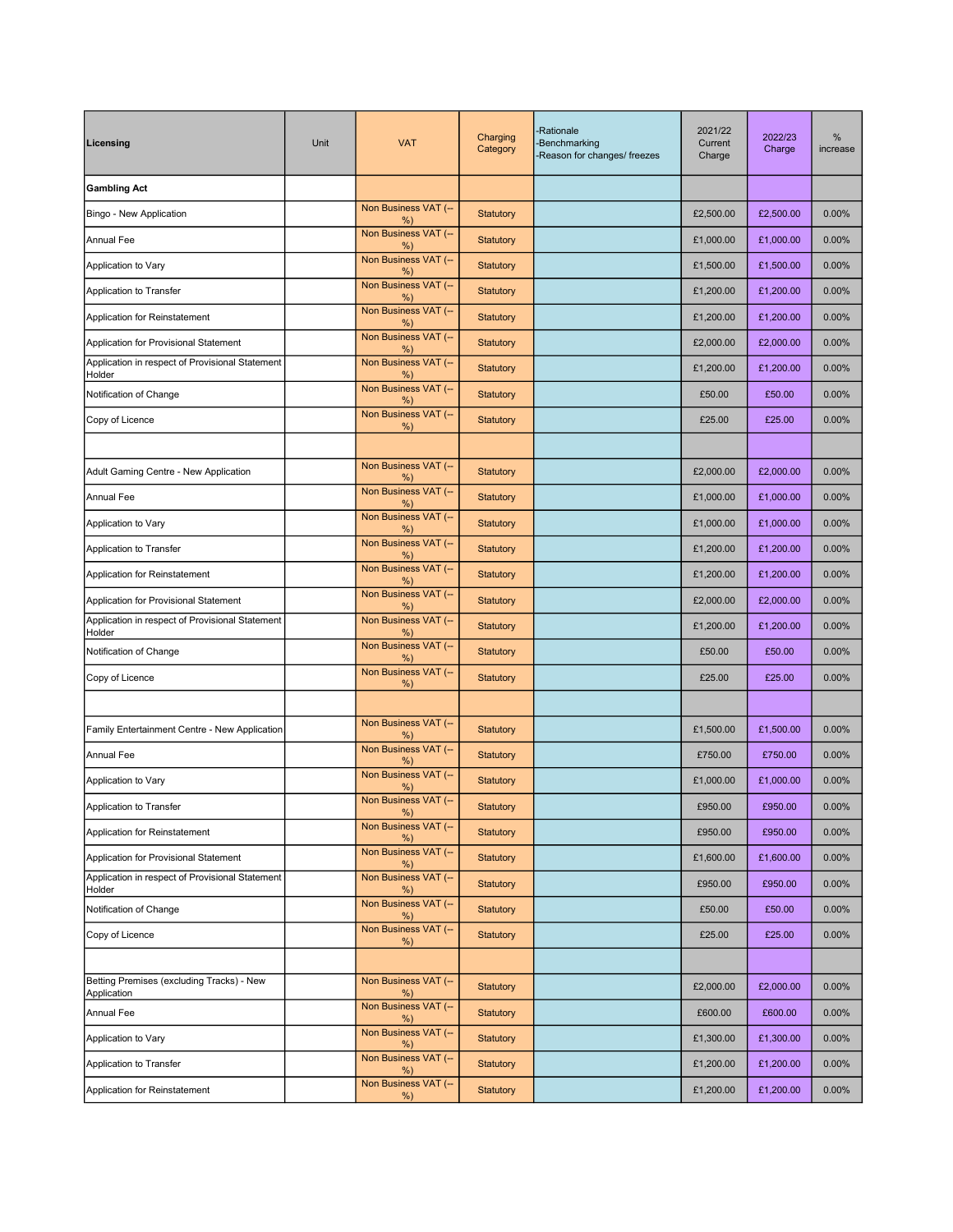| Licensing                                                                                                                                                    | Unit                | <b>VAT</b>                    | Charging<br>Category | -Rationale<br>-Benchmarking<br>Reason for changes/ freezes | 2021/22<br>Current<br>Charge | 2022/23<br>Charge | %<br>increase |
|--------------------------------------------------------------------------------------------------------------------------------------------------------------|---------------------|-------------------------------|----------------------|------------------------------------------------------------|------------------------------|-------------------|---------------|
| Application for Provisional Statement                                                                                                                        |                     | Non Business VAT (--<br>$%$ ) | Statutory            |                                                            | £2,000.00                    | £2,000.00         | 0.00%         |
| Application in respect of Provisional Statement<br>Holder                                                                                                    |                     | Non Business VAT (--<br>%)    | Statutory            |                                                            | £1,200.00                    | £1,200.00         | 0.00%         |
| Notification of Change                                                                                                                                       |                     | Non Business VAT (--<br>%)    | Statutory            |                                                            | £50.00                       | £50.00            | 0.00%         |
| Copy of Licence                                                                                                                                              |                     | Non Business VAT (--<br>%)    | Statutory            |                                                            | £25.00                       | £25.00            | 0.00%         |
|                                                                                                                                                              |                     |                               |                      |                                                            |                              |                   |               |
| Race Tracks - New Application                                                                                                                                |                     | Non Business VAT (--<br>%)    | Statutory            |                                                            | £2,000.00                    | £2,000.00         | 0.00%         |
| <b>Annual Fee</b>                                                                                                                                            |                     | Non Business VAT (--<br>%)    | Statutory            |                                                            | £1,000.00                    | £1,000.00         | 0.00%         |
| Application to Vary                                                                                                                                          |                     | Non Business VAT (--<br>%)    | <b>Statutory</b>     |                                                            | £1,250.00                    | £1,250.00         | 0.00%         |
| Application to Transfer                                                                                                                                      |                     | Non Business VAT (--<br>%)    | Statutory            |                                                            | £950.00                      | £950.00           | 0.00%         |
| Application for Reinstatement                                                                                                                                |                     | Non Business VAT (--<br>%)    | <b>Statutory</b>     |                                                            | £950.00                      | £950.00           | 0.00%         |
| Application for Provisional Statement                                                                                                                        |                     | Non Business VAT (--<br>%)    | Statutory            |                                                            | £2,000.00                    | £2,000.00         | 0.00%         |
| Application in respect of Provisional Statement<br>Holder                                                                                                    |                     | Non Business VAT (--<br>%)    | Statutory            |                                                            | £950.00                      | £950.00           | 0.00%         |
| Notification of Change                                                                                                                                       |                     | Non Business VAT (--<br>%)    | Statutory            |                                                            | £50.00                       | £50.00            | 0.00%         |
| Copy of Licence                                                                                                                                              |                     | Non Business VAT (--<br>%)    | Statutory            |                                                            | £50.00                       | £50.00            | 0.00%         |
|                                                                                                                                                              |                     |                               |                      |                                                            |                              |                   |               |
| Gambling Act Permit Fees set by the<br><b>Secretary of State</b>                                                                                             |                     |                               |                      |                                                            |                              |                   |               |
| Licensed Premises Automatic Notification<br>Process: Payable on Notification                                                                                 | Up to 2<br>machines | Non Business VAT (--<br>%)    | Statutory            |                                                            | £50.00                       | £50.00            | 0.00%         |
|                                                                                                                                                              |                     |                               |                      |                                                            |                              |                   |               |
| <b>Charges for Annual Licences (unless</b><br>stated)                                                                                                        |                     |                               |                      |                                                            |                              |                   |               |
| Small society Lotteries Application                                                                                                                          | Application         | Exempt from VAT (--%)         | Statutory            |                                                            | £40.00                       | £40.00            | 0.00%         |
| Small Society Lotteries Annual Renewal                                                                                                                       | Renewals            | Exempt from VAT (--%)         | Statutory            |                                                            | £20.00                       | £20.00            | 0.00%         |
| <b>Street Trading Consent</b>                                                                                                                                | Annual Rate         | Non Business VAT (--<br>%)    | Fair charging        |                                                            | £3,100.00                    | £3,100.00         | 0.00%         |
| Street Trading Consent - Upto 2 Days                                                                                                                         | <b>Annual Rate</b>  | Non Business VAT (--<br>%)    | Fair charging        |                                                            | £1,600.00                    | £1,600.00         | 0.00%         |
| Daily Street Trading consent                                                                                                                                 | Daily rate          | Non Business VAT (--<br>%)    | Fair charging        |                                                            | £40.00                       | £40.00            | $0.00\%$      |
| Street Trading Change of Name & Address                                                                                                                      |                     | Non Business VAT (--<br>%)    | Fair charging        |                                                            | £10.50                       | £10.50            | 0.00%         |
| Taxi Licences - Hackney Carriage & Private<br><b>Hire Vehicles</b>                                                                                           |                     |                               |                      |                                                            |                              |                   |               |
| Taxi & Private Hire Vehicle Licence (new &<br>renewal) Including Brackets & Plates/Decals<br>(The fee includes 10% for enforcement duties)                   | Yearly              | Non Business VAT (--<br>%     | Cost recovery        |                                                            | £180.00                      | £180.00           | 0.00%         |
| Replacement Driver Badge or Vehicle Plate                                                                                                                    | Per<br>Plate/Badge  | Non Business VAT (--<br>%)    | Cost recovery        |                                                            | £10.00                       | £10.00            | 0.00%         |
| Hackney Carriage Decals - Provided by 3rd<br>party company                                                                                                   |                     |                               |                      |                                                            |                              |                   |               |
| Change of Vehicle Including Plate/Card                                                                                                                       |                     | Non Business VAT (--<br>%)    | Cost recovery        |                                                            | £50.00                       | £50.00            | 0.00%         |
| New Licensed Driver/Renewal: Including<br>Knowledge Test and Resit, Safeguarding<br>Training & Driver Badge (The fee includes<br>10% for enforcement duties) | Annual              | Non Business VAT (--<br>%     | Cost recovery        |                                                            | £75.00                       | £75.00            | 0.00%         |
|                                                                                                                                                              | 3 years             | Non Business VAT (--<br>%     | Cost recovery        |                                                            | £150.00                      | £150.00           | $0.00\%$      |
| Private Hire Operators Licence (The fee<br>includes 10% for enforcement duties)                                                                              | 1 Year              | Non Business VAT (--<br>%)    | Cost recovery        |                                                            | £105.00                      | £105.00           | $0.00\%$      |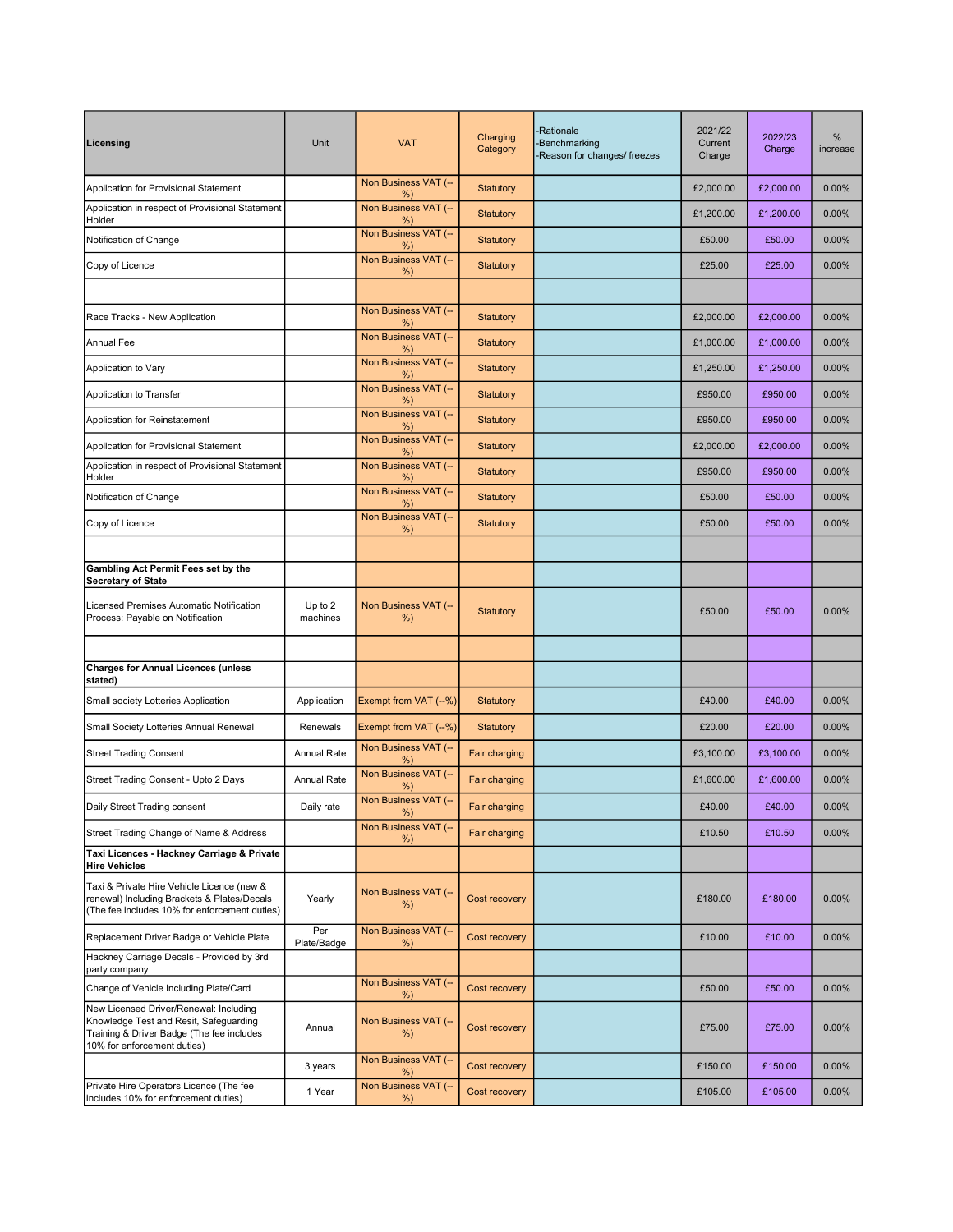| Licensing                                                                       | Unit    | <b>VAT</b>                         | Charging<br>Category | <b>Rationale</b><br><b>Benchmarking</b><br>Reason for changes/ freezes | 2021/22<br>Current<br>Charge | 2022/23<br>Charge       | %<br>increase |
|---------------------------------------------------------------------------------|---------|------------------------------------|----------------------|------------------------------------------------------------------------|------------------------------|-------------------------|---------------|
| Private Hire Operators Licence (The fee<br>includes 10% for enforcement duties) | 5 years | Non Business VAT (--<br>%)         | Cost recovery        |                                                                        | £315.00                      | £315.00                 | 0.00%         |
| Document Identification Check (Fee set by<br><b>Crown Post Office</b>           |         | <b>Standard Rated VAT</b><br>(20%) | Statutory            |                                                                        | Price on<br>Application      | Price on<br>Application |               |
| DBS Check by 3rd Party Company                                                  |         |                                    |                      |                                                                        | Price on<br>Application      | Price on<br>Application |               |
| Re-Sit Knowledge Test                                                           |         | Non Business VAT (--               | Cost recovery        |                                                                        | £20.00                       | £20.00                  | 0.00%         |
| Taxi Test (Paid Directly to Garage)                                             |         | %)                                 |                      |                                                                        | Price on                     | Price on                |               |
|                                                                                 |         |                                    |                      |                                                                        | Application                  | Application             |               |
| <b>Scrap Metal Dealers</b>                                                      |         |                                    |                      |                                                                        |                              |                         |               |
| <b>Collectors Licence</b>                                                       |         | Non Business VAT (--<br>%)         | Statutory            |                                                                        | £245.00                      | £245.00                 | 0.00%         |
| Variation to Collectors Licence                                                 |         | Non Business VAT (--<br>%)         | Statutory            |                                                                        | £95.00                       | £95.00                  | 0.00%         |
| Site Licence                                                                    |         | Non Business VAT (--<br>%)         | Statutory            |                                                                        | £390.00                      | £390.00                 | 0.00%         |
| Variation to Site Licence                                                       |         | Non Business VAT (--<br>%)         |                      |                                                                        | £115.00                      | £115.00                 | 0.00%         |
| Variation to licence Change of Name or<br>Address                               |         | Non Business VAT (--<br>%)         | Statutory            |                                                                        | £32.00                       | £32.00                  | 0.00%         |
| Copy of Licence                                                                 |         | Non Business VAT (--<br>%)         | Statutory            |                                                                        | £15.00                       | £15.00                  | 0.00%         |
|                                                                                 |         |                                    |                      |                                                                        |                              |                         |               |
| <b>Licensing Act 2003</b>                                                       |         |                                    |                      |                                                                        |                              |                         |               |
| Premises Licences and Club Premises<br>Certificates - First Year Fee:           |         |                                    |                      |                                                                        |                              |                         |               |
| <b>Band A</b>                                                                   |         | Exempt from VAT (--%)              | Statutory            |                                                                        | £100.00                      | £100.00                 | 0.00%         |
| <b>Band B</b>                                                                   |         | Exempt from VAT (--%)              | <b>Statutory</b>     |                                                                        | £190.00                      | £190.00                 | 0.00%         |
| <b>Band C</b>                                                                   |         | Exempt from VAT (--%)              | <b>Statutory</b>     |                                                                        | £315.00                      | £315.00                 | 0.00%         |
| <b>Band D</b>                                                                   |         | Exempt from VAT (--%)              | Statutory            |                                                                        | £450.00                      | £450.00                 | 0.00%         |
| <b>Band E</b>                                                                   |         | Exempt from VAT (--%)              | <b>Statutory</b>     |                                                                        | £635.00                      | £635.00                 | 0.00%         |
| <b>Premises Licences and Club Premises</b><br>Certificates Annual Fee:          |         |                                    |                      |                                                                        |                              |                         |               |
| <b>Band A</b>                                                                   |         | Exempt from VAT (--%)              | <b>Statutory</b>     |                                                                        | £70.00                       | £70.00                  | 0.00%         |
| <b>Band B</b>                                                                   |         | Exempt from VAT (--%)              | <b>Statutory</b>     |                                                                        | £180.00                      | £180.00                 | 0.00%         |
| <b>Band C</b>                                                                   |         | Exempt from VAT (--%)              | <b>Statutory</b>     |                                                                        | £295.00                      | £295.00                 | 0.00%         |
| <b>Band D</b>                                                                   |         | Exempt from VAT (--%)              | Statutory            |                                                                        | £320.00                      | £320.00                 | 0.00%         |
| <b>Band E</b>                                                                   |         | Exempt from VAT (--%)              | Statutory            |                                                                        | £350.00                      | £350.00                 | 0.00%         |
| Personal Licence (Application or Renewal)                                       |         | Exempt from VAT (--%)              | Statutory            |                                                                        | £37.00                       | £37.00                  | 0.00%         |
| <b>Temporary Event Notice</b>                                                   |         | Exempt from VAT (--%)              | Statutory            |                                                                        | £21.00                       | £21.00                  | 0.00%         |
| Permitted Temporary Activities, Personal<br><b>Licences and Miscellaneous:</b>  |         |                                    |                      |                                                                        |                              |                         |               |
| Theft/ Loss, etc. of Premises Licence or<br>Summary                             |         | Exempt from VAT (--%)              | Statutory            |                                                                        | £10.50                       | £10.50                  | 0.00%         |
| Application for a Provisional Statement where<br>premises being built etc.      |         | Exempt from VAT (--%)              | Statutory            |                                                                        | £315.00                      | £315.00                 | 0.00%         |
| Notification of change of name or address                                       |         | Exempt from VAT (--%)              | Statutory            |                                                                        | £10.50                       | £10.50                  | 0.00%         |
| Application to vary licence to specify individual<br>as premises supervisor     |         | Exempt from VAT (--%)              | Statutory            |                                                                        | £23.00                       | £23.00                  | 0.00%         |
| Application for transfer of premises licence                                    |         | Exempt from VAT (--%)              | Statutory            |                                                                        | £23.00                       | £23.00                  | 0.00%         |
| Interim authority notice following death etc. of<br>licence holder              |         | Exempt from VAT (--%)              | Statutory            |                                                                        | £23.00                       | £23.00                  | 0.00%         |
| Theft, loss etc. of certificate or summary                                      |         | Exempt from VAT (--%)              | Statutory            |                                                                        | £10.50                       | £10.50                  | 0.00%         |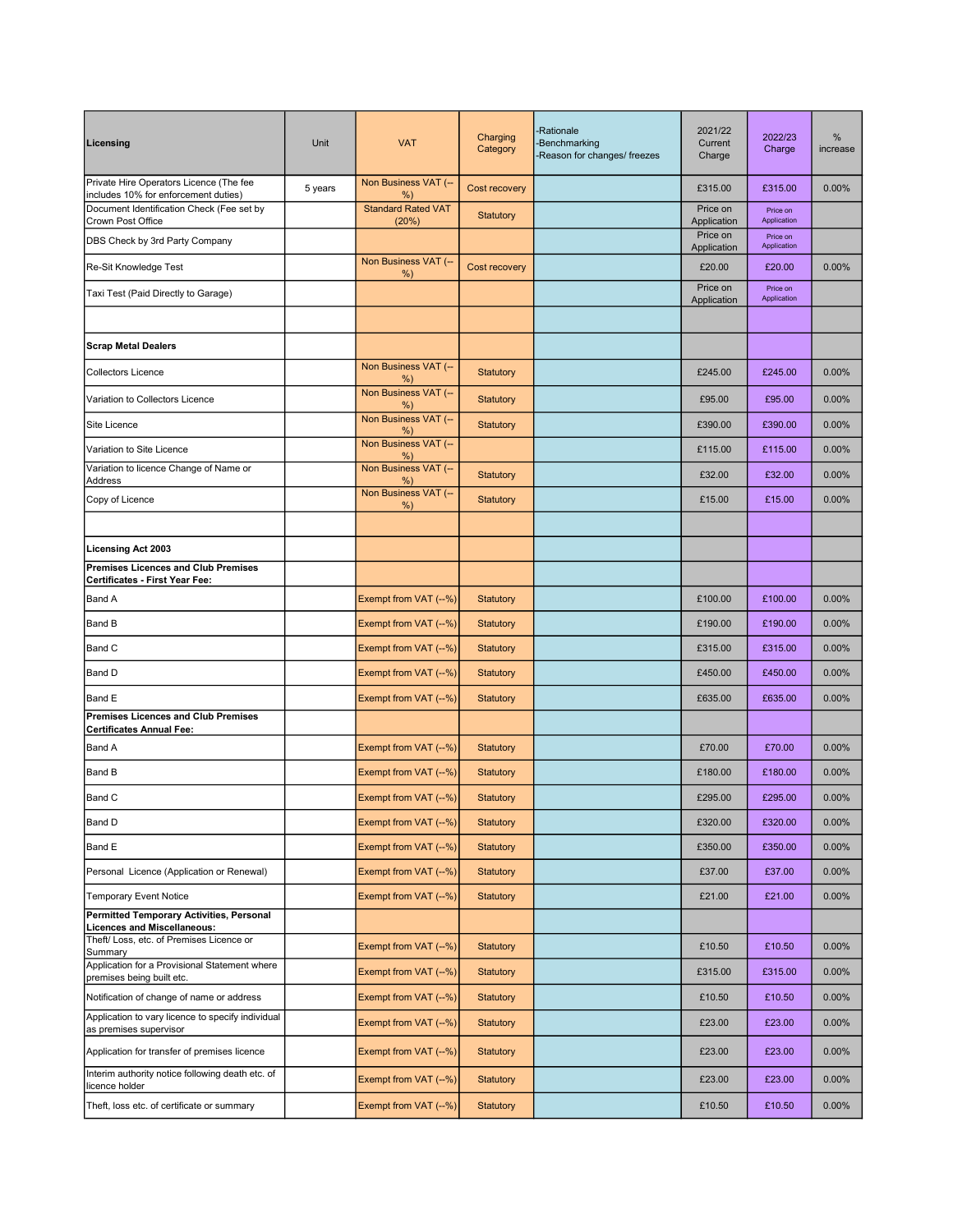| Licensing                                                        | Unit | <b>VAT</b>            | Charging<br>Category | -Rationale<br>-Benchmarking<br>Reason for changes/ freezes | 2021/22<br>Current<br>Charge | 2022/23<br>Charge | %<br>increase |
|------------------------------------------------------------------|------|-----------------------|----------------------|------------------------------------------------------------|------------------------------|-------------------|---------------|
| Notification of change of name or alteration of<br>rules of club |      | Exempt from VAT (--%) | Statutory            |                                                            | £10.50                       | £10.50            | 0.00%         |
| Change of relevant registered address of club                    |      | Exempt from VAT (--%) | Statutory            |                                                            | £10.50                       | £10.50            | 0.00%         |
| Theft, loss etc. of temporary event notice                       |      | Exempt from VAT (--%) | Statutory            |                                                            | £10.50                       | £10.50            | 0.00%         |
| Theft, loss etc. of personal licence                             |      | Exempt from VAT (--%) | Statutory            |                                                            | £10.50                       | £10.50            | 0.00%         |
| Duty to notify change of name or address                         |      | Exempt from VAT (--%) | Statutory            |                                                            | £10.50                       | £10.50            | 0.00%         |
| Right of freeholder etc. to be notified of<br>licensing matters  |      | Exempt from VAT (--%) | <b>Statutory</b>     |                                                            | £21.00                       | £21.00            | 0.00%         |
| Minor Variation                                                  |      | Exempt from VAT (--%) | <b>Statutory</b>     |                                                            | £89.00                       | £89.00            | 0.00%         |
|                                                                  |      |                       |                      |                                                            |                              |                   |               |
| Licensed Premises Gaming Machine Permit                          |      |                       |                      |                                                            |                              |                   |               |
| Grant                                                            |      | Exempt from VAT (--%) | <b>Statutory</b>     |                                                            | £150.00                      | £150.00           | 0.00%         |
| <b>Existing Operator Grant</b>                                   |      | Exempt from VAT (--%) | Statutory            |                                                            | £100.00                      | £100.00           | 0.00%         |
| Variation                                                        |      | Exempt from VAT (--%) | <b>Statutory</b>     |                                                            | £100.00                      | £100.00           | 0.00%         |
| Transfer                                                         |      | Exempt from VAT (--%) | Statutory            |                                                            | £25.00                       | £25.00            | 0.00%         |
| <b>Annual Fee</b>                                                |      | Exempt from VAT (--%) | Statutory            |                                                            | £50.00                       | £50.00            | 0.00%         |
| Change of Name                                                   |      | Exempt from VAT (--%) | <b>Statutory</b>     |                                                            | £25.00                       | £25.00            | 0.00%         |
|                                                                  |      |                       |                      |                                                            |                              |                   |               |
| <b>Club Gaming Permits</b>                                       |      |                       |                      |                                                            |                              |                   |               |
| Grant                                                            |      | Exempt from VAT (--%) | <b>Statutory</b>     |                                                            | £200.00                      | £200.00           | 0.00%         |
| Grant (Club Premises Certificate Holder)                         |      | Exempt from VAT (--%) | Statutory            |                                                            | £100.00                      | £100.00           | 0.00%         |
| <b>Existing Operator Grant</b>                                   |      | Exempt from VAT (--%) | Statutory            |                                                            | £100.00                      | £100.00           | 0.00%         |
| Variation                                                        |      | Exempt from VAT (--%) | Statutory            |                                                            | £100.00                      | £100.00           | 0.00%         |
| Renewal                                                          |      | Exempt from VAT (--%) | <b>Statutory</b>     |                                                            | £200.00                      | £200.00           | 0.00%         |
| Renewal (Club Premise Certificate Holder)                        |      | Exempt from VAT (--%) | Statutory            |                                                            | £100.00                      | £100.00           | 0.00%         |
| Annual Fee                                                       |      | Exempt from VAT (--%) | Statutory            |                                                            | £50.00                       | £50.00            | 0.00%         |
|                                                                  |      |                       |                      |                                                            |                              |                   |               |
| <b>Club Machine Permits</b>                                      |      |                       |                      |                                                            |                              |                   |               |
| Grant                                                            |      | Exempt from VAT (--%) | Statutory            |                                                            | £200.00                      | £200.00           | 0.00%         |
| Grant (Club Premises Certificate Holder)                         |      | Exempt from VAT (--%) | Statutory            |                                                            | £100.00                      | £100.00           | 0.00%         |
| <b>Existing Operator Grant</b>                                   |      | Exempt from VAT (--%) | Statutory            |                                                            | £100.00                      | £100.00           | 0.00%         |
| Variation                                                        |      | Exempt from VAT (--%) | Statutory            |                                                            | £100.00                      | £100.00           | 0.00%         |
| Renewal                                                          |      | Exempt from VAT (--%) | <b>Statutory</b>     |                                                            | £200.00                      | £200.00           | 0.00%         |
| Renewal (Club Premise Certificate Holder)                        |      | Exempt from VAT (--%) | Statutory            |                                                            | £100.00                      | £100.00           | 0.00%         |
| Annual Fee                                                       |      | Exempt from VAT (--%) | <b>Statutory</b>     |                                                            | £50.00                       | £50.00            | 0.00%         |
|                                                                  |      |                       |                      |                                                            |                              |                   |               |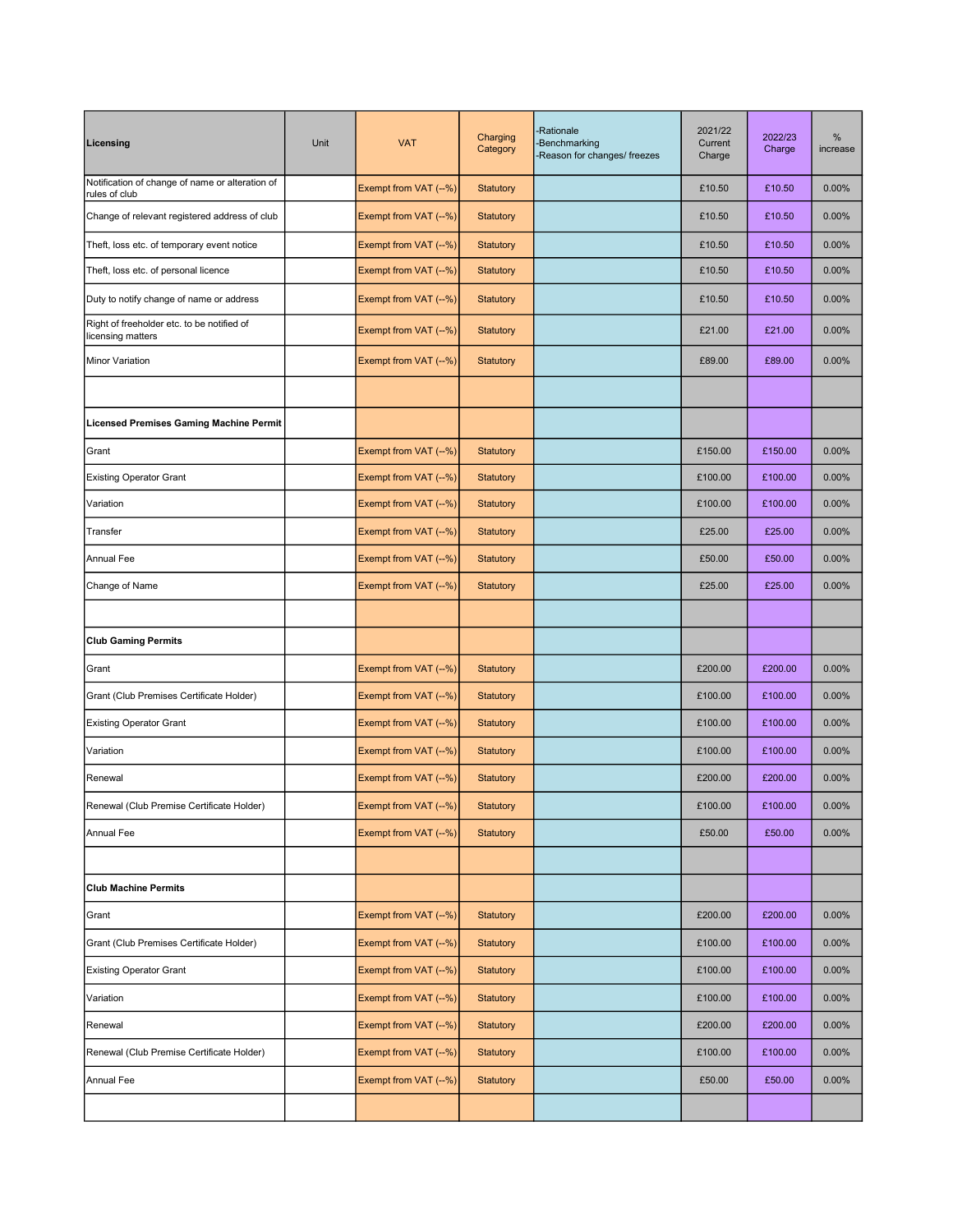| Licensing                                            | Unit | <b>VAT</b>            | Charging<br>Category | -Rationale<br>-Benchmarking<br>-Reason for changes/ freezes | 2021/22<br>Current<br>Charge | 2022/23<br>Charge | %<br>increase |
|------------------------------------------------------|------|-----------------------|----------------------|-------------------------------------------------------------|------------------------------|-------------------|---------------|
| <b>Family Entertainment Centre Gaming</b><br>Permits |      |                       |                      |                                                             |                              |                   |               |
| Grant                                                |      | Exempt from VAT (--%) | Statutory            |                                                             | £300.00                      | £300.00           | 0.00%         |
| <b>Existing Operator Grant</b>                       |      | Exempt from VAT (--%) | Statutory            |                                                             | £100.00                      | £100.00           | 0.00%         |
| <b>Renewal</b>                                       |      | Exempt from VAT (--%) | Statutory            |                                                             | £300.00                      | £300.00           | 0.00%         |
| Change of Name                                       |      | Exempt from VAT (--%) | Statutory            |                                                             | £25.00                       | £25.00            | 0.00%         |
|                                                      |      |                       |                      |                                                             |                              |                   |               |
| Copies of all Permits                                | Each | Exempt from VAT (--%) | Statutory            |                                                             | £25.00                       | £25.00            | $0.00\%$      |
|                                                      |      |                       |                      |                                                             |                              |                   |               |
| <b>Other Licences</b>                                |      |                       |                      |                                                             |                              |                   |               |
| <b>Street Collection Licence</b>                     |      | Exempt from VAT (--%) | Free                 | No Cost                                                     | £0.00                        | £0.00             | 0.00%         |
|                                                      |      |                       |                      |                                                             |                              |                   |               |
| Registrations                                        |      |                       |                      |                                                             |                              |                   |               |
| Statement of Officers Opinion                        |      | Exempt from VAT (--%) | Fair charging        | Appropriate Fee Structure                                   | £55.00                       | £55.00            | 0.00%         |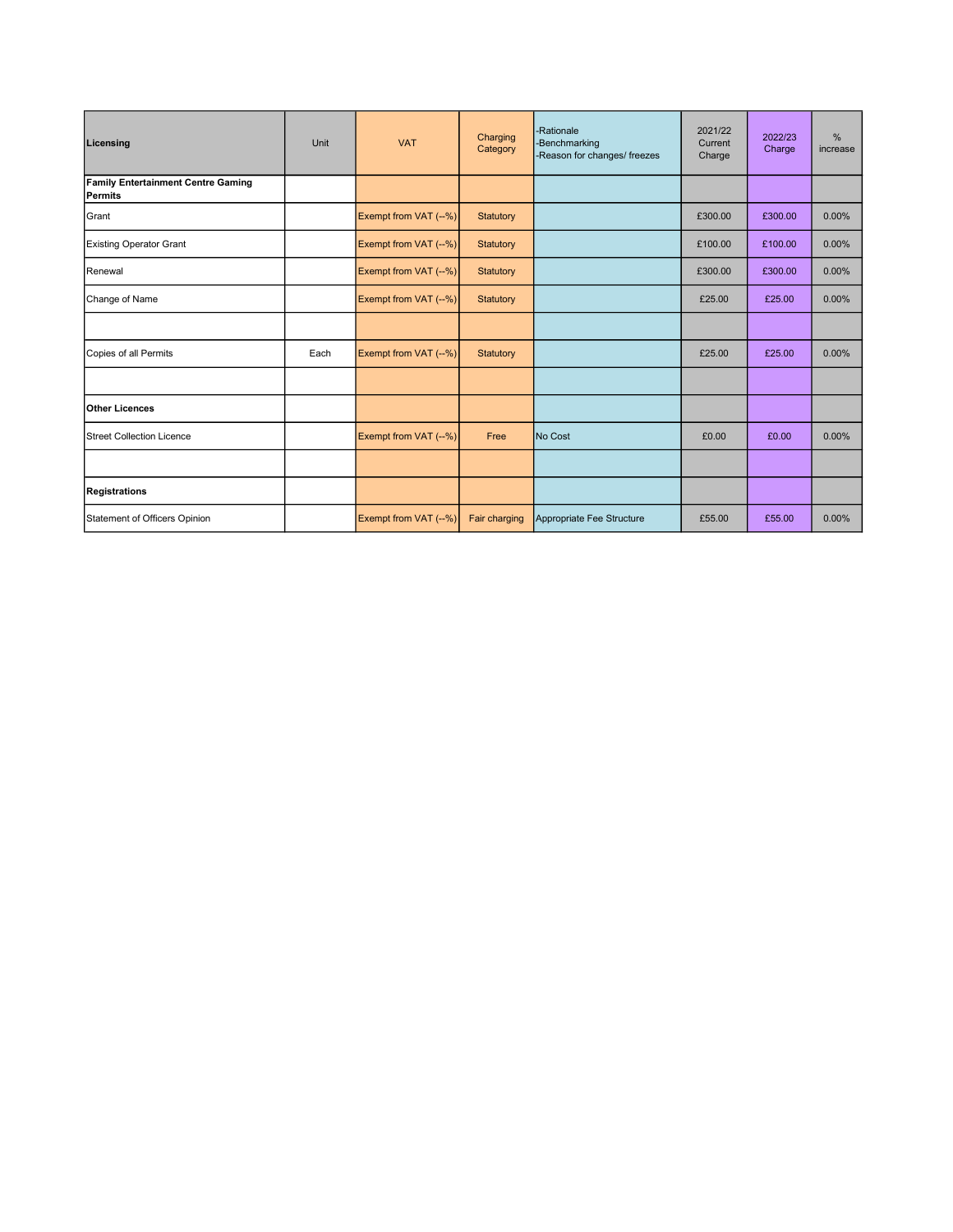| <b>Land Charges</b>                                                     | Unit                                   | <b>VAT</b>                                                  | Charging<br>Category           | <b>Rationale</b><br><b>Benchmarking</b><br>Reason for changes/ freezes | 2021/22<br>Current<br>Charge | 2022/23<br>Charge    | %<br>increase |
|-------------------------------------------------------------------------|----------------------------------------|-------------------------------------------------------------|--------------------------------|------------------------------------------------------------------------|------------------------------|----------------------|---------------|
| LLC1                                                                    | Residential                            | Non Business VAT (--<br>%                                   | Cost recovery                  | <b>Officer Time</b>                                                    | £27.80                       | £27.80               | 0.00%         |
| <b>LLC1</b> Additional Parcels                                          | Residential                            | Non Business VAT (--<br>%                                   | Cost recovery                  | <b>Officer Time</b>                                                    | £10.00                       | £10.00               | 0.00%         |
| Con 29R                                                                 | Residential                            | <b>Standard Rated VAT</b><br>(20%)                          | Cost recovery                  | <b>Officer Time</b>                                                    | £39.60                       | £39.60               | 0.00%         |
|                                                                         | (plus SCC fee incurred)                | <b>Standard Rated VAT</b><br>(20%)                          | Cost recovery                  | (plus recovery of SCC fee)                                             | <b>TBC</b>                   | <b>TBC</b>           |               |
| Con 29R Additional Parcels                                              | Residential                            | <b>Standard Rated VAT</b><br>(20%)                          | Cost recovery                  | <b>Officer Time</b>                                                    | £26.00                       | £26.00               | 0.00%         |
| Full Standard Search (LLC1 + Con 29R) Part<br>Con 29 (Inc. Vat)         | Residential                            | <b>Standard Rated VAT</b><br>(20%)                          | Cost recovery                  | <b>Officer Time</b>                                                    | £67.40                       | £67.40               | 0.00%         |
|                                                                         | (plus SCC fee incurred)                | <b>Standard Rated VAT</b><br>(20%)                          | Cost recovery                  | (plus recovery of SCC fee)                                             | <b>TBC</b>                   | <b>TBC</b>           |               |
| Full Standard Search Additional Parcels Part<br>Con 29 (Inc. Vat)       | Residential                            | <b>Standard Rated VAT</b><br>(20%)                          | Cost recovery                  | <b>Officer Time</b>                                                    | £36.00                       | £36.00               | 0.00%         |
| Con 290 - Each                                                          | Residential                            | <b>Standard Rated VAT</b><br>(20%)                          | Cost recovery                  | <b>Officer Time</b>                                                    | £9.00                        | £9.00                | 0.00%         |
| Each Additional Enquiry                                                 | Residential                            | <b>Standard Rated VAT</b><br>(20%)                          | Cost recovery                  | <b>Officer Time</b>                                                    | £18.00                       | £18.00               | 0.00%         |
| Personal Search of the Land Charges<br>Register                         | Residential                            | Non Business VAT (--<br>%                                   | Statutory                      |                                                                        | £0.00                        | £0.00                | 0.00%         |
|                                                                         |                                        |                                                             |                                |                                                                        |                              |                      |               |
| A search on each individual part of the Local<br>Land Charges Register: |                                        |                                                             |                                |                                                                        |                              |                      |               |
| Parts 5, 7, 8 & 12                                                      | Residential - each                     | Non Business VAT (--<br>%                                   | Free                           |                                                                        | £0.00                        | £0.00                | 0.00%         |
| Parts 1, 2, 6, 9, & 11                                                  | Residential - each                     | Non Business VAT (--<br>%                                   | Cost recovery                  | <b>Officer Time</b>                                                    | £1.00                        | £1.00                | 0.00%         |
| Parts 4 & 10                                                            | Residential - each                     | Non Business VAT (--<br>$%$ )                               | Cost recovery                  | <b>Officer Time</b>                                                    | £4.00                        | £4.00                | 0.00%         |
| Part 3                                                                  | Residential - each                     | Non Business VAT (--<br>%                                   | Cost recovery                  | <b>Officer Time</b>                                                    | £12.00                       | £12.00               | 0.00%         |
|                                                                         |                                        |                                                             |                                |                                                                        |                              |                      |               |
| LLC1                                                                    | Commercial                             | Non Business VAT (--<br>%                                   | Cost recovery                  | <b>Officer Time</b>                                                    | £40.00                       | £40.00               | 0.00%         |
| <b>LLC1 Additional Parcels</b>                                          | Commercial                             | Non Business VAT (--<br><sup>%)</sup><br>Standard Rated VAT | Cost recovery                  | <b>Officer Time</b>                                                    | £24.00                       | £24.00               | 0.00%         |
| Con 29R                                                                 | Commercial                             | Standard Rated VAT                                          | Cost recovery                  | <b>Officer Time</b>                                                    | £82.80                       | £82.80               | 0.00%         |
| Con 29R Additional Parcels                                              | (plus SCC fee incurred)<br>Commercial  | (20%<br><b>Standard Rated VAT</b>                           | Cost recovery                  | (plus recovery of SCC fee)<br><b>Officer Time</b>                      | <b>TBC</b>                   | <b>TBC</b><br>£42.00 | 0.00%         |
| Full Standard Search (LLC1 + Con 29R) Part                              |                                        | (20%)<br><b>Standard Rated VAT</b>                          | Cost recovery                  |                                                                        | £42.00                       |                      |               |
| Con29 (Inc. Vat)                                                        | Commercial                             | (20%)<br><b>Standard Rated VAT</b>                          | Cost recovery<br>Cost recovery | <b>Officer Time</b>                                                    | £122.80<br><b>TBC</b>        | £122.80              | 0.00%         |
| Full Standard Search Additional Parcels Part                            | (plus SCC fee incurred)                | (20%)<br><b>Standard Rated VAT</b>                          |                                | (plus recovery of SCC fee)                                             |                              | <b>TBC</b>           |               |
| Con29 (Inc. Vat)<br>Con 290 - Each                                      | Commercial                             | (20%)<br><b>Standard Rated VAT</b>                          | Cost recovery                  | <b>Officer Time</b>                                                    | £66.00                       | £66.00               | 0.00%         |
|                                                                         | Commercial                             | (20%)<br><b>Standard Rated VAT</b>                          | Cost recovery                  | <b>Officer Time</b>                                                    | £9.00                        | £9.00                | 0.00%         |
| Each Additional Enquiry<br>Personal Search of the Land Charges          | Commercial                             | (20%)<br>Non Business VAT (--                               | Cost recovery                  | <b>Officer Time</b>                                                    | £18.00                       | £18.00               | 0.00%         |
| Register                                                                | Commercial                             | %                                                           | Statutory                      |                                                                        | £0.00                        | £0.00                | 0.00%         |
| A search on each individual part of the Local                           |                                        |                                                             |                                |                                                                        |                              |                      |               |
| Land Charges Register:                                                  |                                        | Non Business VAT (--                                        |                                |                                                                        |                              |                      |               |
| Parts 5, 7, 8 & 12                                                      | Commercial - each                      | $%$ )<br>Non Business VAT (--                               | Free                           |                                                                        | £0.00                        | £0.00                | 0.00%         |
| Parts 1, 2, 6, 9, & 11                                                  | Commercial - each                      | %<br>Non Business VAT (--                                   | Cost recovery                  | <b>Officer Time</b>                                                    | £1.50                        | £1.50                | 0.00%         |
| Parts 4 & 10                                                            | Commercial - each                      | $%$ )<br>Non Business VAT (--                               | Cost recovery                  | <b>Officer Time</b>                                                    | £4.50                        | £4.50                | 0.00%         |
| Part 3                                                                  | Commercial - each                      | %                                                           | Cost recovery                  | <b>Officer Time</b>                                                    | £18.50                       | £18.50               | 0.00%         |
| Fees for access to individual Con 29R                                   |                                        |                                                             |                                |                                                                        |                              |                      |               |
| questions:                                                              |                                        | <b>Standard Rated VAT</b>                                   |                                |                                                                        |                              |                      |               |
| Con 29R Q1.1 a-j                                                        | <b>Residential Block</b>               | (20%)<br><b>Standard Rated VAT</b>                          | Cost recovery                  |                                                                        | £4.80                        | £4.80                | 0.00%         |
| Con 29R Q1.1 j-l                                                        | Residential Block                      | (20%)<br><b>Standard Rated VAT</b>                          | Cost recovery                  |                                                                        | £4.80                        | £4.80                | 0.00%         |
| Con 29R Q1.2                                                            | <b>Residential Block</b>               | (20%)                                                       | Cost recovery                  |                                                                        | £2.40                        | £2.40                | 0.00%         |
| Con 29R Q2                                                              | Residential - request direct<br>to SCC |                                                             |                                |                                                                        | <b>SCC</b>                   | <b>SCC</b>           |               |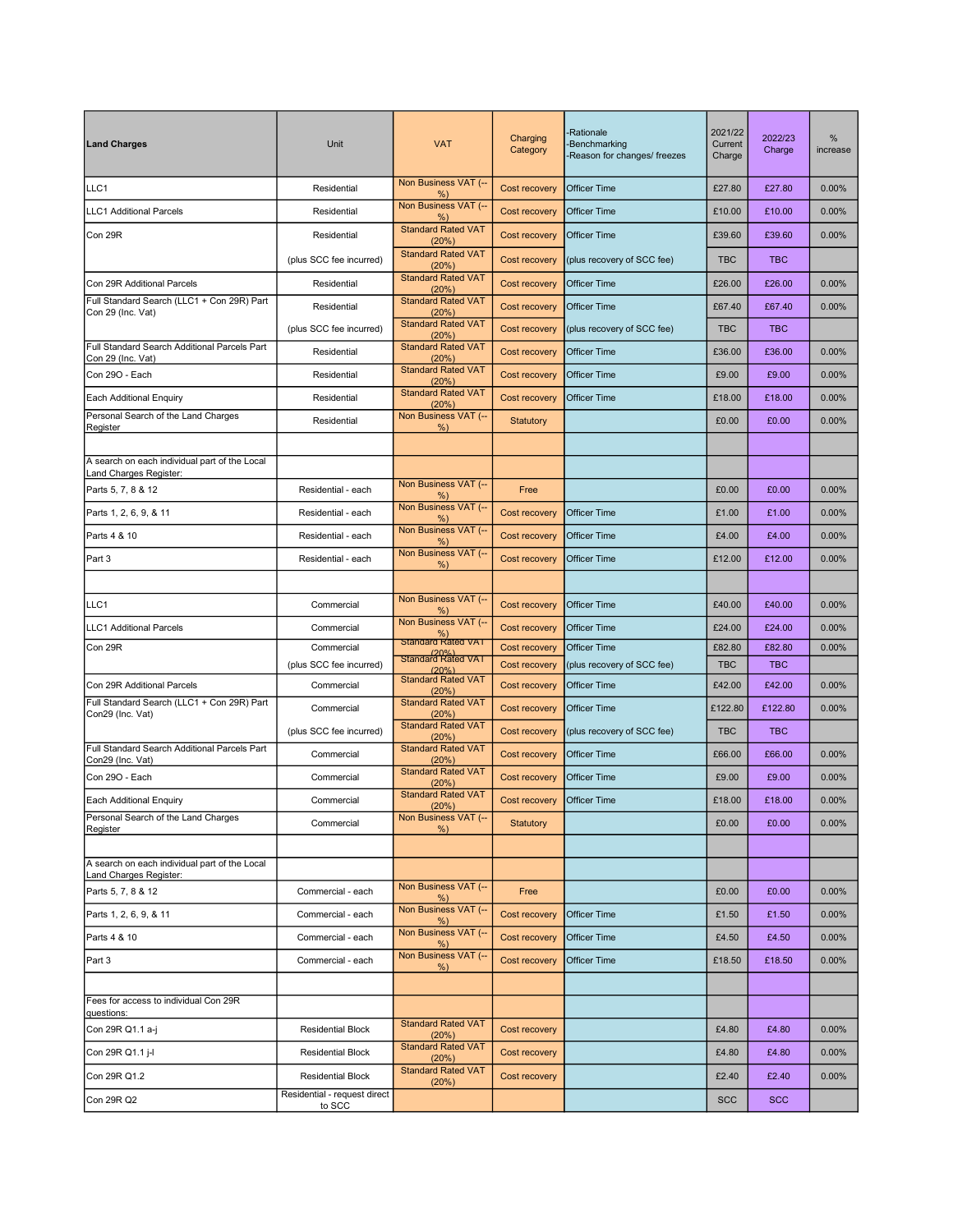| <b>Land Charges</b>   | <b>Unit</b>                                           | <b>VAT</b>                         | Charging<br>Category | <b>Rationale</b><br>-Benchmarking<br>Reason for changes/ freezes | 2021/22<br>Current<br>Charge | 2022/23<br>Charge | $\%$<br>increase |
|-----------------------|-------------------------------------------------------|------------------------------------|----------------------|------------------------------------------------------------------|------------------------------|-------------------|------------------|
| Con 29R Q3.1          | Residential                                           | <b>Standard Rated VAT</b><br>(20%) | Cost recovery        |                                                                  | £1.20                        | £1.20             | 0.00%            |
| Con 29R Q3.2          | Residential - request direct<br>to SCC                |                                    |                      |                                                                  | <b>SCC</b>                   | <b>SCC</b>        |                  |
| Con 29R Q3.3 a-c      | Residentail Block                                     | <b>Standard Rated VAT</b><br>(20%) | Cost recovery        |                                                                  | £1.20                        | £1.20             | 0.00%            |
| Con 29R Q3.4          | Residential - request direct<br>to SCC                |                                    |                      |                                                                  | <b>SCC</b>                   | <b>SCC</b>        |                  |
| Con 29R Q3.5 a & b    | <b>Residential Block</b>                              | <b>Standard Rated VAT</b><br>(20%) | Cost recovery        |                                                                  | £1.20                        | £1.20             | 0.00%            |
| Con 29R Q3.6          | Residential - request direct<br>to SCC                |                                    |                      |                                                                  | <b>SCC</b>                   | <b>SCC</b>        |                  |
| Con 29R Q3.7 (a-d, f) | <b>Residential Block</b>                              | <b>Standard Rated VAT</b><br>(20%) | Cost recovery        |                                                                  | £2.40                        | £2.40             | 0.00%            |
| Con 29R Q 3.7 e       | Residential request direct<br>to Staffordshire County |                                    |                      |                                                                  | <b>SCC</b>                   | <b>SCC</b>        |                  |
| Con 29R Q3.8          | <b>Residential Block</b>                              | <b>Standard Rated VAT</b><br>(20%) | Cost recovery        |                                                                  | £1.20                        | £1.20             | 0.00%            |
| Con 29R Q3.9 a-n      | <b>Residential Block</b>                              | <b>Standard Rated VAT</b><br>(20%) | Cost recovery        |                                                                  | £10.80                       | £10.80            | 0.00%            |
| Con 29R Q3.10 a-h     | <b>Residential Block</b>                              | <b>Standard Rated VAT</b><br>(20%) | Cost recovery        |                                                                  | £1.20                        | £1.20             | 0.00%            |
| Con 29R Q3.11 a & b   | <b>Residential Block</b>                              | <b>Standard Rated VAT</b><br>(20%) | Cost recovery        |                                                                  | £2.40                        | £2.40             | 0.00%            |
| Con 29R Q3.12         | <b>Residential Block</b>                              | <b>Standard Rated VAT</b><br>(20%) | Cost recovery        |                                                                  | £1.20                        | £1.20             | 0.00%            |
| Con 29R Q3.13 a-c     | <b>Residential Block</b>                              | <b>Standard Rated VAT</b><br>(20%) | Cost recovery        |                                                                  | £1.20                        | £1.20             | 0.00%            |
| Con 29R Q3.14         | <b>Residential Block</b>                              | <b>Standard Rated VAT</b><br>(20%) | Cost recovery        |                                                                  | £1.20                        | £1.20             | 0.00%            |
| Con 29R Q3.15 a & b   | <b>Residential Block</b>                              | <b>Standard Rated VAT</b><br>(20%) | Cost recovery        |                                                                  | £2.40                        | £2.40             | 0.00%            |
|                       |                                                       |                                    |                      |                                                                  |                              |                   |                  |
| Con 29R Q1.1 a-l      | <b>Commercial Block</b>                               | <b>Standard Rated VAT</b><br>(20%) | Cost recovery        |                                                                  | £12.00                       | £12.00            | 0.00%            |
| Con 29R Q1.1 j-l      | <b>Commercial Block</b>                               | <b>Standard Rated VAT</b><br>(20%) | Cost recovery        |                                                                  | £12.00                       | £12.00            | 0.00%            |
| Con 29R Q1.2          | Commericla Block                                      | <b>Standard Rated VAT</b><br>(20%) | Cost recovery        |                                                                  | £5.40                        | £5.40             | 0.00%            |
| Con 29R Q2            | Commercial - request direct<br>to SCC                 |                                    |                      |                                                                  | <b>SCC</b>                   | <b>SCC</b>        |                  |
| Con 29R Q3.1          | <b>Commerical Block</b>                               | <b>Standard Rated VAT</b><br>(20%) | Cost recovery        |                                                                  | £2.40                        | £2.40             | 0.00%            |
| Con 29R Q3.2          | Commercial - request direct<br>to SCC                 |                                    |                      |                                                                  | <b>SCC</b>                   | <b>SCC</b>        |                  |
| Con 29R Q3.3 a-c      | <b>Commercial Block</b>                               | <b>Standard Rated VAT</b><br>(20%) | Cost recovery        |                                                                  | £2.40                        | £2.40             | 0.00%            |
| Con 29R Q3.4          | Commercial - request direct<br>to SCC                 |                                    |                      |                                                                  | <b>SCC</b>                   | <b>SCC</b>        |                  |
| Con 29R Q3.5 a & b    | <b>Commercial Block</b>                               | <b>Standard Rated VAT</b><br>(20%) | Cost recovery        |                                                                  | £2.40                        | £2.40             | 0.00%            |
| Con 29R Q3.6          | Commercial - request direct<br>to SCC                 |                                    |                      |                                                                  | <b>SCC</b>                   | <b>SCC</b>        |                  |
| Con 29R Q3.7 a-d, f   | <b>Commercial Block</b>                               | <b>Standard Rated VAT</b><br>(20%) | Cost recovery        |                                                                  | £5.40                        | £5.40             | 0.00%            |
| Con 29 R Q 3.7 e      | <b>Commercial Request direct</b><br>to SCC            |                                    |                      |                                                                  | <b>SCC</b>                   | <b>SCC</b>        |                  |
| Con 29R Q3.8          | <b>Commercial Block</b>                               | <b>Standard Rated VAT</b><br>(20%) | Cost recovery        |                                                                  | £2.40                        | £2.40             | 0.00%            |
| Con 29R Q3.9 a-n      | <b>Commercial Block</b>                               | <b>Standard Rated VAT</b><br>(20%) | Cost recovery        |                                                                  | £18.00                       | £18.00            | 0.00%            |
| Con 29R Q3.10 a-h     | <b>Commercial Block</b>                               | <b>Standard Rated VAT</b><br>(20%) | Cost recovery        |                                                                  | £2.40                        | £2.40             | 0.00%            |
| Con 29R Q3.11 a & b   | <b>Commercial Block</b>                               | <b>Standard Rated VAT</b><br>(20%) | Cost recovery        |                                                                  | £5.40                        | £5.40             | $0.00\%$         |
| Con 29R Q3.12         | <b>Commercial Block</b>                               | <b>Standard Rated VAT</b><br>(20%) | Cost recovery        |                                                                  | £2.40                        | £2.40             | 0.00%            |
| Con 29R Q3.13 a-c     | <b>Commercial Block</b>                               | <b>Standard Rated VAT</b><br>(20%) | Cost recovery        |                                                                  | £2.40                        | £2.40             | $0.00\%$         |
| Con 29R Q3.14         | <b>Commercial Block</b>                               | <b>Standard Rated VAT</b><br>(20%) | Cost recovery        |                                                                  | £2.40                        | £2.40             | $0.00\%$         |
| Con 29R Q3.15 a & b   | <b>Commercial Block</b>                               | <b>Standard Rated VAT</b><br>(20%) | Cost recovery        |                                                                  | £5.40                        | £5.40             | $0.00\%$         |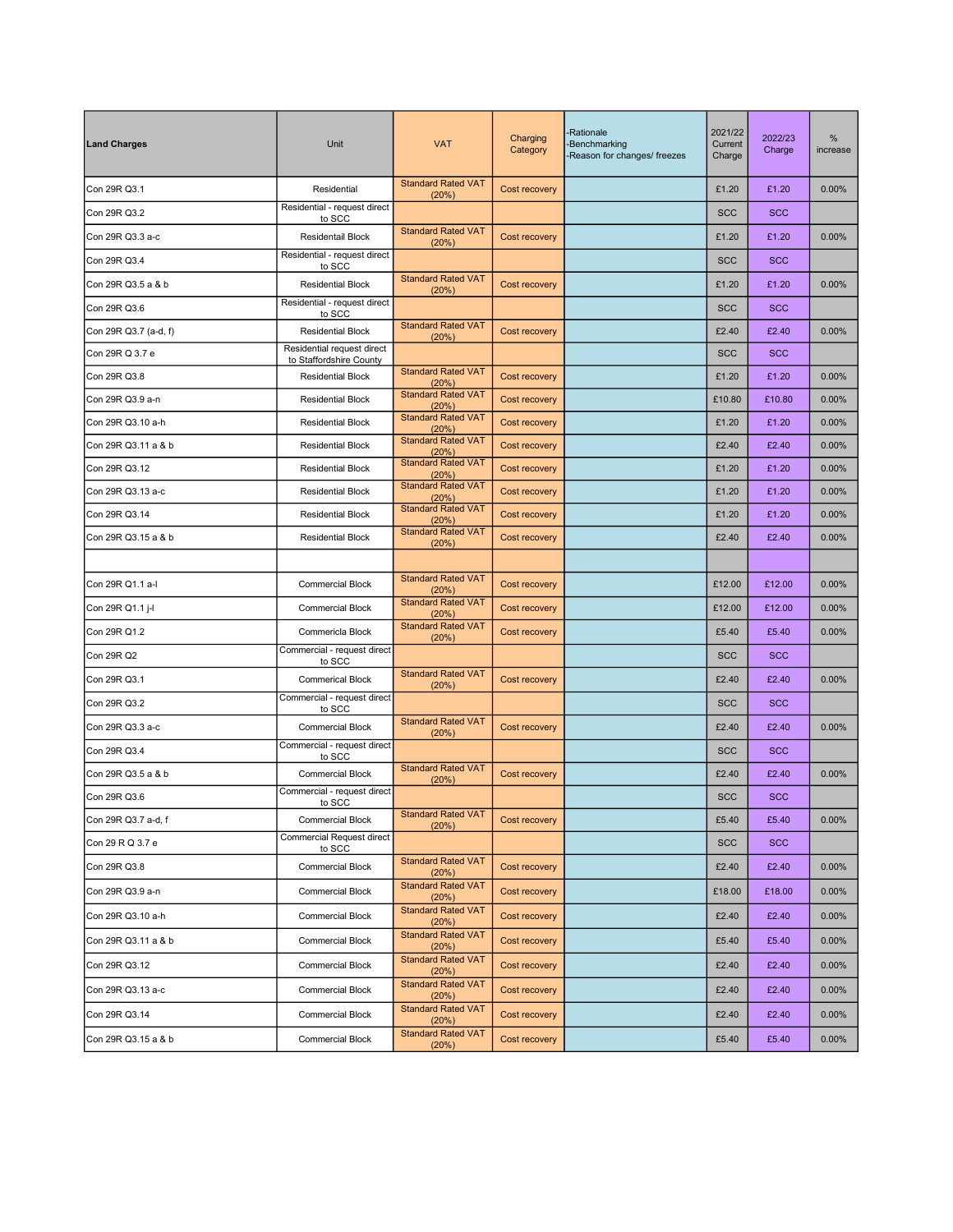| <b>Planning Enforcement</b>                                                                           | Unit      | <b>VAT</b>                | Charging<br>Category | Justification for Charging Category | 2021/22<br>Current<br>Charge | 2022/23<br>Charge | %<br>increase |
|-------------------------------------------------------------------------------------------------------|-----------|---------------------------|----------------------|-------------------------------------|------------------------------|-------------------|---------------|
| Charges do not apply to alleged breaches of planning<br>regulations which are provided free of charge |           |                           |                      |                                     |                              |                   |               |
| Desk-based history check requested by<br>member of the public                                         | Per check | Non Business VAT (--<br>% | <b>Cost recovery</b> | Service benefits applicant          | £40.00                       | £40.00            | 0.00%         |
| Site visit requested by member of the public                                                          | Per visit | Non Business VAT (--<br>% | Cost recovery        |                                     | £80.00                       | £80.00            | 0.00%         |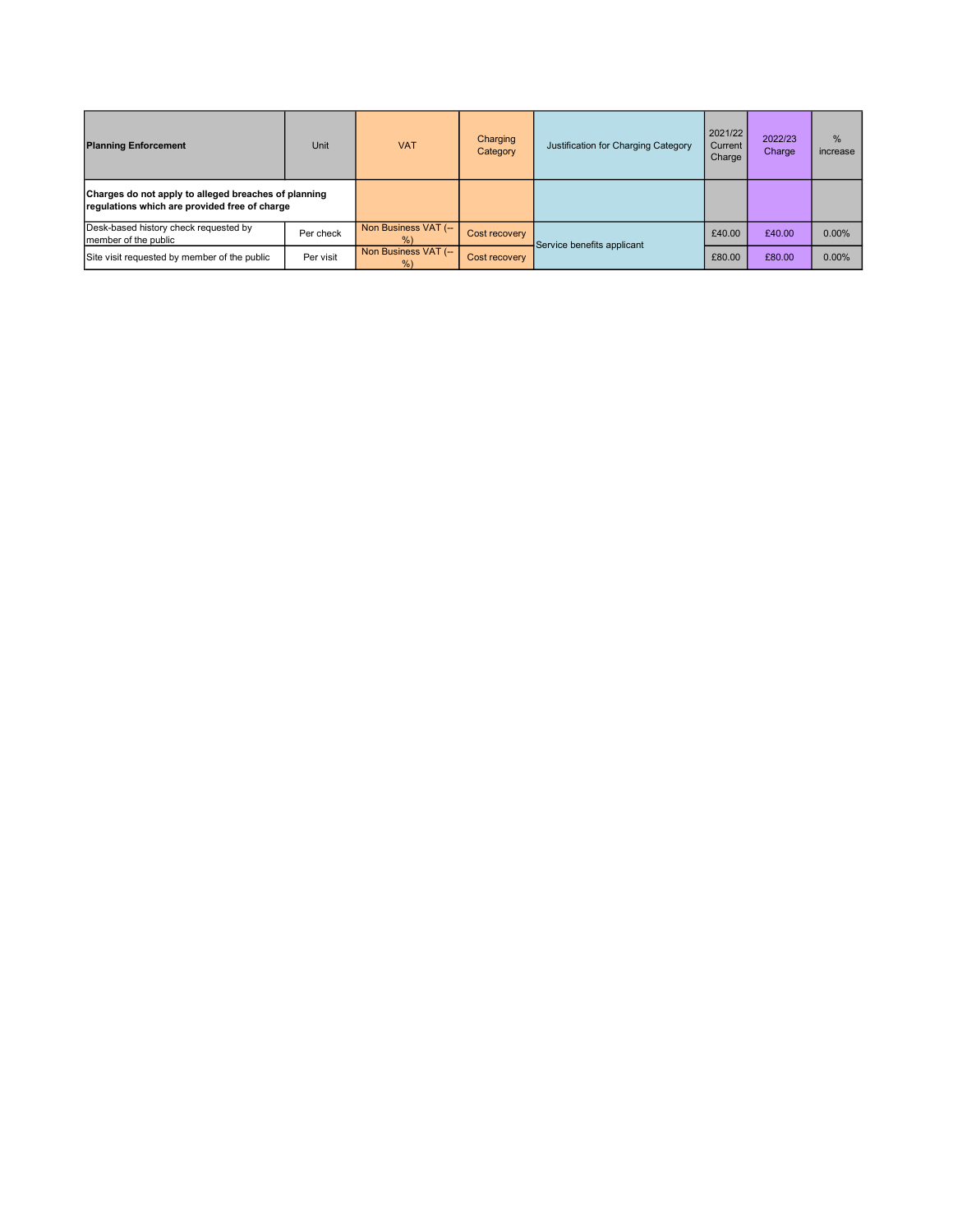| Planning                                                                            | Unit                                                                         | <b>VAT</b>                         | Charging<br>Category | <b>Rationale</b><br><b>Benchmarking</b><br>Reason for changes/ freezes     | 2021/22<br>Current<br>Charge | 2022/23<br>Charge                   | %<br>increase |
|-------------------------------------------------------------------------------------|------------------------------------------------------------------------------|------------------------------------|----------------------|----------------------------------------------------------------------------|------------------------------|-------------------------------------|---------------|
| Householder PD check                                                                |                                                                              | <b>Standard Rated VAT</b><br>(20%) | Fair charging        | Freeze - justification - in excess of costs                                | £67.00                       | £67.00                              | 0.00%         |
| Listed Building enforcement check                                                   |                                                                              | <b>Standard Rated VAT</b><br>(20%) | Fair charging        | Freeze - justification - in excess of costs                                | £100.00                      | £100.00                             | 0.00%         |
|                                                                                     |                                                                              |                                    |                      |                                                                            |                              |                                     |               |
| <b>COPYING</b>                                                                      |                                                                              |                                    |                      |                                                                            |                              |                                     |               |
| <b>Decision Notice</b>                                                              | Per notice                                                                   | <b>Standard Rated VAT</b><br>(20%) | Cost recovery        | Freeze - justification - in excess of costs                                | £47.00                       | £47.00                              | 0.00%         |
| A4 OS maps                                                                          | 4 Copies                                                                     | <b>Standard Rated VAT</b><br>(20%) | Cost recovery        | Freeze - justification - in excess of costs                                | £31.00                       | £31.00                              | 0.00%         |
| Planning Applications (Current & Historic):                                         | First page                                                                   | <b>Standard Rated VAT</b><br>(20%) | Cost recovery        | Freeze - justification - in excess of costs                                | £7.00                        | £7.00                               | 0.00%         |
|                                                                                     | Additional<br>pages                                                          | <b>Standard Rated VAT</b><br>(20%) | Cost recovery        | Freeze - justification - in excess of costs                                | £1.00                        | £1.00                               | 0.00%         |
| Planning Applications Plans - AO size                                               | Per copy                                                                     | <b>Standard Rated VAT</b><br>(20%) | Cost recovery        | Freeze - justification - in excess of costs                                | £18.50                       | £18.50                              | 0.00%         |
| Planning Applications Plans - A3 size                                               | Per copy                                                                     | <b>Standard Rated VAT</b><br>(20%) | Cost recovery        | Freeze - justification - in excess of costs                                | £13.50                       | £13.50                              | 0.00%         |
| Planning Applications Plans - A4 size                                               | Per copy                                                                     | <b>Standard Rated VAT</b><br>(20%) | Cost recovery        | Freeze - justification - in excess of costs                                | £8.25                        | £8.25                               | 0.00%         |
| <b>Weekly Planning List</b>                                                         | Per year                                                                     | <b>Standard Rated VAT</b><br>(20%) | Cost recovery        | Freeze - justification - in excess of costs                                | £370.00                      | £370.00                             | 0.00%         |
| Informal or history Searches:                                                       | First hour                                                                   | <b>Standard Rated VAT</b><br>(20%) | Cost recovery        | Freeze - justification - in excess of costs                                | £51.25                       | £51.25                              | 0.00%         |
|                                                                                     | Additionals                                                                  | <b>Standard Rated VAT</b><br>(20%) | Cost recovery        | Freeze - justification - in excess of costs                                | £32.00                       | £32.00                              | 0.00%         |
| Postage:                                                                            | Cost of<br>Postage                                                           | Charge not VAT-able                | Cost recovery        | Freeze - justification - in excess of costs                                | Postage Cost                 | <b>Postage Cost</b>                 |               |
|                                                                                     | Admin Charge                                                                 | <b>Standard Rated VAT</b><br>(20%) | Cost recovery        | Freeze - justification - in excess of costs                                | £8.25                        | £8.25                               | 0.00%         |
|                                                                                     |                                                                              |                                    |                      |                                                                            |                              |                                     |               |
| PRE-APPLICATION ADVICE                                                              |                                                                              |                                    |                      |                                                                            |                              |                                     |               |
| Meetings                                                                            |                                                                              |                                    |                      |                                                                            |                              |                                     |               |
| Strategic major applications                                                        | Over 50<br>dwellings or<br>10,000sqm<br>commercial                           | <b>Standard Rated VAT</b><br>(20%) | Fair charging        | Freeze - Fees currently make profit; do<br>not want to deter applications  | £1,130.00                    | £1,130.00                           | 0.00%         |
| Major proposals                                                                     | Between 10<br>and 50<br>dwellings or<br>$1,000 -$<br>10,000sqm<br>commercial | <b>Standard Rated VAT</b><br>(20%) | Fair charging        | Freeze - Fees currently make profit; do<br>not want to deter applications  | £845.00                      | £845.00                             | 0.00%         |
| Minor proposals and other<br>structures/developments not in the above<br>categories | Between 1 and<br>9 dwellings or<br>under<br>1,000sqm<br>commercial           | <b>Standard Rated VAT</b><br>(20%) | Fair charging        | Freeze - Fees currently make profit; do<br>not want to deter applications  | £570.00                      | £570.00                             | 0.00%         |
|                                                                                     |                                                                              |                                    |                      |                                                                            |                              |                                     |               |
| <b>Written Advice</b>                                                               |                                                                              |                                    |                      |                                                                            |                              |                                     |               |
| Strategic major applications                                                        | Over 50<br>dwellings or<br>10,000sqm<br>commercial                           | <b>Standard Rated VAT</b><br>(20%) | Fair charging        | Freeze - Fees currently make profit ; do<br>not want to deter applications | £565.00                      | £565.00                             | 0.00%         |
| Major proposals                                                                     | Between 10<br>and 50<br>dwellings or<br>$1,000 -$<br>10,000sqm<br>commercial | <b>Standard Rated VAT</b><br>(20%) | Fair charging        | Freeze - Fees currently make profit ; do<br>not want to deter applications | £425.00                      | £425.00                             | 0.00%         |
| Minor proposals                                                                     | Between 1 and<br>9 dwellings or<br>under<br>1,000sqm<br>commercial           | <b>Standard Rated VAT</b><br>(20%) | Fair charging        | Freeze - Fees currently make profit; do<br>not want to deter applications  | £285.00                      | £285.00                             | 0.00%         |
|                                                                                     |                                                                              |                                    |                      |                                                                            |                              |                                     |               |
| <b>Statutory Planning Fees</b>                                                      |                                                                              |                                    | Statutory            |                                                                            | Portal                       | See Planning See Planning<br>Portal |               |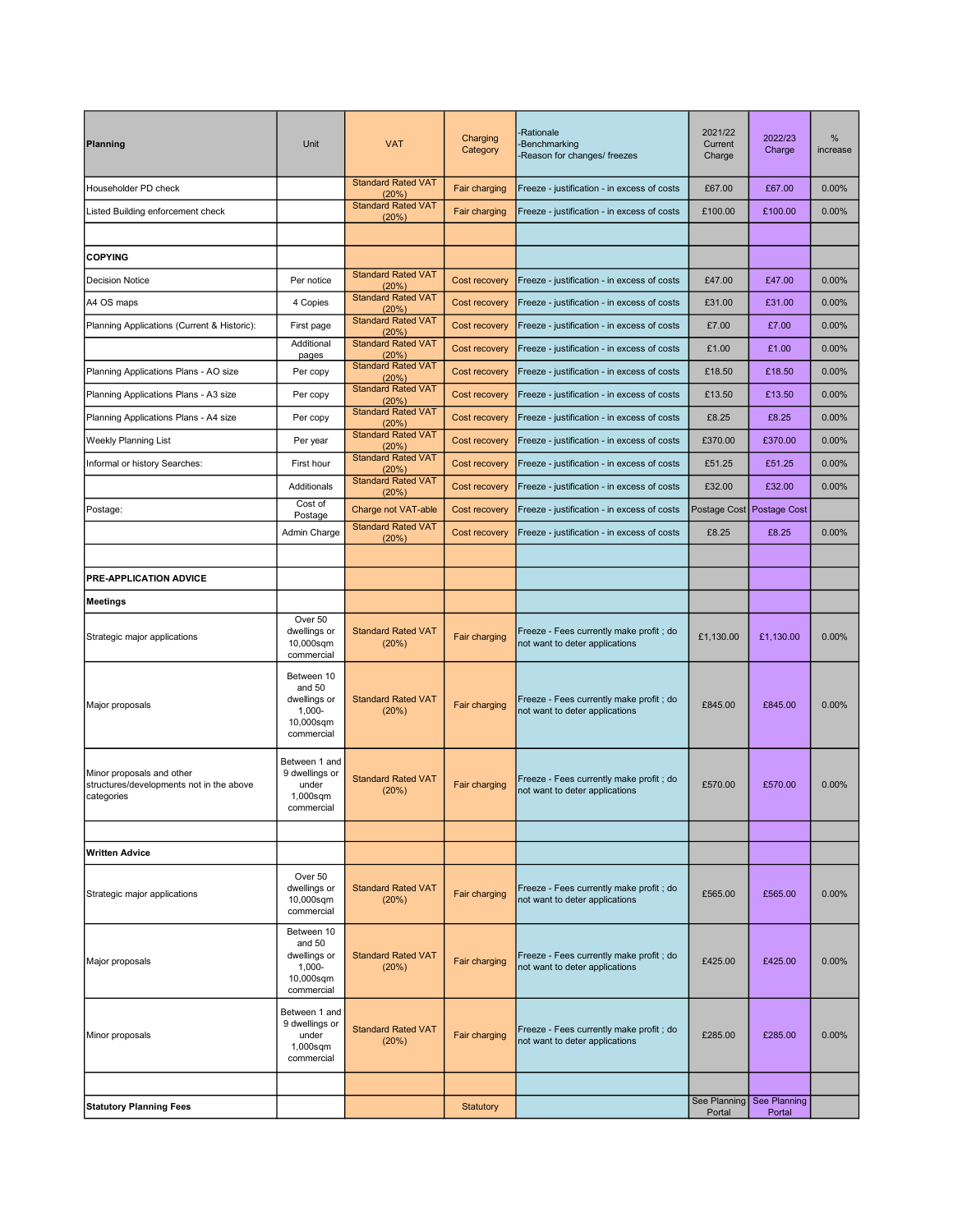| <b>Street Naming</b>                   | Unit                     | <b>VAT</b>                   | Charging<br>Category | -Rationale<br>-Benchmarking<br>-Reason for changes/ freezes | 2021/22<br>Current<br>Charge | 2022/23<br>Charge | % increase |
|----------------------------------------|--------------------------|------------------------------|----------------------|-------------------------------------------------------------|------------------------------|-------------------|------------|
|                                        |                          |                              |                      |                                                             |                              |                   |            |
| New Properties, small developments     | 1-5 Properties<br>(each) | Non Business VAT (--<br>%    | Fair charging        |                                                             | £72.00                       | £72.00            | $0.00\%$   |
| New Properties, large developments     | 6+ Properties<br>(each)  | Non Business VAT (--<br>%    | <b>Fair charging</b> |                                                             | £42.00                       | £42.00            | 0.00%      |
| <b>New Street Name</b>                 |                          | Non Business VAT (--<br>$\%$ | Fair charging        | Benchmarked against other<br>LAs and service providers      | £215.00                      | £215.00           | $0.00\%$   |
| Renaming Existing Properties           |                          | Non Business VAT (--<br>$\%$ | Fair charging        |                                                             | £72.00                       | £72.00            | 0.00%      |
| <b>IConfirmation of Postal Address</b> |                          | Non Business VAT (--<br>%    | Fair charging        |                                                             | £46.00                       | £46.00            | 0.00%      |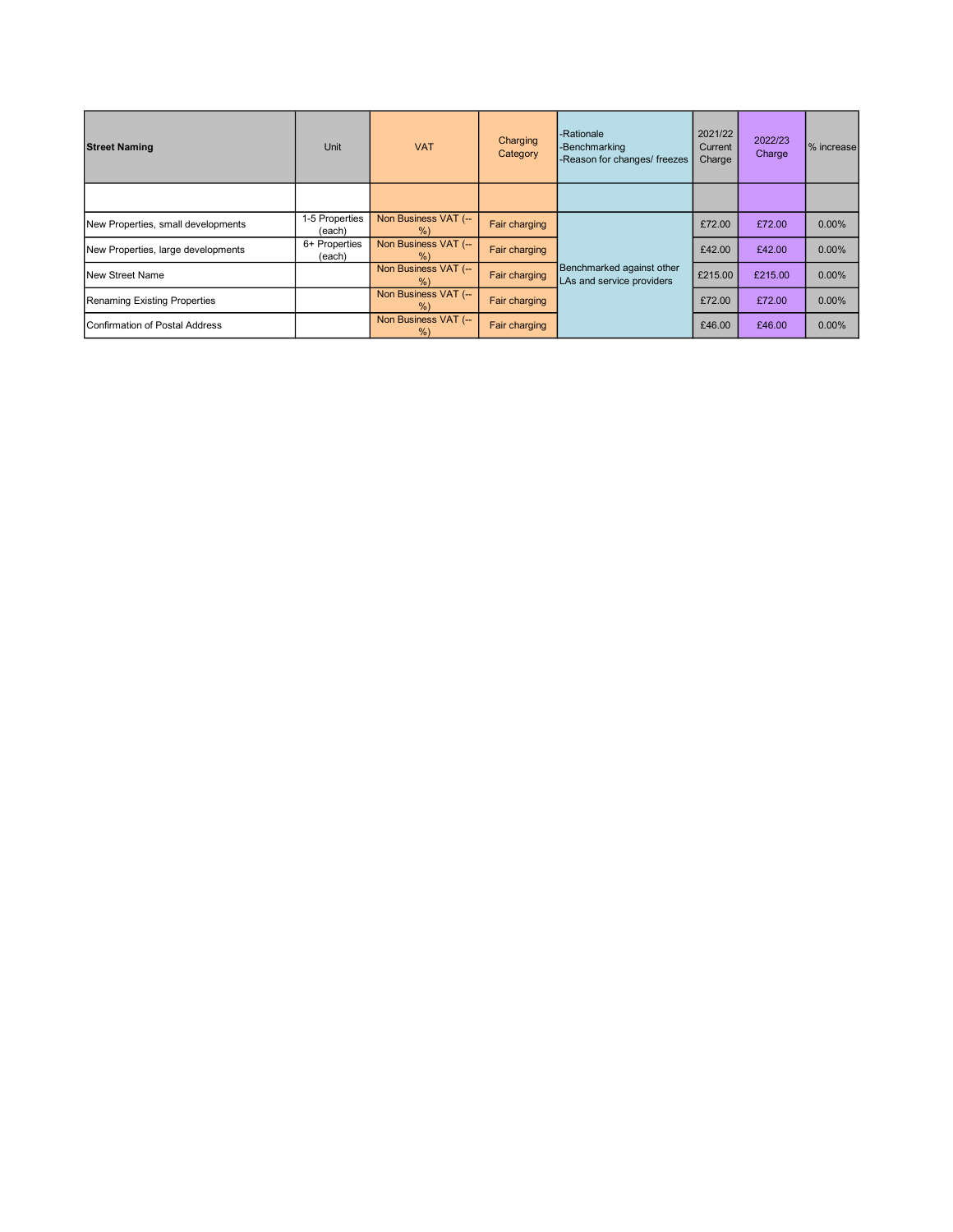| <b>Waste</b>                                                                                                                                                                                                                                                                                            | Unit       | <b>VAT</b>                         | Charging<br>Category   | -Rationale<br><b>Benchmarking</b><br>Reason for changes/<br>freezes | 2021/22<br>Current<br>Charge | 2022/23<br>Charge | % increase |
|---------------------------------------------------------------------------------------------------------------------------------------------------------------------------------------------------------------------------------------------------------------------------------------------------------|------------|------------------------------------|------------------------|---------------------------------------------------------------------|------------------------------|-------------------|------------|
| <b>Trade Waste &amp; Recycling</b>                                                                                                                                                                                                                                                                      |            |                                    |                        |                                                                     |                              |                   |            |
| To ensure that the Council remains competitive and is<br>commercially focused, rates levied for trade waste and trade<br>recycling collections will be calculated based upon volumes<br>and demand ensuring at all times that they do not fall below the<br>cost of service provision to the authority. |            |                                    |                        |                                                                     |                              |                   |            |
|                                                                                                                                                                                                                                                                                                         |            |                                    |                        |                                                                     |                              |                   |            |
| <b>Domestic Waste</b>                                                                                                                                                                                                                                                                                   |            |                                    |                        | All benchmarked to other<br>LAs                                     |                              |                   |            |
| Charge for supply & delivery of new or<br>replacement waste or recycling bin of any size<br>or colour for use at a single domestic<br>dwelling.                                                                                                                                                         | per bin    | <b>Non Business</b><br>$VAT$ (--%) | Cost recovery          | to recover cost of service                                          | £31.00                       | £31.50            | 1.61%      |
| Charge for supply & delivery of new or<br>replacement 140l, 180l or 240l bin for use by<br>multiple domestic dwellings or for a trade<br>premise to replace a bin damaged by the<br>customer.                                                                                                           | per bin    | <b>Non Business</b><br>$VAT$ (--%) | Cost recovery          |                                                                     | £43.50                       | £44.00            | 1.15%      |
| Charge for supply & delivery of new or<br>replacement 360l bin for use by multiple<br>domestic dwellings or for a trade premise to<br>replace a bin damaged by the customer.                                                                                                                            | per bin    | <b>Non Business</b><br>$VAT$ (--%) | Cost recovery          |                                                                     | £69.00                       | £70.00            | 1.45%      |
| Charge for supply & delivery of new or<br>replacement 660I bin for use by multiple<br>domestic dwellings or for a trade premise to<br>replace a bin damaged by the customer.                                                                                                                            | per bin    | <b>Non Business</b><br>$VAT$ (--%) | Cost recovery          |                                                                     | £280.00                      | £285.00           | 1.79%      |
| Charge for supply & delivery of new or<br>replacement 1100l bin for use by multiple<br>domestic dwellings or for a trade premise to<br>replace a bin damaged by the customer.                                                                                                                           | per bin    | <b>Non Business</b><br>VAT (--%)   | Cost recovery          |                                                                     | £315.00                      | £320.00           | 1.59%      |
| Purchase of one roll of blue sacks                                                                                                                                                                                                                                                                      | roll of 16 | <b>Non Business</b><br>VAT (--%)   | <b>Full commercial</b> |                                                                     | £3.95                        | £3.95             | $0.00\%$   |
| Purchase of a paper garden waste sack                                                                                                                                                                                                                                                                   | Each       | <b>Non Business</b><br>$VAT$ (--%) | <b>Full commercial</b> | service charge is over and<br>above cost to authority               | £0.70                        | £0.70             | $0.00\%$   |
| Supply and delivery of additional Garden<br>Waste Bin and ongoing collection                                                                                                                                                                                                                            | Each       | <b>Non Business</b><br>VAT (--%)   | <b>Full commercial</b> |                                                                     | £75.00                       | £75.00            | $0.00\%$   |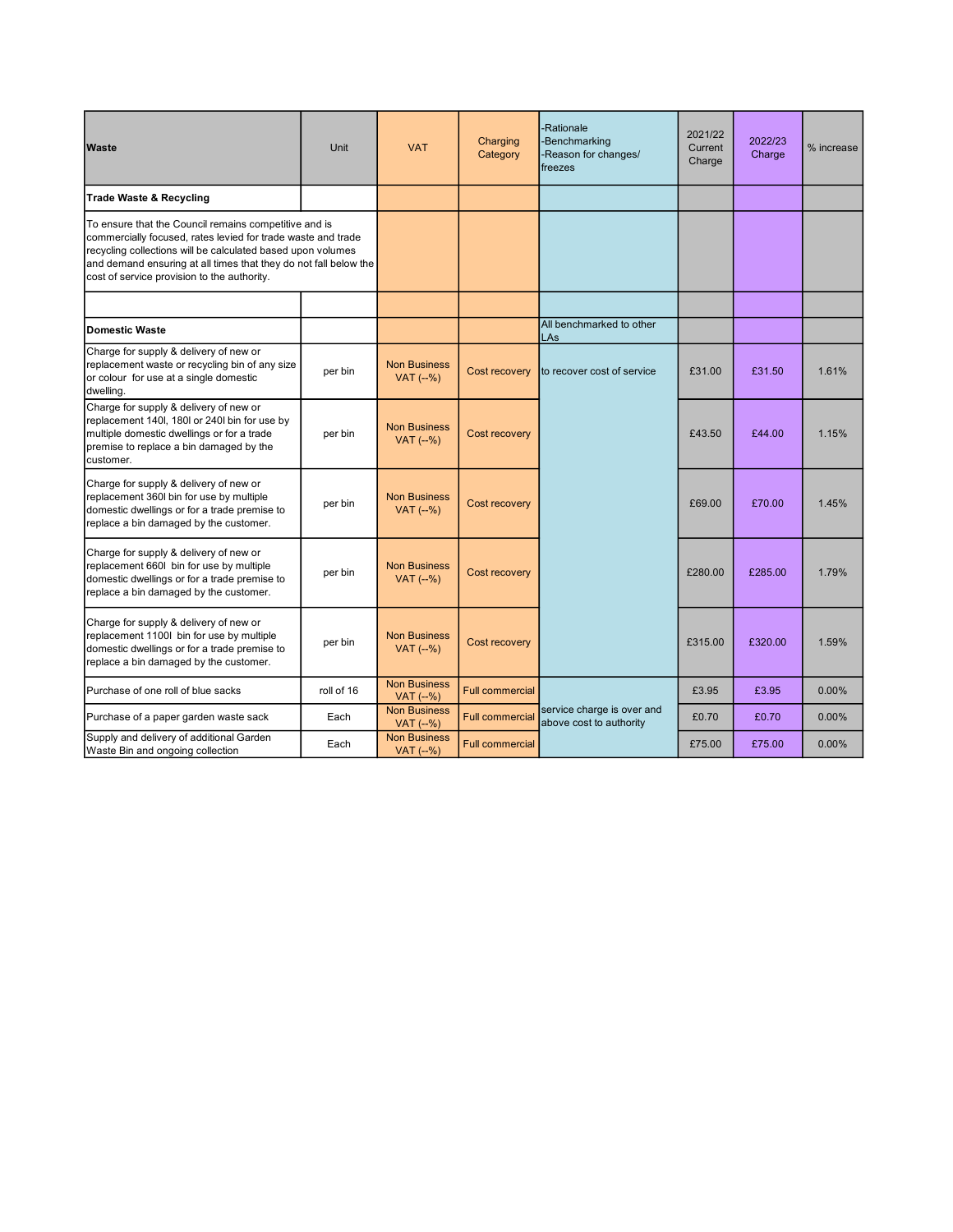| <b>Cemeteries</b>                                                                                                                 | Unit      | <b>VAT</b>                           | Charging<br>Category | -Rationale<br><b>Benchmarking</b><br>-Reason for changes/<br>freezes                             | 2021/22<br>Current<br>Charge | 2022/23<br>Charge  | % increase |
|-----------------------------------------------------------------------------------------------------------------------------------|-----------|--------------------------------------|----------------------|--------------------------------------------------------------------------------------------------|------------------------------|--------------------|------------|
| Burial Plots Exclusive right of burial &<br>issue of certificate                                                                  |           |                                      |                      | All benchmarked to other<br>LAs                                                                  |                              |                    |            |
| <b>Purchase Fee</b>                                                                                                               |           |                                      |                      |                                                                                                  |                              |                    |            |
| New Coffin Grave - Leek parish resident                                                                                           | per grave | <b>Non Business</b><br>VAT (--%)     | Fair charging        | Single fees                                                                                      | £700.00                      | £700.00            | 0.00%      |
| New Coffin Grave (all other SMDC residents)                                                                                       | per grave | <b>Non Business</b><br>$VAT$ $(-% )$ | <b>Fair charging</b> | Double fees                                                                                      | £1,400.00                    | £1,400.00          | $0.00\%$   |
| New Coffin Grave (residents from outside<br>SMDC area)                                                                            | per grave | <b>Non Business</b><br>VAT (--%)     | <b>Fair charging</b> | <b>Triple fees</b>                                                                               | £2,100.00                    | £2,100.00          | 0.00%      |
| New Cremated remains Grave - Leek parish<br>resident                                                                              | per grave | <b>Non Business</b><br>VAT (--%)     | Fair charging        | Single fees                                                                                      | £350.00                      | £350.00            | 0.00%      |
| New Cremated remains Grave (all other<br>SMDC residents)                                                                          | per grave | <b>Non Business</b><br>VAT (--%)     | Fair charging        | Double fees                                                                                      | £700.00                      | £700.00            | 0.00%      |
| New Cremated remains Grave (residents from<br>outside SMDC area)                                                                  | per grave | <b>Non Business</b><br>VAT (--%)     | Fair charging        | <b>Triple fees</b>                                                                               | £1,050.00                    | £1,050.00          | 0.00%      |
| Pre-purchased new coffin grave                                                                                                    | per grave | <b>Non Business</b><br>VAT (--%)     | Fair charging        | 10% uplift on costs to<br>discourage pre purchases<br>which are using up valuable<br>grave space | £770.00                      | £770.00            | 0.00%      |
| Pre-purchased cremated remains grave                                                                                              | per grave | <b>Non Business</b><br>$VAT$ (--%)   | <b>Fair charging</b> | 10% uplift on costs to<br>discourage pre purchases<br>which are using up valuable<br>grave space | £385.00                      | £385.00            | 0.00%      |
|                                                                                                                                   |           |                                      |                      |                                                                                                  |                              |                    |            |
| Interment/burial Fees                                                                                                             |           |                                      |                      |                                                                                                  |                              |                    |            |
| Coffin grave for three (Leek Cemetery only)                                                                                       | per grave | <b>Non Business</b><br>VAT (--%)     | Fair charging        |                                                                                                  | £954.00                      | £954.00            | 0.00%      |
| Coffin grave for two                                                                                                              | per grave | <b>Non Business</b><br>$VAT$ (--%)   | <b>Fair charging</b> |                                                                                                  | £822.00                      | £822.00            | 0.00%      |
| Coffin grave for one                                                                                                              | per grave | <b>Non Business</b><br>$VAT$ (--%)   | Fair charging        |                                                                                                  | £734.00                      | £734.00            | 0.00%      |
| Cremated remains casket burial                                                                                                    | per grave | <b>Non Business</b><br>VAT (--%)     | Fair charging        |                                                                                                  | £241.00                      | £241.00            | 0.00%      |
| Lawn burial of ashes                                                                                                              | per grave | <b>Non Business</b><br>VAT (--%)     | <b>Fair charging</b> |                                                                                                  | £154.00                      | £154.00            | 0.00%      |
| Cremation Casket in Garden of Remembrance                                                                                         | per grave | <b>Non Business</b><br>VAT (--%)     | Fair charging        |                                                                                                  | £180.00                      | £180.00            | 0.00%      |
| Out of area fees:                                                                                                                 | per grave |                                      |                      |                                                                                                  |                              |                    |            |
| Leek Parish residents only                                                                                                        | per grave | <b>Non Business</b><br>VAT (--%)     | Fair charging        |                                                                                                  | Single fees                  | Single fees        |            |
| Re-opened graves for those not residing in the<br>Leek Parish and<br>New graves for SMDC residents not residing in<br>Leek Parish | per grave | <b>Non Business</b><br>VAT (--%)     | Fair charging        |                                                                                                  | Double fees                  | Double fees        |            |
| Outside Staffs. Moorlands (newly dug graves<br>only)                                                                              | per grave | <b>Non Business</b><br>$VAT$ (--%)   | Fair charging        |                                                                                                  | <b>Triple fees</b>           | <b>Triple fees</b> |            |
|                                                                                                                                   |           |                                      |                      |                                                                                                  |                              |                    |            |
| Interment/burial of a child (aged 0-15 years)                                                                                     |           |                                      |                      |                                                                                                  |                              |                    |            |
| Child's grave or ashes grave                                                                                                      | per grave | <b>Non Business</b><br>VAT (--%)     | Free                 | Free in line with<br>recommended best practice<br>nationally                                     | Free                         | Free               |            |
| Child's new full size grave                                                                                                       | per grave | <b>Non Business</b><br>VAT (--%)     | <b>Subsidised</b>    | Half fee                                                                                         | £411.00                      | £411.00            | 0.00%      |
| Child's reopened Grave                                                                                                            | per grave | <b>Non Business</b><br>VAT (--%)     | <b>Subsidised</b>    | Half fee                                                                                         | £367.00                      | £367.00            | 0.00%      |
| Out of SMDC area child's interment fee                                                                                            | per grave | <b>Non Business</b><br>VAT (--%)     | Nominal              |                                                                                                  | £241.00                      | £241.00            | 0.00%      |
|                                                                                                                                   |           |                                      |                      |                                                                                                  |                              |                    |            |
| <b>Memorial permits</b>                                                                                                           |           |                                      |                      | We have separated out<br>permits from memorials to<br>aid the VAT query                          |                              |                    |            |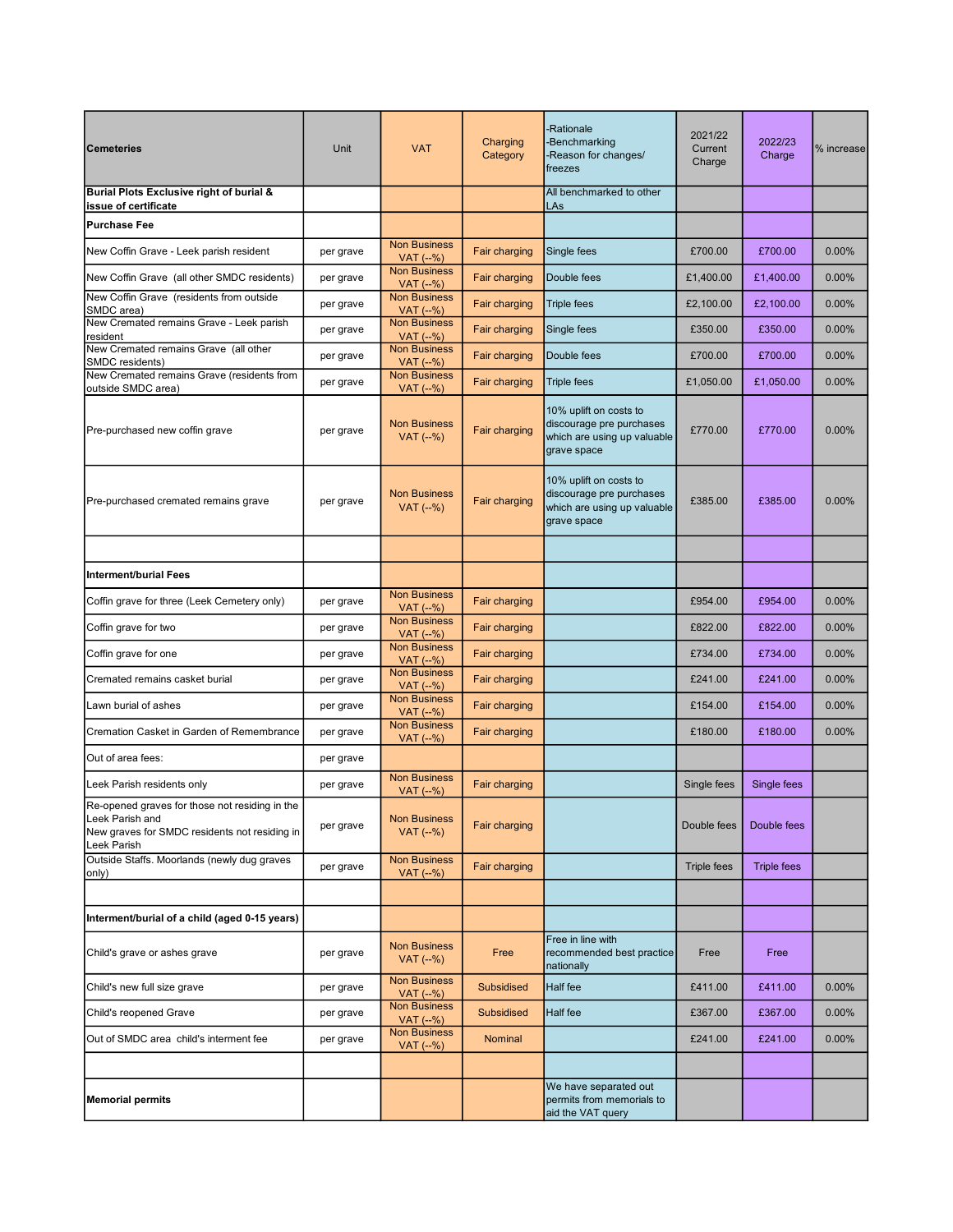| <b>Cemeteries</b>                                                      | Unit                                    | <b>VAT</b>                         | Charging<br>Category   | -Rationale<br><b>Benchmarking</b><br>-Reason for changes/<br>freezes    | 2021/22<br>Current<br>Charge | 2022/23<br>Charge | % increase |
|------------------------------------------------------------------------|-----------------------------------------|------------------------------------|------------------------|-------------------------------------------------------------------------|------------------------------|-------------------|------------|
| Permit for a new upright memorial including 1st<br>inscription         | per permit                              | <b>Non Business</b><br>VAT (--%)   | <b>Full commercial</b> | This is a permit                                                        | £165.00                      | £165.00           | 0.00%      |
| Permit for a memorial desk tablet/ vase<br>including 1st inscription   | per permit                              | <b>Non Business</b><br>VAT (--%)   | <b>Full commercial</b> | This is a permit                                                        | £117.00                      | £117.00           | 0.00%      |
| Permit for a replacement memorial                                      | per permit                              | <b>Non Business</b><br>$VAT$ (--%) | <b>Full commercial</b> | This is a permit                                                        | £117.00                      | £117.00           | $0.00\%$   |
| Permit for an additional inscription on<br>memorial/ tablet/ vase etc. | per permit                              | <b>Non Business</b><br>$VAT$ (--%) | <b>Full commercial</b> | This is a permit                                                        | £70.00                       | £70.00            | 0.00%      |
| Permit for a child's "single use" memorial on<br>any grave type        | per permit                              | <b>Non Business</b><br>VAT (--%)   | Free                   | Policy                                                                  | Free                         | Free              | 0.00%      |
|                                                                        |                                         |                                    |                        |                                                                         |                              |                   |            |
| <b>Memorial items</b>                                                  |                                         |                                    |                        | We have separated out<br>permits from memorials to<br>aid the VAT query |                              |                   |            |
| Cast Bronze/ Granite memorial plaque (up to<br>75 letters)             | per plaque                              | <b>Standard Rated</b><br>VAT (20%) | <b>Full commercia</b>  | This is for a memorial<br>plaque                                        | £390.00                      | £390.00           | 0.00%      |
| Cast bronze sponsored tree plaque (existing<br>tree only)              | per plaque                              | <b>Standard Rated</b><br>VAT (20%) | <b>Full commercial</b> | This is for a memorial<br>plaque                                        | £390.00                      | £390.00           | 0.00%      |
| Sponsored memorial bench & bronze plaque                               | 50% deposit<br>required before<br>order | <b>Standard Rated</b><br>VAT (20%) | <b>Full commercial</b> | This is for a memorial<br>plaque and bench                              | £1,356.00                    | £1,356.00         | 0.00%      |
|                                                                        |                                         |                                    |                        |                                                                         |                              |                   |            |
| <b>Other Charges</b>                                                   |                                         |                                    |                        |                                                                         |                              |                   |            |
| Replacement or transfer of grave deed                                  |                                         | <b>Non Business</b><br>VAT (--%)   | Fair charging          | min increase proposed due<br>to lack of demand                          | £49.00                       | £49.00            | 0.00%      |
| Search fee                                                             | Per half hour                           | <b>Standard Rated</b><br>VAT (20%) | Fair charging          | min increase proposed due<br>to lack of demand                          | £27.00                       | £27.00            | 0.00%      |
| Grave selection requiring Cemetery Officer<br>attendance               |                                         | <b>Non Business</b><br>VAT (--%)   | Fair charging          | min increase proposed due<br>to lack of demand                          | £27.00                       | £27.00            | 0.00%      |
| Large coffin (both dimensions over 6' 5" and<br>25")                   |                                         | <b>Non Business</b><br>VAT (--%)   | <b>Fair charging</b>   | min increase proposed due<br>to lack of demand                          | £72.00                       | £72.00            | 0.00%      |
| Cancellation of funeral within 72 hours of burial                      |                                         | <b>Non Business</b><br>VAT (--%)   | Fair charging          | min increase proposed due<br>to lack of demand                          | £72.00                       | £72.00            | 0.00%      |
| Coffin size not confirmed within 48 hours of<br>burial                 |                                         | <b>Non Business</b><br>VAT (--%)   | Fair charging          | min increase proposed due<br>to lack of demand                          | £72.00                       | £72.00            | 0.00%      |
| Headstone not removed from grave when<br>requested                     |                                         | <b>Non Business</b><br>$VAT$ (--%) | Fair charging          | min increase proposed due<br>to lack of demand                          | £72.00                       | £72.00            | 0.00%      |
| Paperwork not received in cemetery office<br>before burial             |                                         | <b>Non Business</b><br>VAT (--%)   | Fair charging          | min increase proposed due<br>to lack of demand                          | £72.00                       | £72.00            | 0.00%      |
| Late arrival of funeral at cemetery (>30<br>minutes)                   |                                         | <b>Non Business</b><br>VAT (--%)   | Fair charging          | min increase proposed due<br>to lack of demand                          | £72.00                       | £72.00            | 0.00%      |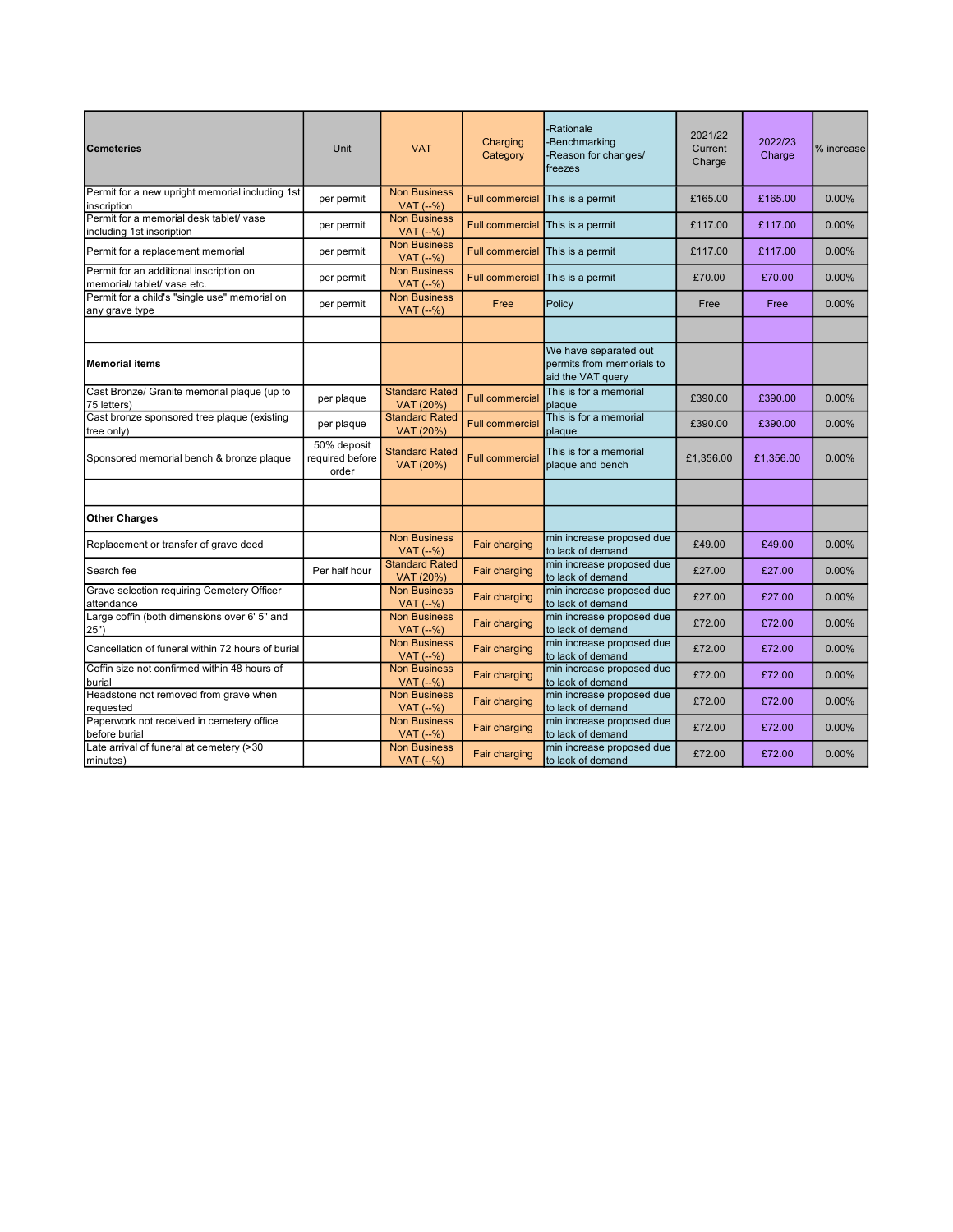| <b>Horticulture</b>                                                      | Unit                       | <b>VAT</b>                         | Charging<br>Category   | -Rationale<br>-Benchmarking<br>-Reason for changes/ freezes                         | 2021/22<br>Current<br>Charge | 2022/23<br>Charge | %<br>increase |
|--------------------------------------------------------------------------|----------------------------|------------------------------------|------------------------|-------------------------------------------------------------------------------------|------------------------------|-------------------|---------------|
| Copy of Tree Preservation Order                                          | Per hard copy              | <b>Non Business</b><br>$VAT$ (--%) | <b>Full commercia</b>  | Changed from 25 to 0. Have not supplied<br>a charged for copy for a couple of years | £41.00                       | £41.00            | 0.00%         |
| Fishing Tickets (Biddulph Grange Country<br>Park)                        |                            | <b>Standard Rated</b><br>VAT (20%) | Fair charging          | Benchmarked to compare prices at<br>neighbouring fishing locations                  | £7.00                        | £7.10             | 1.43%         |
| Memorial Bench in a countryside park                                     | Purchase &<br>Installation | <b>Standard Rated</b><br>VAT (20%) | <b>Full commercia</b>  | costs should be comparative with bench<br>in open space                             | £1,050.00                    | £1,050.00         | 0.00%         |
| Memorial bench purchase and installation in a<br>public open space       | Purchase &<br>Installation | <b>Standard Rated</b><br>VAT (20%) | <b>Full commercia</b>  | min increase proposed due to lack of<br>demand                                      | £1,050.00                    | £1,050.00         | 0.00%         |
| Adoption of an existing memorial bench<br>located in a public open space | Purchase &<br>Installation | <b>Standard Rated</b><br>VAT (20%) | <b>Fair charging</b>   | min increase proposed due to lack of<br>demand                                      | £550.00                      | £550.00           | 0.00%         |
| <b>High Hedges</b>                                                       |                            |                                    |                        |                                                                                     |                              |                   |               |
| <b>High Hedge Complaints</b>                                             | Per complaint              | <b>Non Business</b><br>$VAT$ (--%) | <b>Fair charging</b>   |                                                                                     | £510.00                      | £510.00           | 0.00%         |
| Parks & Open Space Concession                                            |                            |                                    |                        |                                                                                     |                              |                   |               |
| Sport / Fitness Classes                                                  | Per session                | <b>Non Business</b><br>$VAT$ (--%) | Fair charging          | min uplift to encourage phsical activity                                            | £6.90                        | £7.00             | 1.45%         |
| Park /Open Space Event Charges                                           |                            |                                    |                        |                                                                                     |                              |                   |               |
| Commercial Fairs - Small (< 10 items)                                    | Admin Fee                  | <b>Exempt from</b><br>$VAT$ (--%)  | <b>Full commercial</b> |                                                                                     | £56.50                       | £58.50            | 3.54%         |
| Commercial Fairs - Small (< 10 items)                                    | Day Rate                   | <b>Exempt from</b><br>VAT (--%)    | <b>Full commercial</b> |                                                                                     | £225.50                      | £230.00           | 2.00%         |
| Commercial Fairs - Large (> 10 Items)                                    | Admin Fee                  | <b>Exempt from</b><br>VAT (--%)    | <b>Full commercial</b> |                                                                                     | £115.00                      | £120.00           | 4.35%         |
| Commercial Fairs - Large (> 10 Items)                                    | Day Rate                   | <b>Exempt from</b><br>VAT (--%)    | <b>Full commercial</b> |                                                                                     | £430.00                      | £445.00           | 3.49%         |
| Commercial Circus - Small (1-300)                                        | Admin Fee                  | <b>Exempt from</b><br>VAT (--%)    | <b>Full commercial</b> |                                                                                     | £56.50                       | £58.50            | 3.54%         |
| Commercial Circus - Small (1-300)                                        | Day Rate                   | <b>Exempt from</b><br>VAT (--%)    | <b>Full commercial</b> |                                                                                     | £137.50                      | £143.00           | 4.00%         |
| Commercial Circus - Large (300 +)                                        | Admin Fee                  | <b>Exempt from</b><br>VAT (--%)    | <b>Full commercial</b> |                                                                                     | £112.50                      | £117.00           | 4.00%         |
| Commercial Circus - Large (300 +)                                        | Day Rate                   | <b>Exempt from</b><br>$VAT$ (--%)  | <b>Full commercial</b> |                                                                                     | £370.00                      | £385.00           | 4.05%         |
| Commercial Event - Small (1-500)                                         | Admin Fee                  | <b>Exempt from</b><br>$VAT$ (--%)  | <b>Full commercial</b> |                                                                                     | £57.00                       | £58.50            | 2.63%         |
| Commercial Event - Small (1-500)                                         | Day Rate                   | <b>Exempt from</b><br>$VAT$ (--%)  | <b>Full commercial</b> |                                                                                     | £132.50                      | £140.00           | 5.66%         |
| Commercial Event - Medium (A) (500 - 1000)                               | Admin Fee                  | <b>Exempt from</b><br>VAT (--%)    | <b>Full commercial</b> |                                                                                     | £85.00                       | £88.00            | 3.53%         |
| Commercial Event - Medium (A) (500 - 1000)                               | Day Rate                   | <b>Exempt from</b><br>VAT (--%)    | <b>Full commercial</b> |                                                                                     | £260.00                      | £270.00           | 3.85%         |
| Commercial Event - Medium (B) (1000 - 2000)                              | Admin Fee                  | <b>Exempt from</b><br>VAT (--%)    | <b>Full commercial</b> |                                                                                     | £110.00                      | £115.00           | 4.55%         |
| Commercial Event - Medium (B) (1000 - 2000)                              | Day Rate                   | <b>Exempt from</b><br>$VAT$ (--%)  | <b>Full commercial</b> |                                                                                     | £385.00                      | £400.00           | 3.90%         |
| Commercial Event - Large (2000 - 5000)                                   | Admin Fee                  | <b>Exempt from</b><br>VAT (--%)    | <b>Full commercial</b> |                                                                                     | £220.00                      | £230.00           | 4.55%         |
| Commercial Event - Large (2000 - 5000)                                   | Day Rate                   | <b>Exempt from</b><br>$VAT$ (--%)  | <b>Full commercial</b> |                                                                                     | £520.00                      | £535.00           | 2.88%         |
| Commercial Event - Very Large (5000 -<br>10,000)                         | Admin Fee                  | <b>Exempt from</b><br>VAT (--%)    | <b>Full commercial</b> |                                                                                     | £272.50                      | £285.00           | 4.59%         |
| Commercial Event - Very Large (5000 -<br>10,000)                         | Day Rate                   | <b>Exempt from</b><br>VAT (--%)    | <b>Full commercial</b> |                                                                                     | £670.00                      | £700.00           | 4.48%         |
| Commercial Event - Major (+ 10,000)                                      | Admin Fee                  | <b>Exempt from</b><br>VAT (--%)    | <b>Full commercial</b> |                                                                                     | £545.00                      | £560.00           | 2.75%         |
| Commercial Event - Major (+ 10,000)                                      | Day Rate                   | <b>Exempt from</b><br>VAT (--%)    | <b>Full commercial</b> |                                                                                     | £980.00                      | £1,000.00         | 2.04%         |
| Charitable Event - Some Commercial<br>Activity<1500                      | Admin Fee                  | <b>Exempt from</b><br>VAT (-%)     | <b>Subsidised</b>      |                                                                                     | £28.50                       | £29.50            | 3.51%         |
| Charitable Event - Some Commercial<br>Activity>1500                      | Admin Fee                  | <b>Exempt from</b><br>VAT (--%)    | <b>Subsidised</b>      |                                                                                     | £82.50                       | £85.00            | 3.03%         |
| <b>Community Event -Some Commercial Activity</b><br>< 1500               | Admin Fee                  | <b>Exempt from</b><br>VAT (-%)     | Subsidised             |                                                                                     | £28.50                       | £29.50            | 3.51%         |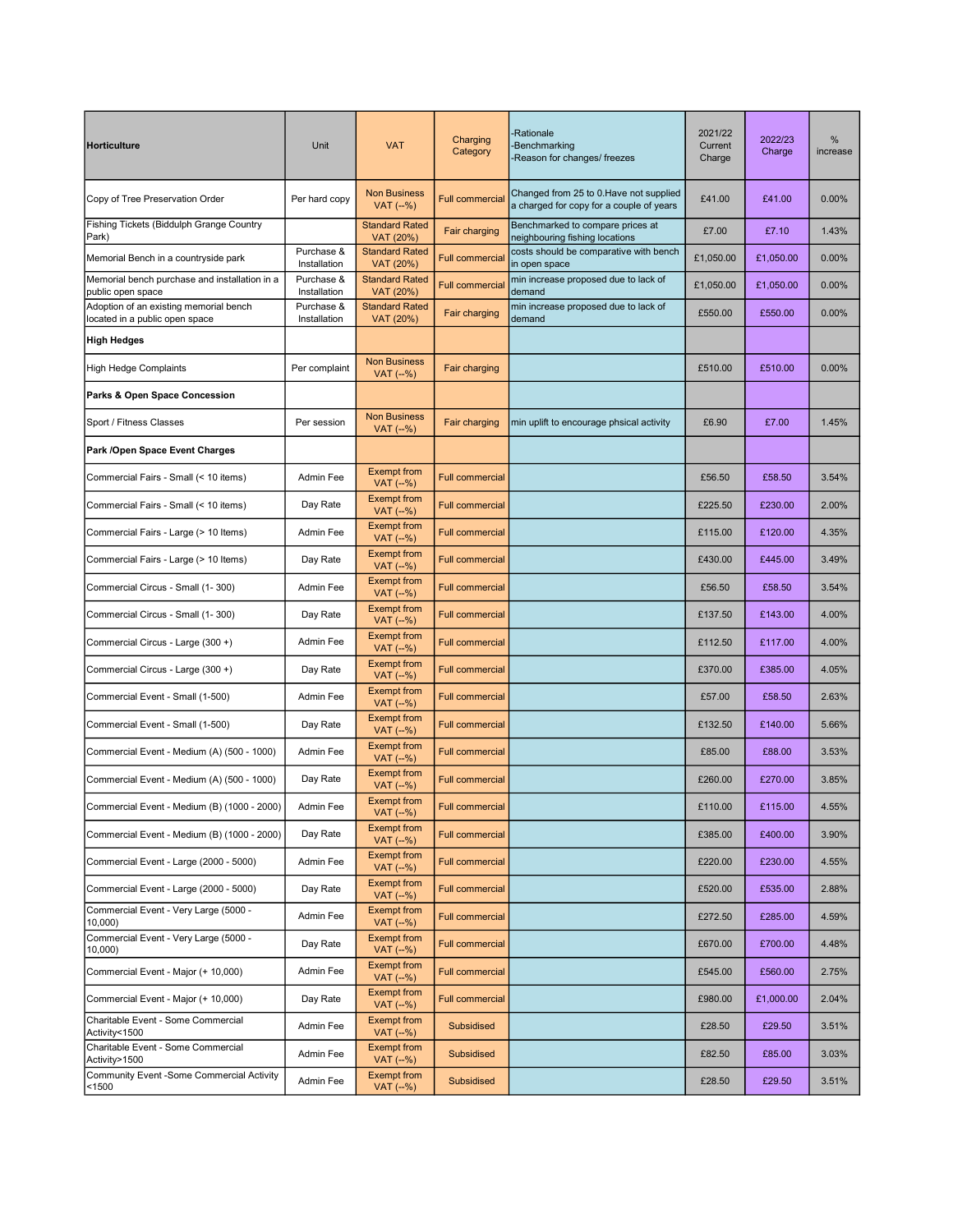| <b>Horticulture</b>                                 | Unit                   | <b>VAT</b>                        | Charging<br>Category   | -Rationale<br>-Benchmarking<br>-Reason for changes/ freezes  | 2021/22<br>Current<br>Charge | 2022/23<br>Charge | %<br>increase |
|-----------------------------------------------------|------------------------|-----------------------------------|------------------------|--------------------------------------------------------------|------------------------------|-------------------|---------------|
| Community Event - Some Commercial Activity<br>>1500 | Admin Fee              | <b>Exempt from</b><br>$VAT$ (--%) | <b>Subsidised</b>      |                                                              | £82.50                       | £85.00            | 3.03%         |
| Charitable Event - No commercial activity           | Admin Fee              | <b>Exempt from</b><br>$VAT$ (--%) | Free                   | maintains current charging position                          | £0.00                        | £0.00             | 0.00%         |
| Community Event -No Commercial Activity             | Admin Fee              | <b>Exempt from</b><br>$VAT$ (--%) | Free                   | maintains current charging position                          | £0.00                        | £0.00             | 0.00%         |
| <b>Commercial Filming</b>                           | Admin Fee              | <b>Exempt from</b><br>$VAT$ (--%) | <b>Full commercial</b> |                                                              | £57.50                       | £58.50            | 1.74%         |
| <b>NEW - Commercial Filming</b>                     | Hour rate              | <b>Exempt from</b><br>$VAT$ (--%) | <b>Full commercia</b>  | New fee created as a result of demand<br>for shorter filming | £80.50                       | £83.00            | 3.11%         |
| <b>Commercial Filming</b>                           | Day Rate               | <b>Exempt from</b><br>$VAT$ (--%) | <b>Full commercial</b> |                                                              | £645.00                      | £665.00           | 3.10%         |
| Commercial photo shoot                              | Admin Fee              | <b>Exempt from</b><br>$VAT$ (--%) | <b>Full commercial</b> |                                                              | £57.50                       | £58.50            | 1.74%         |
| Commercial photo shoot                              | Half Day Rate          | <b>Exempt from</b><br>$VAT$ (--%) | <b>Full commercial</b> |                                                              | £325.00                      | £335.00           | 3.08%         |
| <b>Discretionary Commercial Event</b>               | Admin Fee              | <b>Exempt from</b><br>$VAT$ (--%) | Fair charging          |                                                              | £57.50                       | £58.50            | 1.74%         |
| <b>Discretionary Commercial Event</b>               | Day Rate               | <b>Exempt from</b><br>$VAT$ (--%) | Fair charging          |                                                              | £66.00                       | £68.00            | 3.03%         |
| <b>Educational Establishments</b>                   | Admin Fee              | <b>Exempt from</b><br>$VAT$ (--%) | Free                   |                                                              | £0.00                        | £0.00             | 0.00%         |
| Catering concessions - leisure sites                | Admin Fee              | <b>Exempt from</b><br>$VAT$ (--%) | <b>Full commercial</b> |                                                              | £57.50                       | £58.50            | 1.74%         |
| Catering concessions - leisure sites                | Day Rate               | <b>Exempt from</b><br>$VAT$ (--%) | <b>Full commercial</b> |                                                              | £26.00                       | £27.00            | 3.85%         |
| New sites for concessions - amusements              | Admin Fee              | <b>Exempt from</b><br>$VAT$ (--%) | <b>Full commercial</b> |                                                              | £57.50                       | £58.50            | 1.74%         |
| New sites for concessions - amusements              | Day Rate / Per<br>Item | <b>Exempt from</b><br>$VAT$ (--%) | <b>Full commercial</b> |                                                              | £36.00                       | £37.00            | 2.78%         |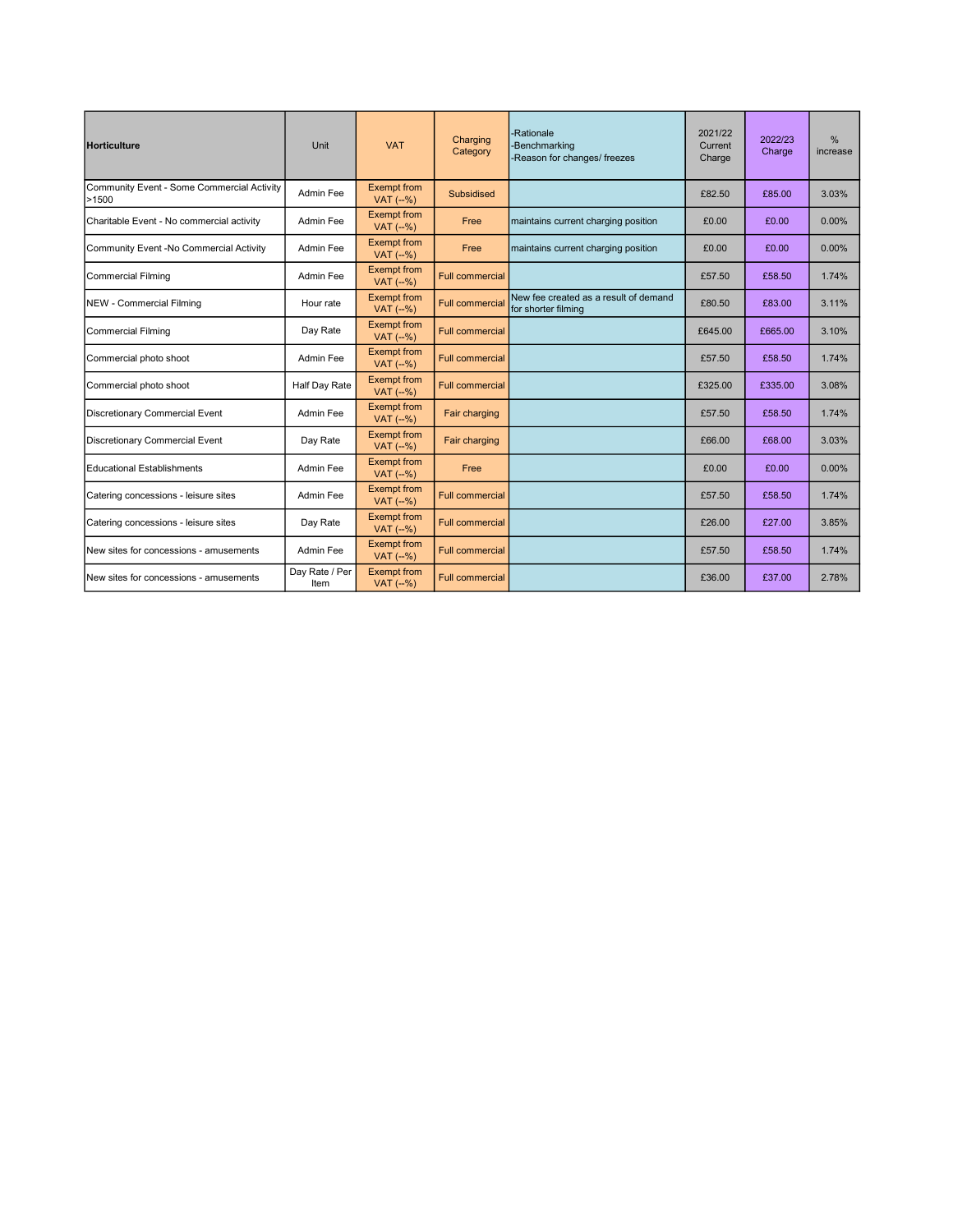| <b>Car Parks</b>                                         | Unit           | <b>VAT</b>                         | Charging<br>Category | Rationale<br>Benchmarking<br>Reason for changes/<br>freezes | 2021/22<br>Current<br>Charge | 2022/23<br>Charge | % increase |
|----------------------------------------------------------|----------------|------------------------------------|----------------------|-------------------------------------------------------------|------------------------------|-------------------|------------|
| Season tickets (long stay car parks)                     |                |                                    |                      |                                                             |                              |                   |            |
| Leek:                                                    | Per annum      | <b>Standard Rated VAT</b><br>(20%) | Fair charging        |                                                             | £370.00                      | £370.00           | 0.00%      |
|                                                          | Half yearly    | <b>Standard Rated VAT</b><br>(20%) | Fair charging        |                                                             | £190.00                      | £190.00           | 0.00%      |
|                                                          | Quarterly      | <b>Standard Rated VAT</b><br>(20%) | Fair charging        |                                                             | £100.00                      | £100.00           | 0.00%      |
| Cheadle:                                                 | Per annum      | <b>Standard Rated VAT</b><br>(20%) | Fair charging        |                                                             | £320.00                      | £320.00           | 0.00%      |
|                                                          | Half yearly    | <b>Standard Rated VAT</b><br>(20%) | Fair charging        |                                                             | £170.00                      | £170.00           | 0.00%      |
|                                                          | Quarterly      | <b>Standard Rated VAT</b><br>(20%) | Fair charging        |                                                             | £90.00                       | £90.00            | 0.00%      |
| Biddulph:                                                | Per annum      | <b>Standard Rated VAT</b><br>(20%) | Fair charging        |                                                             | £250.00                      | £250.00           | 0.00%      |
|                                                          | Half yearly    | <b>Standard Rated VAT</b><br>(20%) | Fair charging        |                                                             | £130.00                      | £130.00           | 0.00%      |
|                                                          | Quarterly      | <b>Standard Rated VAT</b><br>(20%) | Fair charging        |                                                             | £70.00                       | £70.00            | 0.00%      |
| <b>Smithfield Centre</b>                                 | Per annum      | <b>Standard Rated VAT</b><br>(20%) | Fair charging        |                                                             | £350.00                      | £350.00           | 0.00%      |
| California Car Park (proven Leek workers &<br>Residents) | Per annum      | <b>Standard Rated VAT</b><br>(20%) | Fair charging        |                                                             | £55.00                       | £55.00            | 0.00%      |
| Buxton Road Car Park (proven Leek workers<br>only)       | Per annum      | <b>Standard Rated VAT</b><br>(20%) | Fair charging        |                                                             | £220.00                      | £220.00           | 0.00%      |
| <b>Replacement Passes</b>                                |                | <b>Standard Rated VAT</b><br>(20%) | Fair charging        |                                                             | £10.00                       | £10.00            | 0.00%      |
| Pay and Display                                          |                |                                    |                      |                                                             |                              |                   |            |
| Leek: Brook Street                                       | Up to 1 hour   | <b>Standard Rated VAT</b><br>(20%) | Fair charging        |                                                             | £1.00                        | £1.20             | 20.00%     |
|                                                          | Up to 2 hours  | <b>Standard Rated VAT</b><br>(20%) | Fair charging        |                                                             | £1.50                        | £1.90             | 26.67%     |
|                                                          | Up to 3 hours  | <b>Standard Rated VAT</b><br>(20%) | Fair charging        |                                                             | £1.90                        | £2.80             | 47.37%     |
|                                                          |                |                                    |                      |                                                             |                              |                   |            |
| Leek: Buxton Road                                        | Up to 1 hour   | <b>Standard Rated VAT</b><br>(20%) | Fair charging        |                                                             | £1.00                        | £1.20             | 20.00%     |
|                                                          | Up to 2 hours  | <b>Standard Rated VAT</b><br>(20%) | Fair charging        |                                                             | £1.50                        | £1.90             | 26.67%     |
|                                                          | Up to 3 hours  | <b>Standard Rated VAT</b><br>(20%) | Fair charging        |                                                             | £1.90                        | £2.80             | 47.37%     |
|                                                          | Up to 10 hours | <b>Standard Rated VAT</b><br>(20%) | Fair charging        |                                                             | £2.40                        | £3.50             | 45.83%     |
|                                                          |                |                                    |                      |                                                             |                              |                   |            |
| Leek: High Street                                        | Up to 1 hour   | <b>Standard Rated VAT</b><br>(20%) | Fair charging        |                                                             | £1.00                        | £1.20             | 20.00%     |
|                                                          | Up to 2 hours  | <b>Standard Rated VAT</b><br>(20%) | Fair charging        |                                                             | £1.50                        | £1.90             | 26.67%     |
|                                                          | Up to 3 hours  | <b>Standard Rated VAT</b><br>(20%) | Fair charging        |                                                             | £1.90                        | £2.80             | 47.37%     |
|                                                          | Up to 10 hours | <b>Standard Rated VAT</b><br>(20%) | Fair charging        |                                                             | £2.40                        | £3.50             | 45.83%     |
|                                                          |                |                                    |                      |                                                             |                              |                   |            |
| Leek: Joliffe Street                                     | Up to 1 hour   | <b>Standard Rated VAT</b><br>(20%) | Fair charging        |                                                             | £1.00                        | £1.20             | 20.00%     |
|                                                          | Up to 2 hours  | <b>Standard Rated VAT</b><br>(20%) | Fair charging        |                                                             | £1.50                        | £1.90             | 26.67%     |
|                                                          | Up to 3 hours  | <b>Standard Rated VAT</b><br>(20%) | Fair charging        |                                                             | £1.90                        | £2.80             | 47.37%     |
|                                                          | Up to 10 hours | <b>Standard Rated VAT</b><br>(20%) | Fair charging        |                                                             | £2.40                        | £3.50             | 45.83%     |
|                                                          |                |                                    |                      |                                                             |                              |                   |            |
| Leek: Market Place                                       | Up to 1 hour   | <b>Standard Rated VAT</b><br>(20%) | Fair charging        |                                                             | £1.00                        | £1.20             | 20.00%     |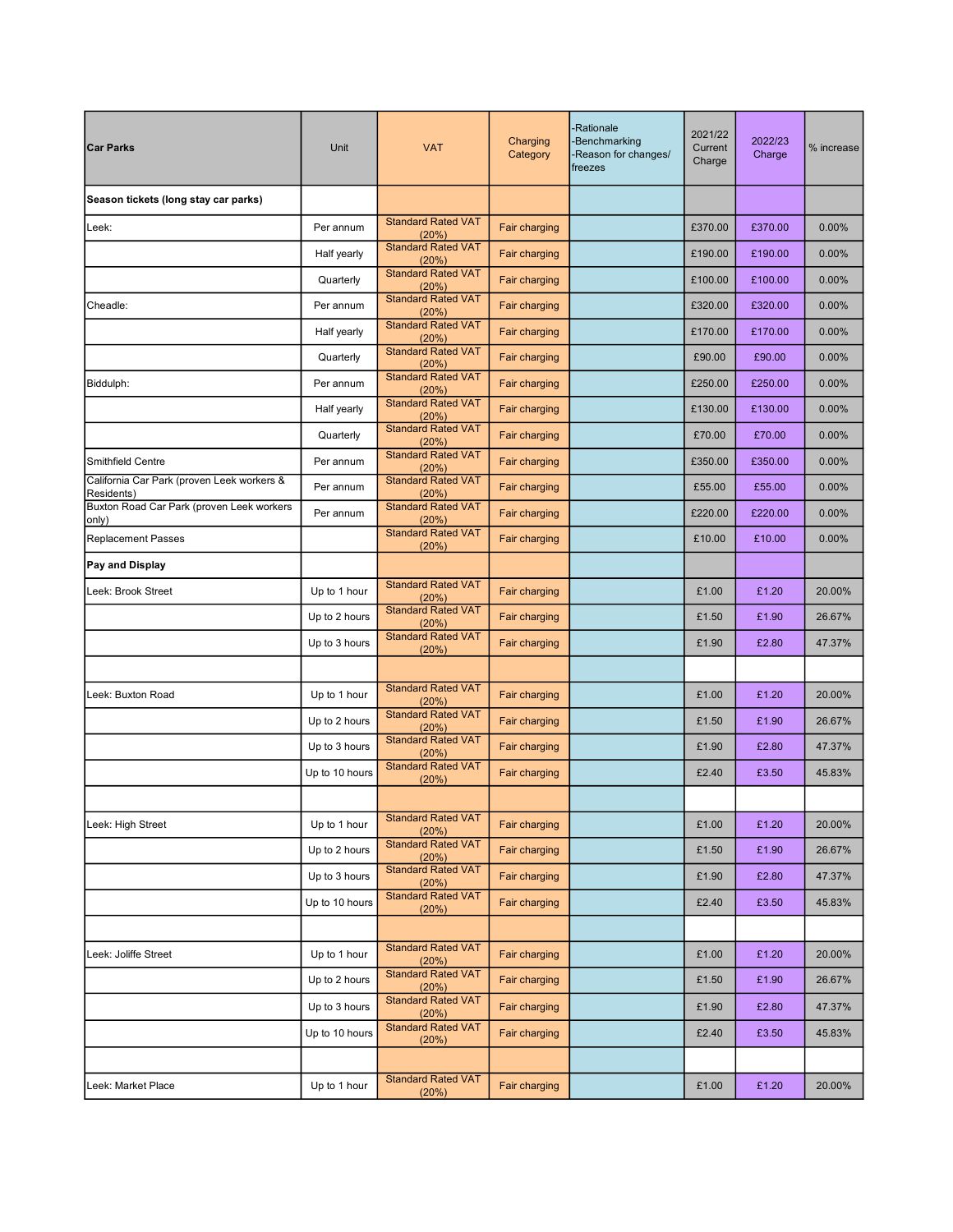| <b>Car Parks</b>         | Unit          | <b>VAT</b>                         | Charging<br>Category | Rationale<br>Benchmarking<br>Reason for changes/<br>freezes | 2021/22<br>Current<br>Charge | 2022/23<br>Charge | % increase |
|--------------------------|---------------|------------------------------------|----------------------|-------------------------------------------------------------|------------------------------|-------------------|------------|
|                          | Up to 2 hours | <b>Standard Rated VAT</b><br>(20%) | Fair charging        |                                                             | £1.50                        | £1.90             | 26.67%     |
|                          | Up to 3 hours | <b>Standard Rated VAT</b><br>(20%) | Fair charging        |                                                             | £1.90                        | £2.80             | 47.37%     |
|                          |               |                                    |                      |                                                             |                              |                   |            |
| Leek: Market Street East | Up to 1 hour  | <b>Standard Rated VAT</b><br>(20%) | Fair charging        |                                                             | £1.00                        | £1.20             | 20.00%     |
|                          | Up to 2 hours | <b>Standard Rated VAT</b><br>(20%) | Fair charging        |                                                             | £1.50                        | £1.90             | 26.67%     |
|                          | Up to 3 hours | <b>Standard Rated VAT</b><br>(20%) | Fair charging        |                                                             | £1.90                        | £2.80             | 47.37%     |
|                          |               |                                    |                      |                                                             |                              |                   |            |
| Leek: Market Street West | Up to 1 hour  | <b>Standard Rated VAT</b><br>(20%) | Fair charging        |                                                             | £1.00                        | £1.20             | 20.00%     |
|                          | Up to 2 hours | <b>Standard Rated VAT</b><br>(20%) | Fair charging        |                                                             | £1.50                        | £1.90             | 26.67%     |
|                          | Up to 3 hours | <b>Standard Rated VAT</b><br>(20%) | Fair charging        |                                                             | £1.90                        | £2.80             | 47.37%     |
|                          |               |                                    |                      |                                                             |                              |                   |            |
| Leek: Moorlands House    | Up to 1 hour  | <b>Standard Rated VAT</b><br>(20%) | Fair charging        |                                                             | £1.00                        | £1.20             | 20.00%     |
|                          | Up to 2 hours | <b>Standard Rated VAT</b><br>(20%) | Fair charging        |                                                             | £1.50                        | £1.90             | 26.67%     |
|                          | Up to 3 hours | <b>Standard Rated VAT</b><br>(20%) | Fair charging        |                                                             | £1.90                        | £2.80             | 47.37%     |
|                          |               |                                    |                      |                                                             |                              |                   |            |
| Leek: Queen Street       | Up to 1 hour  | <b>Standard Rated VAT</b><br>(20%) | Fair charging        |                                                             | £1.00                        | £1.20             | 20.00%     |
|                          | Up to 2 hours | <b>Standard Rated VAT</b><br>(20%) | Fair charging        |                                                             | £1.50                        | £1.90             | 26.67%     |
|                          | Up to 3 hours | <b>Standard Rated VAT</b><br>(20%) | Fair charging        |                                                             | £1.90                        | £2.80             | 47.37%     |
|                          |               |                                    |                      |                                                             |                              |                   |            |
| Leek: Regent Street      | Up to 1 hour  | <b>Standard Rated VAT</b><br>(20%) | Fair charging        |                                                             | £1.00                        | £1.20             | 20.00%     |
|                          | Up to 2 hours | <b>Standard Rated VAT</b><br>(20%) | Fair charging        |                                                             | £1.50                        | £1.90             | 26.67%     |
|                          | Up to 3 hours | <b>Standard Rated VAT</b><br>(20%) | <b>Fair charging</b> |                                                             | £1.90                        | £2.80             | 47.37%     |
|                          |               |                                    |                      |                                                             |                              |                   |            |
| Leek: Silk Street        | Up to 1 hour  | <b>Standard Rated VAT</b><br>(20%) | Fair charging        |                                                             | £1.00                        | £1.20             | 20.00%     |
|                          | Up to 2 hours | <b>Standard Rated VAT</b><br>(20%) | Fair charging        |                                                             | £1.50                        | £1.90             | 26.67%     |
|                          | Up to 3 hours | <b>Standard Rated VAT</b><br>(20%) | Fair charging        |                                                             | £1.90                        | £2.80             | 47.37%     |
|                          |               |                                    |                      |                                                             |                              |                   |            |
| Leek: Smithfield South   | Up to 1 hour  | <b>Standard Rated VAT</b><br>(20%) | Fair charging        |                                                             | £1.00                        | £1.20             | 20.00%     |
|                          | Up to 2 hours | <b>Standard Rated VAT</b><br>(20%) | Fair charging        |                                                             | £1.50                        | £1.90             | 26.67%     |
|                          | Up to 3 hours | <b>Standard Rated VAT</b><br>(20%) | Fair charging        |                                                             | £1.90                        | £2.80             | 47.37%     |
|                          |               |                                    |                      |                                                             |                              |                   |            |
| Leek: Stockwell Street   | Up to 1 hour  | <b>Standard Rated VAT</b><br>(20%) | Fair charging        |                                                             | £1.00                        | £1.20             | 20.00%     |
|                          | Up to 2 hours | <b>Standard Rated VAT</b><br>(20%) | Fair charging        |                                                             | £1.50                        | £1.90             | 26.67%     |
|                          | Up to 3 hours | <b>Standard Rated VAT</b><br>(20%) | Fair charging        |                                                             | £1.90                        | £2.80             | 47.37%     |
|                          |               |                                    |                      |                                                             |                              |                   |            |
| Leek: St Edward Street   | Up to 1 hour  | <b>Standard Rated VAT</b><br>(20%) | Fair charging        |                                                             | £1.00                        | £1.20             | 20.00%     |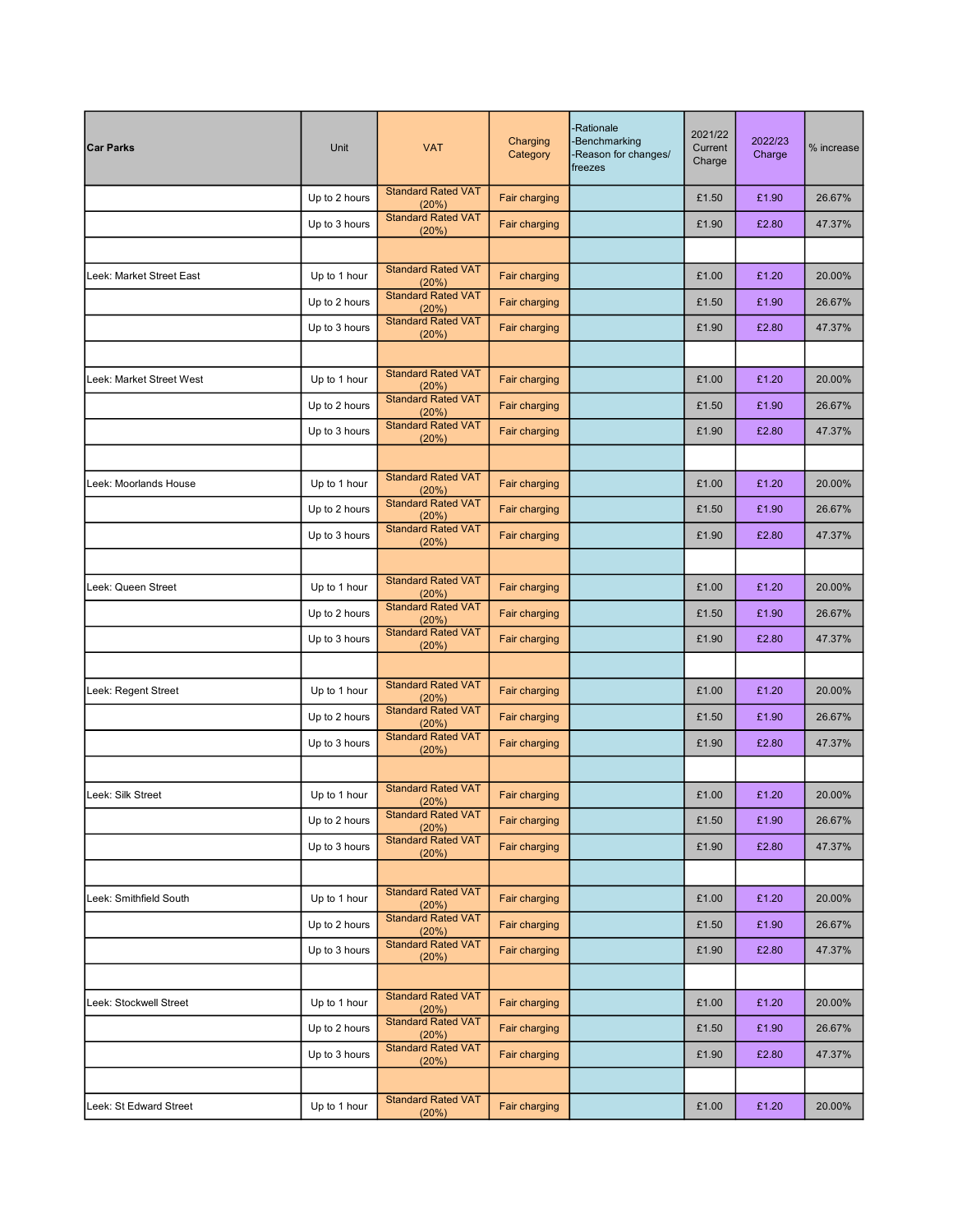| <b>Car Parks</b>                                                                                     | Unit                      | <b>VAT</b>                         | Charging<br>Category | Rationale<br>Benchmarking<br>Reason for changes/<br>freezes | 2021/22<br>Current<br>Charge | 2022/23<br>Charge | % increase  |
|------------------------------------------------------------------------------------------------------|---------------------------|------------------------------------|----------------------|-------------------------------------------------------------|------------------------------|-------------------|-------------|
|                                                                                                      | Up to 2 hours             | <b>Standard Rated VAT</b><br>(20%) | Fair charging        |                                                             | £1.50                        | £1.90             | 26.67%      |
|                                                                                                      | Up to 3 hours             | <b>Standard Rated VAT</b><br>(20%) | Fair charging        |                                                             | £1.90                        | £2.80             | 47.37%      |
|                                                                                                      |                           |                                    |                      |                                                             |                              |                   |             |
| Leek: Vicarage Road/ California                                                                      | Up to 1 hour              | <b>Standard Rated VAT</b><br>(20%) | Fair charging        |                                                             | £1.00                        | £1.20             | 20.00%      |
|                                                                                                      | Up to 2 hours             | <b>Standard Rated VAT</b><br>(20%) | Fair charging        |                                                             | £1.50                        | £1.90             | 26.67%      |
|                                                                                                      | Up to 3 hours             | <b>Standard Rated VAT</b><br>(20%) | Fair charging        |                                                             | £1.90                        | £2.80             | 47.37%      |
|                                                                                                      | Up to 10 hours            | <b>Standard Rated VAT</b><br>(20%) | Fair charging        |                                                             | £2.40                        | £3.50             | 45.83%      |
|                                                                                                      |                           |                                    |                      |                                                             |                              |                   |             |
| Leek: West Street                                                                                    | Up to 1 hour              | <b>Standard Rated VAT</b><br>(20%) | Fair charging        |                                                             | £1.00                        | £1.20             | 20.00%      |
|                                                                                                      | Up to 2 hours             | <b>Standard Rated VAT</b><br>(20%) | Fair charging        |                                                             | £1.50                        | £1.90             | 26.67%      |
|                                                                                                      | Up to 3 hours             | <b>Standard Rated VAT</b><br>(20%) | Fair charging        |                                                             | £1.90                        | £2.80             | 47.37%      |
|                                                                                                      | Up to 10 hours            | <b>Standard Rated VAT</b><br>(20%) | Fair charging        |                                                             | £2.40                        | £3.50             | 45.83%      |
|                                                                                                      |                           |                                    |                      |                                                             |                              |                   |             |
| Cheadle: Tape Street                                                                                 | Up to 1 hour              | <b>Standard Rated VAT</b><br>(20%) | Fair charging        |                                                             | £0.90                        | £1.00             | 11.11%      |
|                                                                                                      | Up to 2 hours             | <b>Standard Rated VAT</b><br>(20%) | Fair charging        |                                                             | £1.40                        | £1.70             | 21.43%      |
|                                                                                                      | Up to 3 hours             | <b>Standard Rated VAT</b><br>(20%) | Fair charging        |                                                             | £1.80                        | £2.50             | 38.89%      |
|                                                                                                      |                           |                                    |                      |                                                             |                              |                   |             |
| Cheadle: Well Street                                                                                 | Up to 1 hour              | <b>Standard Rated VAT</b><br>(20%) | Fair charging        |                                                             | £0.90                        | £0.00             | $-100.00\%$ |
|                                                                                                      | Up to 2 hours             | <b>Standard Rated VAT</b><br>(20%) | Fair charging        |                                                             | £1.40                        | £1.50             | 7.14%       |
|                                                                                                      | Up to 3 hours             | <b>Standard Rated VAT</b><br>(20%) | Fair charging        |                                                             | £1.80                        | £2.30             | 27.78%      |
|                                                                                                      | Up to 10 hours            | <b>Standard Rated VAT</b><br>(20%) | Fair charging        |                                                             | £2.20                        | £3.00             | 36.36%      |
|                                                                                                      |                           |                                    |                      |                                                             |                              |                   |             |
| Biddulph: Wharf Road                                                                                 | Up to 1 Hour              | <b>Standard Rated VAT</b><br>(20%) | Fair charging        |                                                             | £0.60                        | £0.00             | $-100.00\%$ |
|                                                                                                      | Up to 2 hours             | <b>Standard Rated VAT</b><br>(20%) | Fair charging        |                                                             | £0.80                        | £1.20             | 50.00%      |
|                                                                                                      | Up to 3 hours             | <b>Standard Rated VAT</b><br>(20%) | Fair charging        |                                                             | £1.00                        | £1.80             | 80.00%      |
|                                                                                                      | Up to 10 hours            | <b>Standard Rated VAT</b><br>(20%) | Fair charging        |                                                             | £1.80                        | £2.50             | 38.89%      |
|                                                                                                      |                           |                                    |                      |                                                             |                              |                   |             |
| Penalty Charge Notices Off Street: Two tier<br>system depending on the seriousness of the<br>offence |                           |                                    |                      |                                                             |                              |                   |             |
| Tier one:                                                                                            | Per fine                  | Non Business VAT (-<br>$%$ )       | Statutory            |                                                             | £50.00                       | £50.00            | 0.00%       |
|                                                                                                      | If paid within 14<br>days | Non Business VAT (-<br>$%$ )       | Statutory            |                                                             | £25.00                       | £25.00            | 0.00%       |
| Tier two:                                                                                            | Per fine                  | Non Business VAT (-<br>$%$ )       | <b>Statutory</b>     |                                                             | £70.00                       | £70.00            | 0.00%       |
|                                                                                                      | If paid within 14<br>days | Non Business VAT (-<br>%           | Statutory            |                                                             | £35.00                       | £35.00            | 0.00%       |
|                                                                                                      |                           |                                    |                      |                                                             |                              |                   |             |
| Charge levied for grant of parking waiver                                                            | Vehicle per day           | <b>Standard Rated VAT</b><br>(20%) | Statutory            |                                                             | £15.00                       | £15.00            | 0.00%       |
| Charge levied for grant of parking waiver                                                            | Bay per day               | <b>Standard Rated VAT</b><br>(20%) | <b>Statutory</b>     |                                                             | £15.00                       | £15.00            | $0.00\%$    |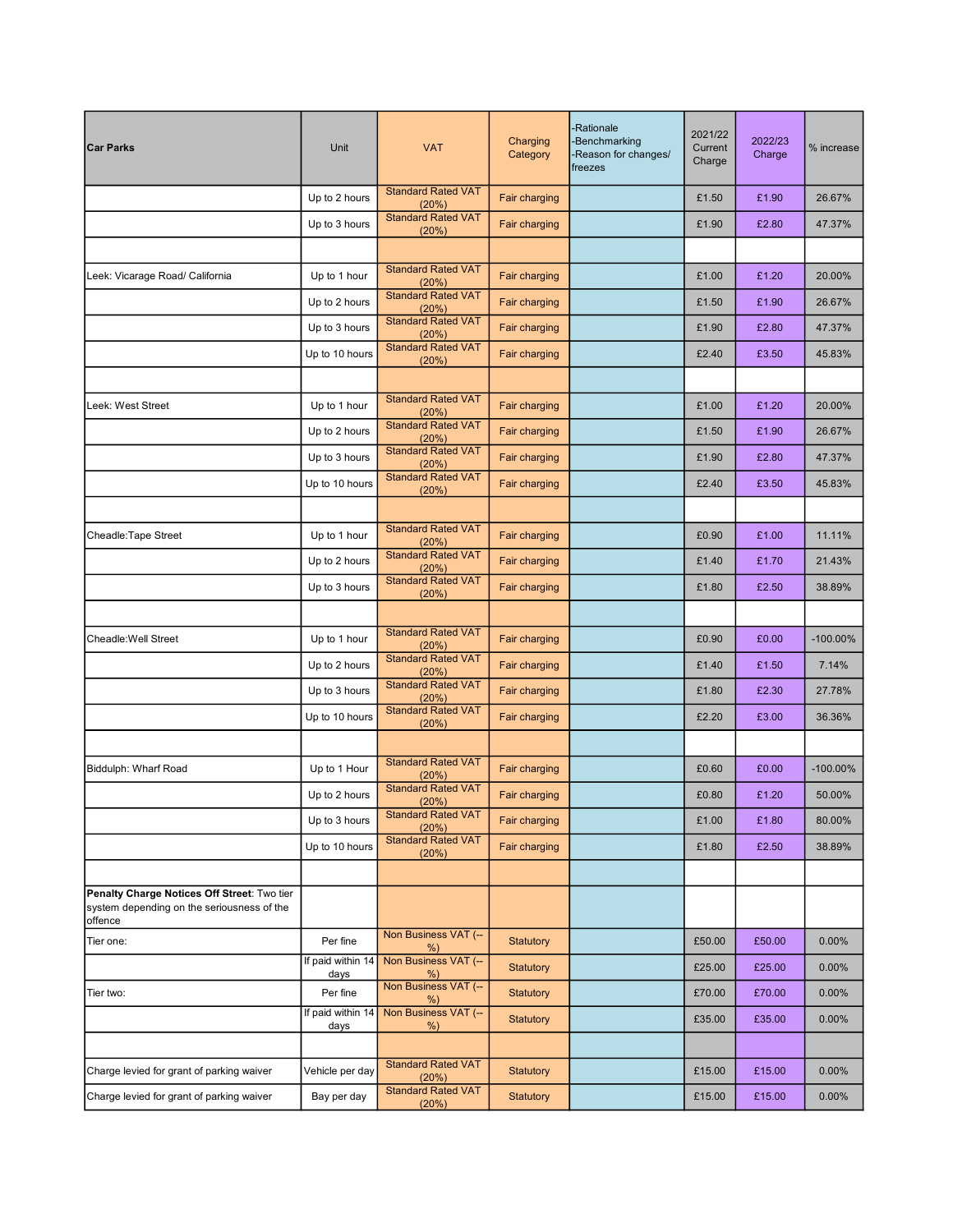| <b>Markets</b>                                      | Unit                               | <b>VAT</b>            | Charging<br>Category | -Rationale<br>-Benchmarking<br>-Reason for changes/ freezes | 2021/22<br>Current<br>Charge | 2022/23<br>Charge | %<br>increase |
|-----------------------------------------------------|------------------------------------|-----------------------|----------------------|-------------------------------------------------------------|------------------------------|-------------------|---------------|
| <b>LEEK RETAIL MARKETS</b>                          |                                    |                       |                      |                                                             |                              |                   |               |
| Wednesday Outdoor (General Retail):                 |                                    |                       |                      |                                                             |                              |                   |               |
| Regular Traders                                     | Per day                            | Exempt from VAT (--%) | Fair charging        |                                                             | £20.00                       | £20.00            | 0.00%         |
| Regulars - non attendance                           | Per day                            | Exempt from VAT (--%) | Fair charging        |                                                             | £10.00                       | £10.00            | 0.00%         |
| <b>Casual Traders</b>                               | Per day                            | Exempt from VAT (--%) | Fair charging        |                                                             | £23.50                       | £23.50            | 0.00%         |
| <b>Wednesday Trestle (General Retail):</b>          |                                    |                       |                      |                                                             |                              |                   |               |
| Regular Traders                                     | Per day                            | Exempt from VAT (--%) | Fair charging        |                                                             | £21.50                       | £21.50            | 0.00%         |
| Regulars - non attendance                           | Per day                            | Exempt from VAT (--%) | Fair charging        |                                                             | £10.75                       | £10.75            | 0.00%         |
| <b>Casual Traders</b>                               | Per day                            | Exempt from VAT (--%) | Fair charging        |                                                             | £23.50                       | £23.50            | 0.00%         |
| Friday Trestle (Franchised Archer Fairs)            |                                    |                       |                      |                                                             |                              |                   |               |
| Per Stall                                           | Per day                            | Exempt from VAT (--%) | Fair charging        |                                                             | £16.00                       | £16.00            | 0.00%         |
| Saturday Trestle (General Retail)                   |                                    |                       |                      |                                                             |                              |                   |               |
| <b>Regular Traders</b>                              | Per quarter                        | Exempt from VAT (--%) | Fair charging        |                                                             | £192.00                      | £192.00           | 0.00%         |
| <b>Casual Traders</b>                               | Per day                            | Exempt from VAT (--%) | Fair charging        |                                                             | £20.00                       | £20.00            | 0.00%         |
| Saturday Outdoor Craft (Franchised Archer<br>Fairs) |                                    |                       |                      |                                                             |                              |                   |               |
| Per Pitch                                           | Per day                            | Exempt from VAT (--%) | Fair charging        |                                                             | £17.50                       | £17.50            | 0.00%         |
| <b>Festival of Fine Food</b>                        |                                    |                       |                      |                                                             |                              |                   |               |
| Per Stall                                           | Per day                            | Exempt from VAT (--%) | Fair charging        |                                                             | £26.00                       | £26.00            | 0.00%         |
| Per Stall                                           | Per day<br>(payment in<br>advance) | Exempt from VAT (--%) | Fair charging        |                                                             | £21.00                       | £21.00            | 0.00%         |
|                                                     |                                    |                       |                      |                                                             |                              |                   |               |
| <b>CHEADLE MARKETS</b>                              |                                    |                       |                      |                                                             |                              |                   |               |
| Cheadle Outdoor Market - Friday                     | Per day                            | Exempt from VAT (--%) | Fair charging        |                                                             | £20.00                       | £20.00            | 0.00%         |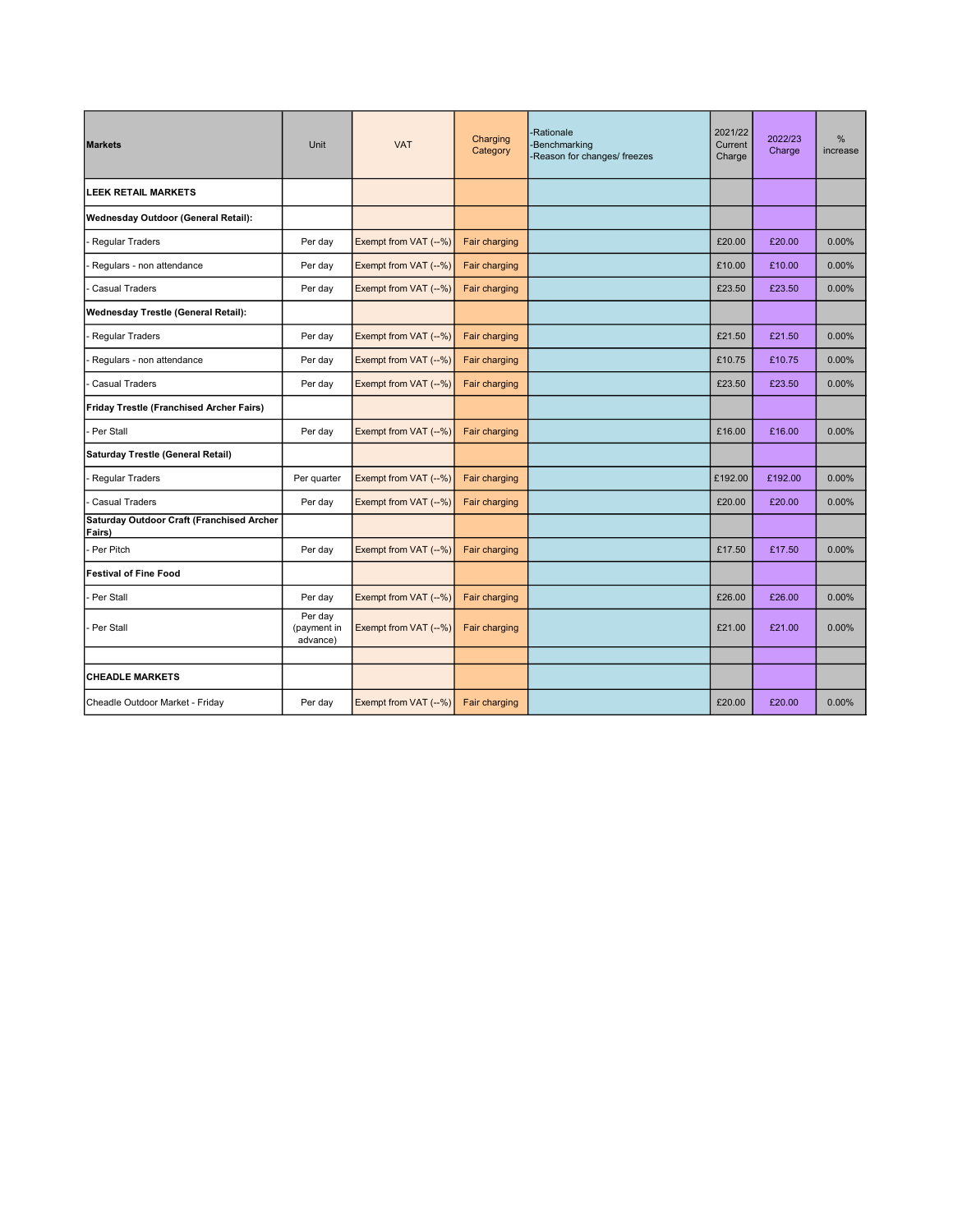| Lettings                                                                                                                                                                                                                                  | Unit     | <b>VAT</b>                         | Charging<br>Category | -Rationale<br>-Benchmarking<br>-Reason for changes/ freezes | 2021/22<br>Current<br>Charge | 2022/23<br>Charge | % increase |
|-------------------------------------------------------------------------------------------------------------------------------------------------------------------------------------------------------------------------------------------|----------|------------------------------------|----------------------|-------------------------------------------------------------|------------------------------|-------------------|------------|
| All Room Booking fees exclude optional extra Facilities (Bar,<br>Kitchen etc) - Charitable and Non Profit Making organisations<br>subject to 20% discount - Bookings outside hours stated and<br>commercial events by special arrangement |          |                                    |                      |                                                             |                              |                   |            |
| <b>Moorlands House Leek</b>                                                                                                                                                                                                               |          |                                    |                      |                                                             |                              |                   |            |
| Churnet Room Full Day (9am - 5pm) - Monday-<br>Friday                                                                                                                                                                                     |          | <b>Standard Rated VAT</b><br>(20%) | Fair charging        |                                                             | £121.00                      | £123.42           | 2.00%      |
| Churnet Room Full Day (9am - 5pm) -<br>Saturday                                                                                                                                                                                           |          | <b>Standard Rated VAT</b><br>(20%) | Fair charging        |                                                             | £175.00                      | £178.50           | 2.00%      |
| Churnet Room Full Day + Evening (9am -<br>10pm) - Monday-Friday                                                                                                                                                                           |          | <b>Standard Rated VAT</b><br>(20%) | Fair charging        |                                                             | £189.00                      | £192.78           | 2.00%      |
| Churnet Room Full Day + Evening (9am -<br>10pm) - Saturday                                                                                                                                                                                |          | <b>Standard Rated VAT</b><br>(20%) | Fair charging        |                                                             | £278.00                      | £283.56           | 2.00%      |
| Churnet Room Monday - Friday half day<br>charge                                                                                                                                                                                           |          | <b>Standard Rated VAT</b><br>(20%) | Fair charging        |                                                             | £62.00                       | £63.24            | 2.00%      |
| Churnet Room Saturday (9am-12noon)                                                                                                                                                                                                        |          | <b>Standard Rated VAT</b><br>(20%) | Fair charging        |                                                             | £89.00                       | £90.78            | 2.00%      |
| Churnet Room Saturday (1pm-5pm)                                                                                                                                                                                                           |          | <b>Standard Rated VAT</b><br>(20%) | <b>Fair charging</b> |                                                             | £109.00                      | £111.18           | 2.00%      |
| Churnet Room Evening (6pm - 10pm) -<br>Monday-Friday                                                                                                                                                                                      |          | <b>Standard Rated VAT</b><br>(20%) | Fair charging        |                                                             | £124.00                      | £126.48           | 2.00%      |
| Churnet Room Evening (6pm - 10pm) -<br>Saturday                                                                                                                                                                                           |          | <b>Standard Rated VAT</b><br>(20%) | Fair charging        |                                                             | £174.00                      | £177.48           | 2.00%      |
| Trent Room Full Day (9am - 5pm) - Monday-<br>Friday                                                                                                                                                                                       |          | <b>Standard Rated VAT</b><br>(20%) | Fair charging        |                                                             | £97.00                       | £98.94            | 2.00%      |
| Trent Room Full Day (9am - 5pm) - Saturday                                                                                                                                                                                                |          | <b>Standard Rated VAT</b><br>(20%) | Fair charging        |                                                             | £122.00                      | £124.44           | 2.00%      |
| Trent Room Full Day + Evening (9am - 10pm) -<br>Monday-Friday                                                                                                                                                                             |          | <b>Standard Rated VAT</b><br>(20%) | Fair charging        |                                                             | £151.00                      | £154.02           | 2.00%      |
| Trent Room Full Day + Evening (9am - 10pm) -<br>Saturday                                                                                                                                                                                  |          | <b>Standard Rated VAT</b><br>(20%) | Fair charging        |                                                             | £196.00                      | £199.92           | 2.00%      |
| <b>Trent Room</b> Monday - Friday half day charge                                                                                                                                                                                         |          | <b>Standard Rated VAT</b><br>(20%) | Fair charging        |                                                             | £49.00                       | £49.98            | 2.00%      |
| Trent Room Saturday (9am-12noon)                                                                                                                                                                                                          |          | <b>Standard Rated VAT</b><br>(20%) | Fair charging        |                                                             | £62.00                       | £63.24            | 2.00%      |
| Trent Room Saturday (1pm-5pm)                                                                                                                                                                                                             |          | <b>Standard Rated VAT</b><br>(20%) | Fair charging        |                                                             | £109.00                      | £111.18           | 2.00%      |
| Trent Room Evening (6pm - 10pm) - Monday-<br>Friday                                                                                                                                                                                       |          | <b>Standard Rated VAT</b><br>(20%) | Fair charging        |                                                             | £99.00                       | £100.98           | 2.00%      |
| Trent Room Evening (6pm - 10pm) - Saturday                                                                                                                                                                                                |          | <b>Standard Rated VAT</b><br>(20%) | Fair charging        |                                                             | £122.00                      | £124.44           | 2.00%      |
| Dove Room Full Day (9am - 5pm) - Monday-<br>Friday                                                                                                                                                                                        |          | <b>Standard Rated VAT</b><br>(20%) | Fair charging        |                                                             | £109.00                      | £111.18           | 2.00%      |
| Dove Room Full Day (9am - 5pm) - Saturday                                                                                                                                                                                                 |          | <b>Standard Rated VAT</b><br>(20%) | Fair charging        |                                                             | £157.00                      | £160.14           | 2.00%      |
| Dove Room Full Day + Evening (9am - 10pm) -<br>Monday-Friday                                                                                                                                                                              |          | <b>Standard Rated VAT</b><br>(20%) | Fair charging        |                                                             | £170.00                      | £173.40           | 2.00%      |
| Dove Room Full Day + Evening (9am - 10pm) -<br>Saturday                                                                                                                                                                                   |          | <b>Standard Rated VAT</b><br>(20%) | Fair charging        |                                                             | £251.00                      | £256.02           | 2.00%      |
| Dove Room Monday - Friday half day charge                                                                                                                                                                                                 |          | <b>Standard Rated VAT</b><br>(20%) | Fair charging        |                                                             | £57.00                       | £58.14            | 2.00%      |
| Dove Room Saturday (9am-12noon)                                                                                                                                                                                                           |          | <b>Standard Rated VAT</b><br>(20%) | Fair charging        |                                                             | £81.00                       | £82.62            | 2.00%      |
| Dove Room Saturday (1pm-5pm)                                                                                                                                                                                                              |          | <b>Standard Rated VAT</b><br>(20%) | Fair charging        |                                                             | £109.00                      | £111.18           | 2.00%      |
| Dove Room Evening (6pm - 10pm) - Monday-<br>Friday                                                                                                                                                                                        |          | <b>Standard Rated VAT</b><br>(20%) | Fair charging        |                                                             | £111.00                      | £113.22           | 2.00%      |
| Dove Room Evening (6pm - 10pm) - Saturday                                                                                                                                                                                                 |          | <b>Standard Rated VAT</b><br>(20%) | Fair charging        |                                                             | £157.00                      | £160.14           | 2.00%      |
| Dove Room Excess Hours - 10pm - Midnight                                                                                                                                                                                                  | Per hour | <b>Standard Rated VAT</b><br>(20%) | Fair charging        |                                                             | £47.00                       | £47.94            | 2.00%      |
| Rooms in the One Stop Shop: Tean,<br>Rudyard, etc                                                                                                                                                                                         |          |                                    |                      |                                                             |                              |                   |            |
| Monday-Friday (Half day) between 9am and<br>5pm                                                                                                                                                                                           |          | <b>Standard Rated VAT</b><br>(20%) | Fair charging        |                                                             | £27.00                       | £27.54            | 2.00%      |
| Monday-Friday (Full day) 9am-5pm                                                                                                                                                                                                          |          | <b>Standard Rated VAT</b><br>(20%) | Fair charging        |                                                             | £50.00                       | £51.00            | 2.00%      |
| Moorlands House Other Facilities for Hire:                                                                                                                                                                                                |          |                                    |                      |                                                             |                              |                   |            |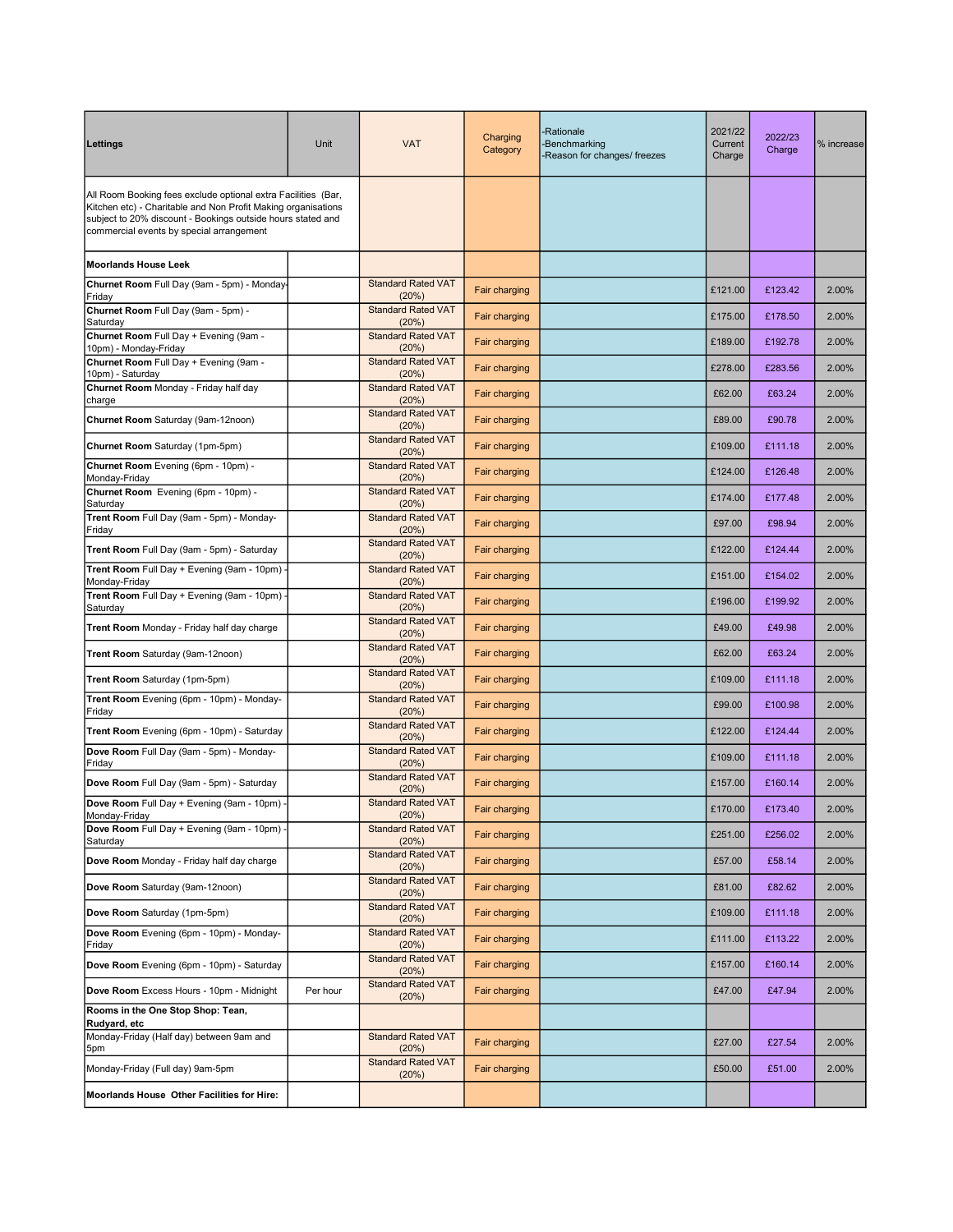| Lettings                                                                                                                     | Unit        | <b>VAT</b>                         | Charging<br>Category | -Rationale<br>-Benchmarking<br>-Reason for changes/ freezes | 2021/22<br>Current<br>Charge | 2022/23<br>Charge | % increase |
|------------------------------------------------------------------------------------------------------------------------------|-------------|------------------------------------|----------------------|-------------------------------------------------------------|------------------------------|-------------------|------------|
| Kitchen                                                                                                                      | Per booking | <b>Standard Rated VAT</b><br>(20%) | Fair charging        |                                                             | £23.00                       | £23.46            | 2.00%      |
| Piano                                                                                                                        | Per booking | <b>Standard Rated VAT</b><br>(20%) | Fair charging        |                                                             | £18.00                       | £18.36            | 2.00%      |
| Bar                                                                                                                          | Per booking | <b>Standard Rated VAT</b><br>(20%) | Fair charging        |                                                             | £35.00                       | £35.70            | 2.00%      |
| Portable Drinks Machine:                                                                                                     | Per session | <b>Standard Rated VAT</b><br>(20%) | Fair charging        |                                                             | £35.00                       | £35.70            | 2.00%      |
| Audio Visual Equipment: NB All prices are per<br>booking/ session - am or pm. Whole day usage<br>will be 2 x per item hired. |             |                                    |                      |                                                             |                              |                   |            |
| Overhead Projector                                                                                                           |             | <b>Standard Rated VAT</b><br>(20%) | Fair charging        |                                                             | £23.00                       | £23.46            | 2.00%      |
| OHP Screen                                                                                                                   |             | <b>Standard Rated VAT</b><br>(20%) | Fair charging        |                                                             | £16.00                       | £16.32            | 2.00%      |
| Nobo Flipchart Easel with Paper (provide own<br>markers)                                                                     |             | <b>Standard Rated VAT</b><br>(20%) | Fair charging        |                                                             | £16.00                       | £16.32            | 2.00%      |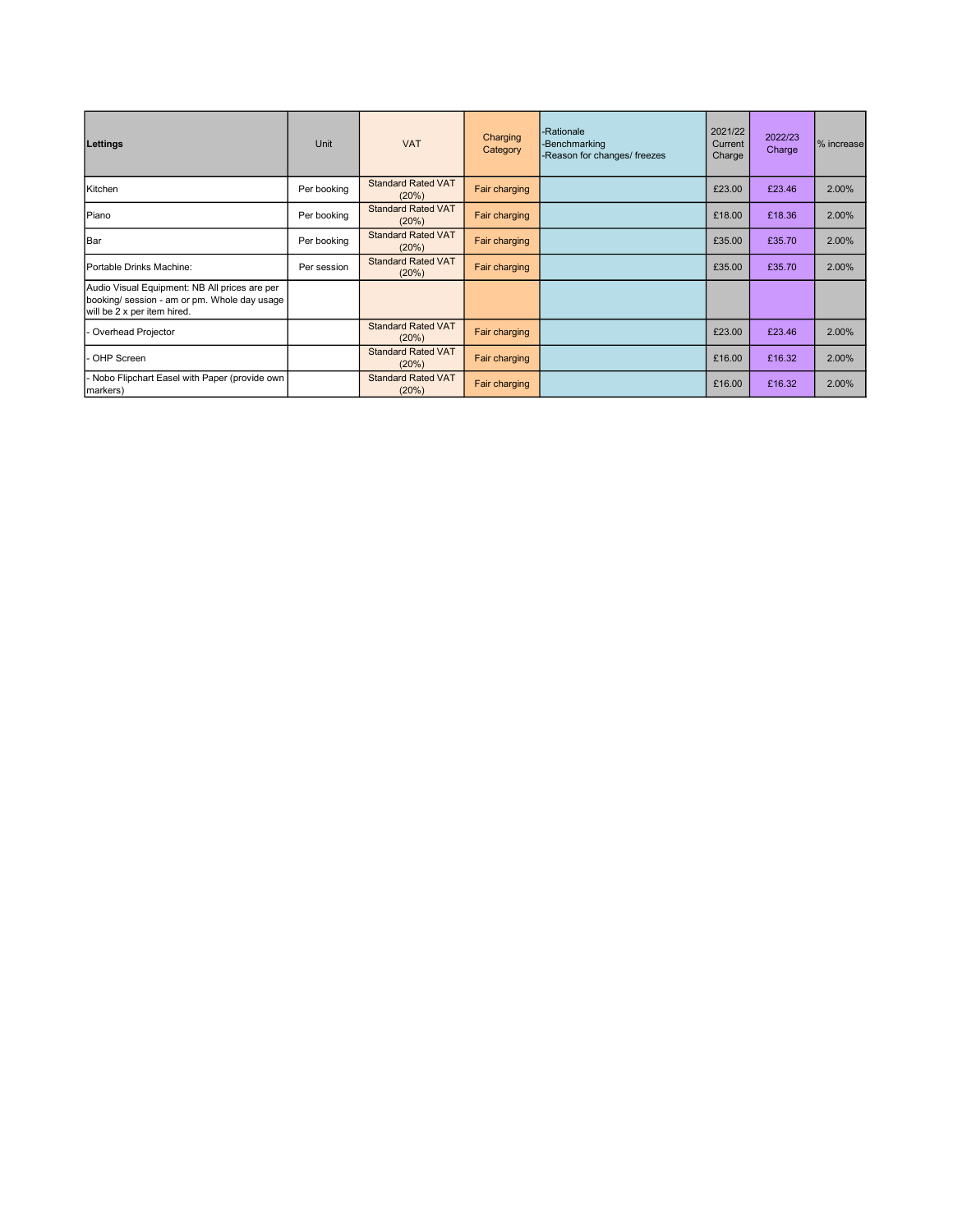| Finance                                               | Unit                       | <b>VAT</b>                         | Charging<br>Category | -Rationale<br>-Benchmarking<br>-Reason for changes/ freezes                             | 2021/22<br>Current<br>Charge | 2022/23 Charge   % increase |          |
|-------------------------------------------------------|----------------------------|------------------------------------|----------------------|-----------------------------------------------------------------------------------------|------------------------------|-----------------------------|----------|
| Financial Services                                    |                            |                                    |                      |                                                                                         |                              |                             |          |
| Statement of Accounts                                 | Per copy (plus<br>postage) | <b>Standard Rated VAT</b><br>(20%) | Cost recovery        | no subsidy as document<br>available on line                                             | £21.60                       | £21.60                      | $0.00\%$ |
|                                                       |                            |                                    |                      |                                                                                         |                              |                             |          |
| Committee Services                                    |                            |                                    |                      |                                                                                         |                              |                             |          |
| Agenda                                                | Per copy (plus<br>postage) | <b>Standard Rated VAT</b><br>(20%) | Cost recovery        | no subsidy as document<br>available on line                                             | £10.00                       | £10.00                      | $0.00\%$ |
|                                                       |                            |                                    |                      |                                                                                         |                              |                             |          |
| <b>Recovery Services - Summons costs</b><br>recharged |                            |                                    |                      |                                                                                         |                              |                             |          |
| Application for summons re Liability Order:           | Council Tax                | Non Business VAT (--<br>%          | Fair charging        |                                                                                         | £60.00                       | £60.00                      | $0.00\%$ |
|                                                       | Non-Domestic<br>Rates      | Non Business VAT (--<br>%          | Fair charging        |                                                                                         | £65.00                       | £65.00                      | $0.00\%$ |
| Issue of Liability Orders:                            | Council Tax                | Non Business VAT (--<br>$\%$       | Fair charging        | Fee charged as a preventative<br>measure for non-payment of<br>CTAX/NNDR. Income should | £35.00                       | £35.00                      | 0.00%    |
|                                                       | Non-Domestic<br>Rates      | Non Business VAT (--<br>%          | Fair charging        |                                                                                         | £35.00                       | £35.00                      | $0.00\%$ |
| <b>I</b> Committal summons                            |                            | Non Business VAT (--<br>%          | Fair charging        | cover costs of Recovery team                                                            | £310.00                      | £310.00                     | 0.00%    |
| Arrest warrants                                       |                            | Non Business VAT (--<br>%          | Fair charging        |                                                                                         | £150.00                      | £150.00                     | 0.00%    |
| Committal to prison                                   |                            | Non Business VAT (--<br>%          | Fair charging        |                                                                                         | Reasonable<br>charge         | Reasonable<br>charge        |          |